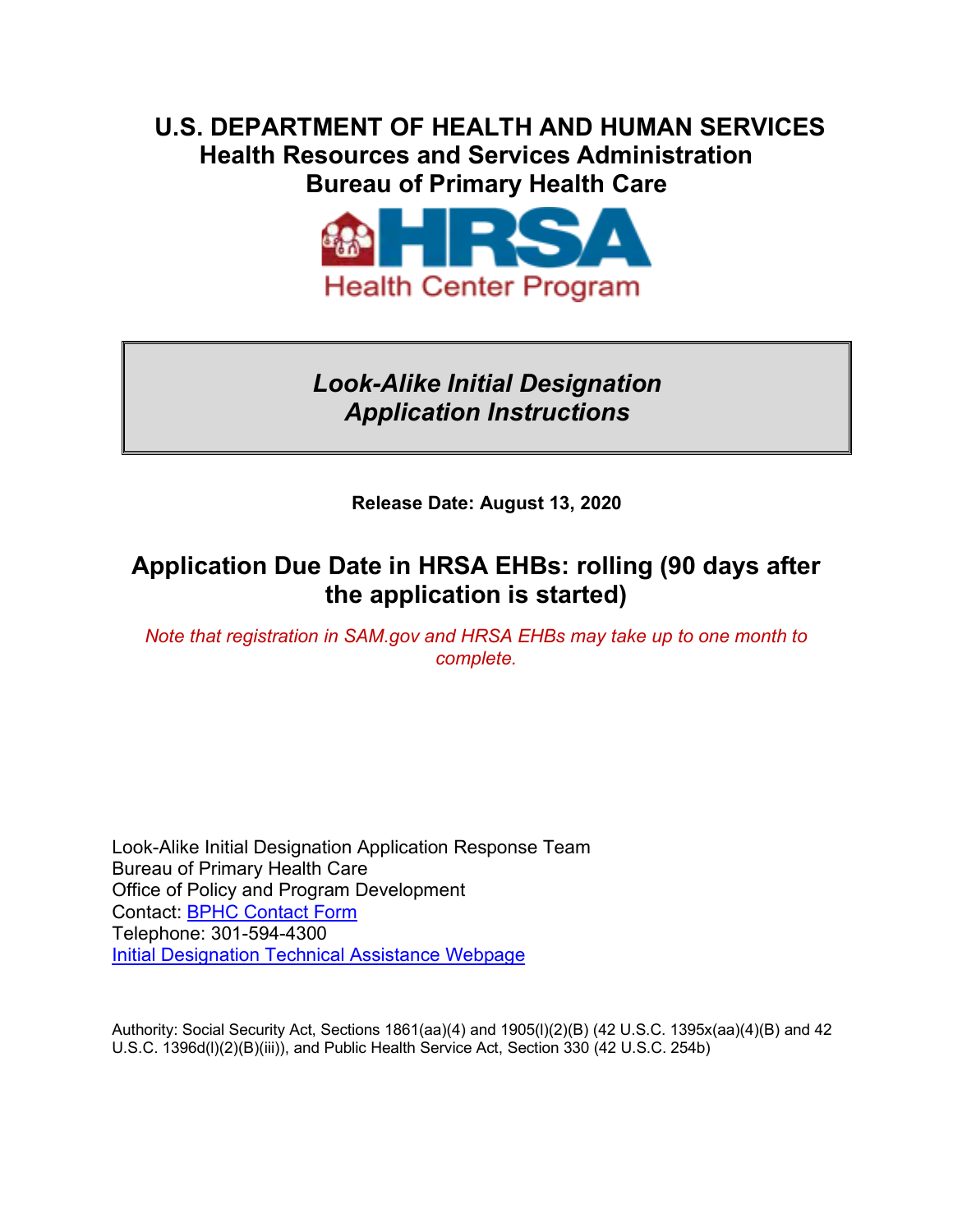# <span id="page-1-0"></span>**EXECUTIVE SUMMARY**

The Health Resources and Services Administration (HRSA), Bureau of Primary Health Care is accepting applications for look-alike initial designation (ID). Health Center Program look-alikes are organizations that, like Health Center Program award recipients, improve the health of the nation's underserved communities and vulnerable populations by expanding access to comprehensive, culturally competent, quality primary health care services in compliance with Health Center Program requirements, but that do not receive Health Center Program grant funding.

| <b>Application Title:</b>  | Look-alike Initial Designation                                                                                                                                                                                                                                                                                                                                                                                                                                                                                                                                                           |  |  |
|----------------------------|------------------------------------------------------------------------------------------------------------------------------------------------------------------------------------------------------------------------------------------------------------------------------------------------------------------------------------------------------------------------------------------------------------------------------------------------------------------------------------------------------------------------------------------------------------------------------------------|--|--|
| Application Due Date in    | 90 days after the application is started                                                                                                                                                                                                                                                                                                                                                                                                                                                                                                                                                 |  |  |
| <b>HRSA Electronic</b>     |                                                                                                                                                                                                                                                                                                                                                                                                                                                                                                                                                                                          |  |  |
| Handbooks (EHBs):          |                                                                                                                                                                                                                                                                                                                                                                                                                                                                                                                                                                                          |  |  |
| <b>Designation Period:</b> | Up to 3 years                                                                                                                                                                                                                                                                                                                                                                                                                                                                                                                                                                            |  |  |
| Eligible Applicants:       | Eligible applicants include public and nonprofit entities.<br>The applicant organization must not be owned, controlled,<br>or operated by another entity.<br>At the time of application submission, applicants must                                                                                                                                                                                                                                                                                                                                                                      |  |  |
|                            | demonstrate that they are:<br>Operational and currently delivering primary health<br>care services to patients within the service area.<br>Compliant with all Health Center Program<br>requirements.<br>Providing comprehensive primary medical care as<br>the main purpose at one or more permanent service<br>delivery sites.<br>Providing access to services for the service<br>area/target population, for all individuals, without<br>regard to ability to pay.<br>Serving a designated Medically Underserved Area<br>$\bullet$<br>(MUA) or Medically Underserved Population (MUP). |  |  |
|                            | See the <b>Eligibility</b> section of these instructions for complete<br>eligibility information.                                                                                                                                                                                                                                                                                                                                                                                                                                                                                        |  |  |

### **Technical Assistance**

The <u>Look-alike ID technical assistance (TA) webpage</u> provides essential resources for application preparation, including an instructional webinar, sample documents and the to complete the application forms in HRSA EHBs. In addition, the <u>Health Center</u> [Program Compliance Manual](https://bphc.hrsa.gov/programrequirements/compliancemanual/index.html) serves as an important resource to assist you in [HRSA EHBs Look-Alike Initial Designation User Guide,](https://help.hrsa.gov/display/public/EHBSKBFG/Look-Alike+Initial+Designation+Application+User+Guide) which offers instructions on how understanding and demonstrating compliance with Health Center Program requirements.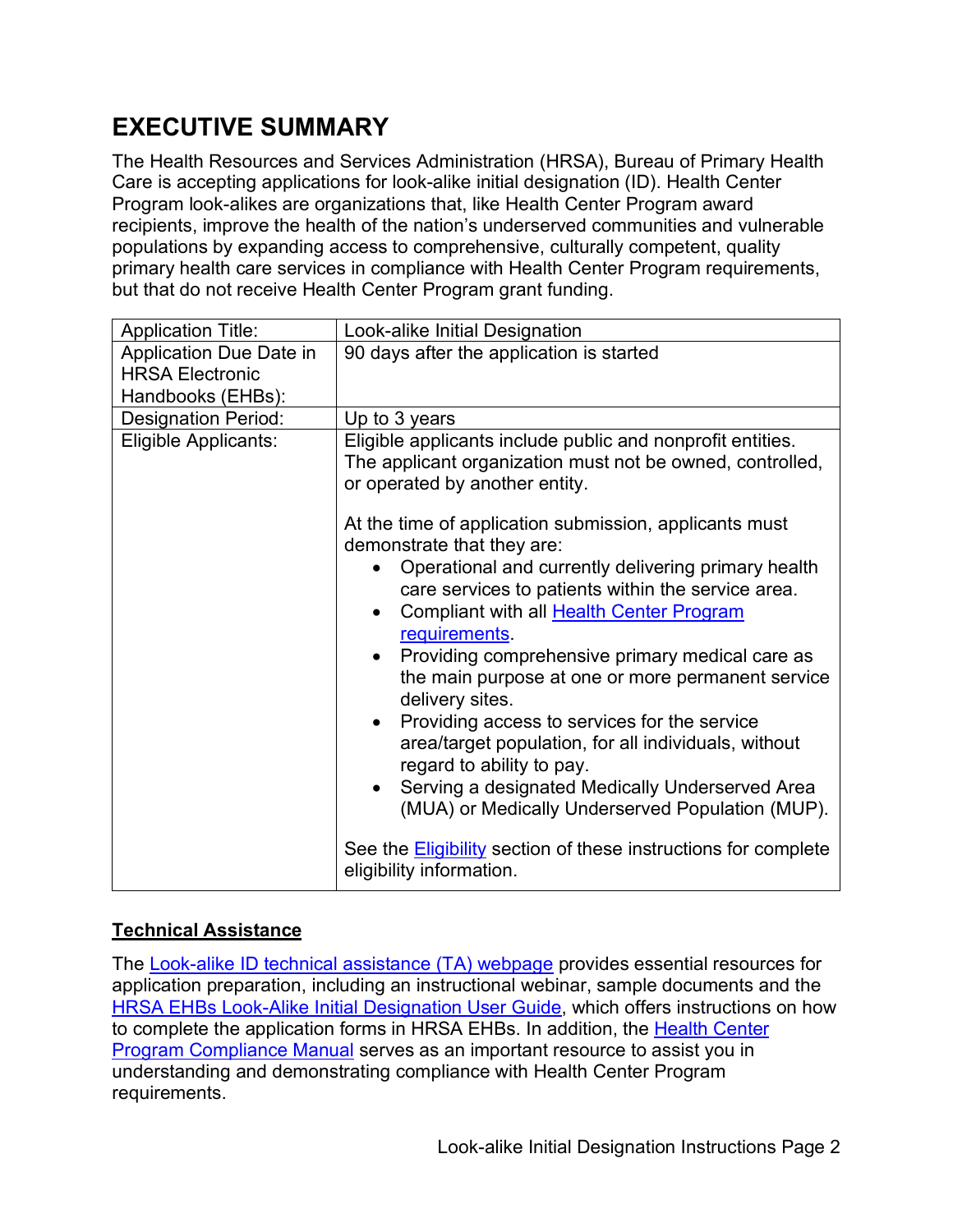Throughout the application development and preparation process, you are encouraged to work with appropriate Primary Care Association (PCA), Primary Care Office (PCO), and/or National Training and Technical Assistance Partners (NTTAPs) to prepare a responsive application. For a listing of HRSA-supported PCAs and NTTAPs, see the [Strategic Partnerships webpage.](https://bphc.hrsa.gov/qualityimprovement/strategicpartnerships/index.html) For a listing of PCO contacts, see the [Shortage](https://bhw.hrsa.gov/shortage-designation/hpsa/primary-care-offices)  [Designation State Primary Care Offices webpage.](https://bhw.hrsa.gov/shortage-designation/hpsa/primary-care-offices)

### **Summary of Changes**

 These instructions include the following key changes since the last initial designation application instructions were released in March 2020:

- [Project Narrative](#page-10-0) and [Appendix A: Demonstrating Eligibility](#page-50-0) were clarified to further explain documentation needed to demonstrate eligibility.
- [Form 1C: Documents on File](#page-31-0) was added to provide a summary of documents that support the implementation of Health Center Program requirements.
- A question on the use of telehealth has been added to the Project Narrative [RESPONSE](#page-12-0) section.
- in the Project Narrative <u>RESOURCES/CAPABILITIES</u> section. • Form 10: Emergency Preparedness Report was removed and replaced by a question on maintaining continuity of services during disasters and emergencies
- HIV Screening) and one was revised (HIV Linkage to Care). • Two [clinical performance measures](#page-42-0) were removed (Use of Appropriate Medications for Asthma and Coronary Artery Disease: Lipid Therapy), four were added (Statin Therapy for the Prevention and Treatment of Cardiovascular Disease, Depression Remission at 12 Months, Breast Cancer Screening, and
- If your proposed look-alike service site is within five miles of another Health Center Program award recipient or look-alike site, or if your service area has a Health Center Program penetration level of the low-income population that is 75 percent or greater, and you do not sufficiently document both collaboration and unmet need within the service area, HRSA may not approve your look-alike site(s).
- If 10 or more program requirements have non-compliant findings, HRSA may disapprove your initial designation application after the Operational Site Visit. See the **Application Review** section of these instructions for more information.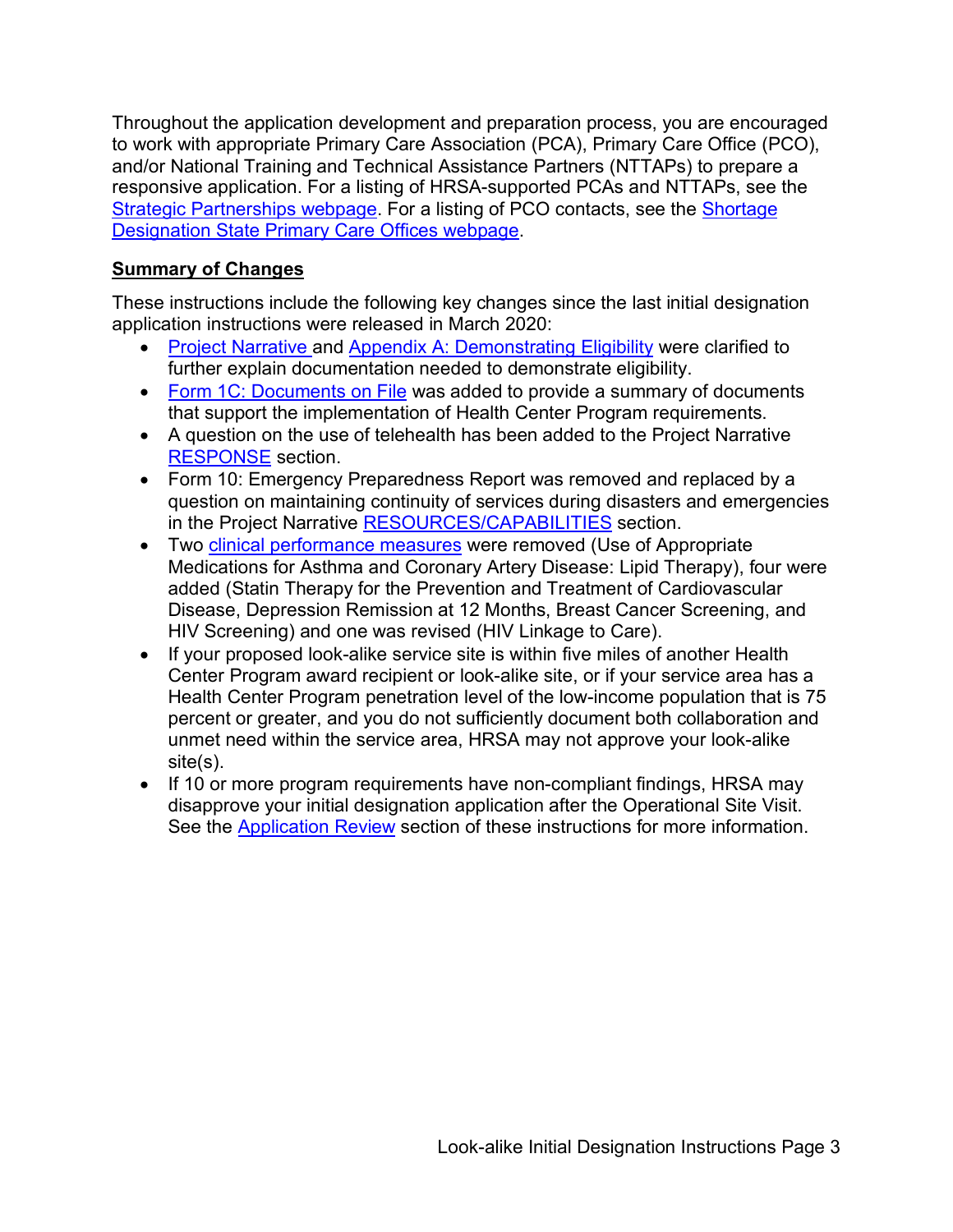# **Table of Contents**

| L.      |  |  |
|---------|--|--|
|         |  |  |
|         |  |  |
|         |  |  |
| Ш.      |  |  |
| Ш.      |  |  |
| IV.     |  |  |
|         |  |  |
|         |  |  |
|         |  |  |
|         |  |  |
|         |  |  |
|         |  |  |
|         |  |  |
|         |  |  |
|         |  |  |
|         |  |  |
| $V_{-}$ |  |  |
|         |  |  |
|         |  |  |
|         |  |  |
| VI.     |  |  |
|         |  |  |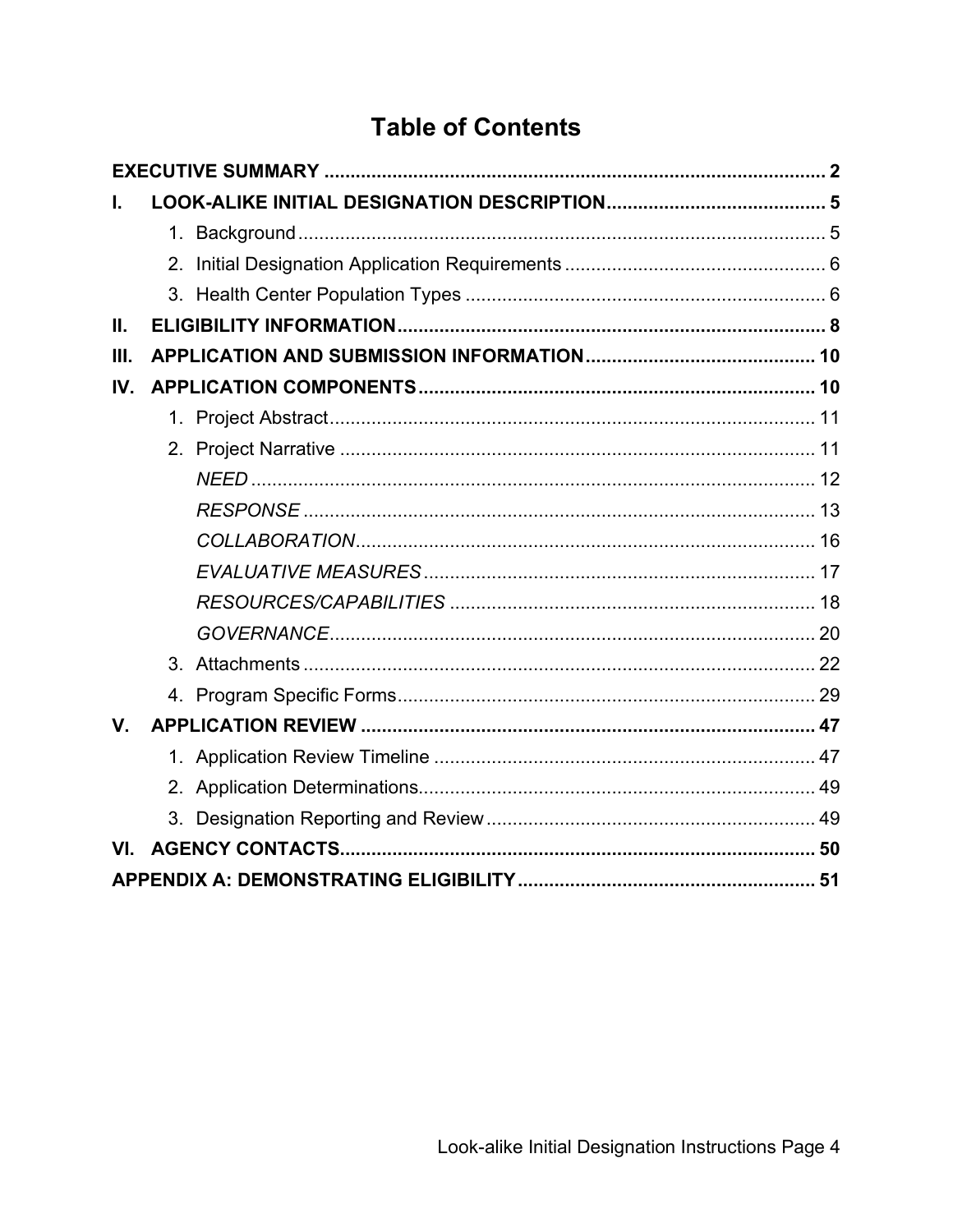## <span id="page-4-0"></span>**I. Look-Alike Initial Designation Description**

### <span id="page-4-1"></span>**1. Background**

These instructions describe the process to apply for Health Center Program look-alike designation. Health Center Program look-alikes are organizations that, like Health Center Program award recipients, improve the health of the nation's underserved communities and vulnerable populations by expanding access to comprehensive, culturally competent, quality primary health care services in compliance with Health Center Program requirements, but that do not receive Health Center Program funding.

 Health Center Program requirements are set forth in Section 330 of the Public Health as Health Center Program "look-alikes." Section 1905(l)(2)(B) of the Social Security Act entity.["1](#page-4-2)  The Social Security Act, Sections 1861(aa)(4) and 1905(l)(2)(B) of the Social Security Act specify a category of facilities known as Federally Qualified Health Centers (FQHCs). One type of FQHC is an entity determined by HRSA to meet the requirements of the Health Center Program, but not funded through the Health Center Program. The Service (PHS) Act (42 U.S.C. 254b), as amended. HRSA refers to these organizations requires that a look-alike "entity may not be owned, controlled or operated by another

 While look-alikes do not receive Health Center Program grant funding, receipt of HRSA look-alike designation serves as a basis for eligibility for certain associated federal Health Center Program scope of project. The <u>Centers for Medicare & Medicaid Services</u> [\(CMS\)](https://www.cms.gov/Center/Provider-Type/Federally-Qualified-Health-Centers-FQHC-Center.html) oversees Medicare FQHC reimbursement and your state's Medicaid agency has benefits, such as 340B Drug Pricing participation, National Health Service Corps participation, and FQHC Medicare and Medicaid reimbursement. Please note, however, that eligibility for such associated federal benefits is not solely based upon look-alike designation, but also requires compliance with applicable requirements of those specific programs in addition to Health Center Program look-alike designation. FQHC reimbursement can only be requested for services included within the organization's a separate Medicaid enrollment process for FQHC reimbursement. More information about the 340B Drug Pricing Program is available at the [HRSA Office of Pharmacy](http://www.hrsa.gov/opa)  [Affairs webpage.](http://www.hrsa.gov/opa) Look-alikes, because they do not receive Health Center Program funding, are not eligible to apply for or receive Federal Tort Claims Act (FTCA) coverage under applicable laws.

Both Health Center Program award recipients and look-alikes provide a comprehensive system of care that is responsive to the primary health care needs of their service area and must continuously demonstrate compliance with all Health Center Program requirements.

<span id="page-4-2"></span><sup>1</sup>To receive look-alike designation from HRSA and associated federal benefits, look-alikes must meet the Health Center Program requirements (Sections 1861(aa)(4)(B) and 1905(l)(2)(B) of the Social Security Act (42 U.S.C. 1395x(aa)(4)(B) and 42 U.S.C. 1396d(l)(2)(B)(iii)).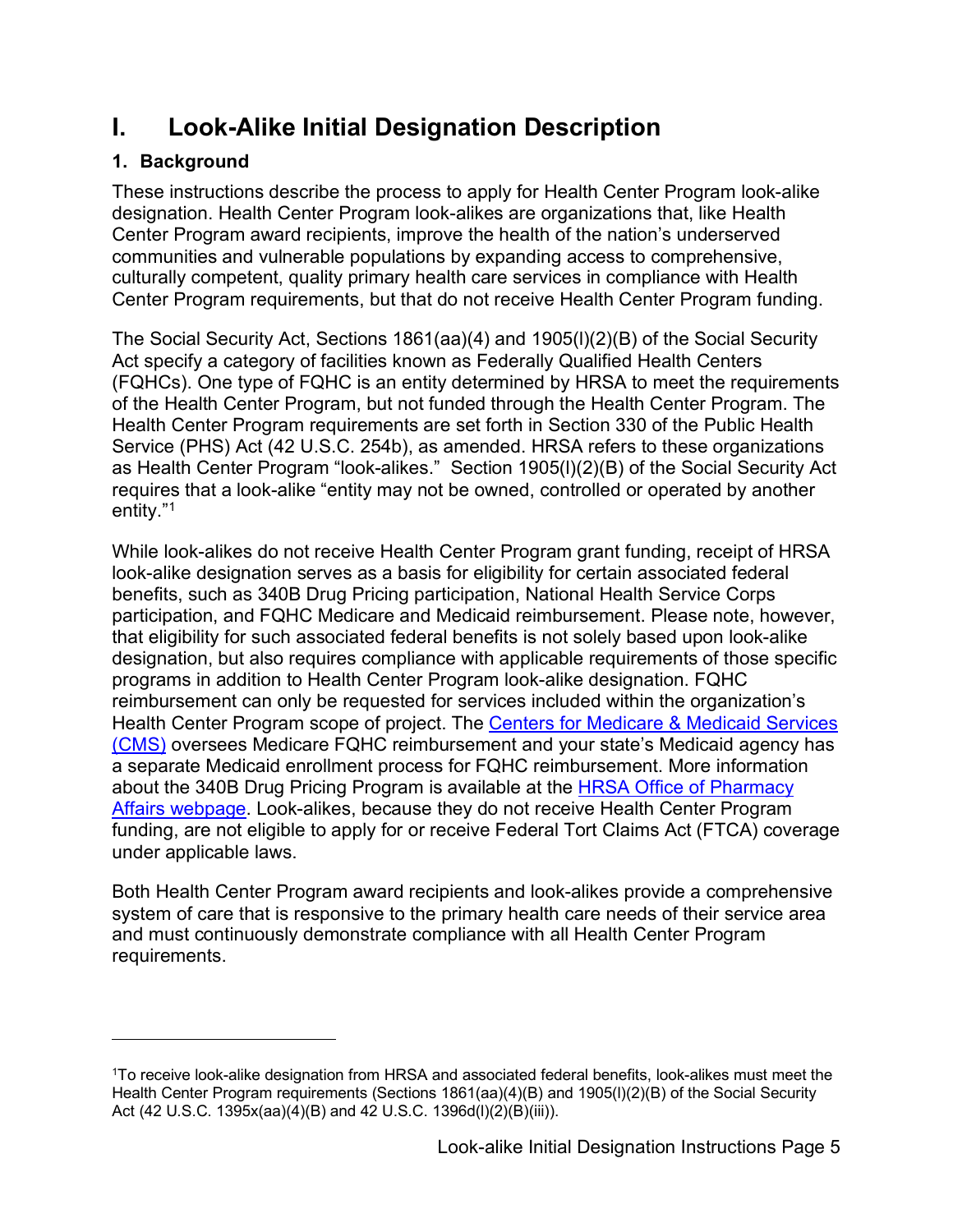#### <span id="page-5-0"></span> **2. Initial Designation Application Requirements**

Your application must:

- Document the need for primary health care services in your service area<sup>[2](#page-5-2)</sup> and demonstrate the availability and accessibility of primary health care services to all individuals in the service area regardless of ability to pay.
- [Compliance Manual](https://bphc.hrsa.gov/programrequirements/compliancemanual/introduction.html) and corresponding regulations and policies. HRSA will conduct a pre-designation Operational Site Visit to assess compliance with [Application Review](#page-46-0) section of these instructions. • Demonstrate compliance with the Health Center Program requirements under Section 330 of the PHS Act as detailed in the [Health Center Program](https://bphc.hrsa.gov/programrequirements/compliancemanual/introduction.html)  Health Center Program requirements based on the [Site Visit Protocol.](https://bphc.hrsa.gov/programrequirements/svprotocol.html) See the
- Demonstrate collaborative and coordinated delivery systems for the provision of health care to the underserved.

 look-alike site, or if your service area has a Health Center Program penetration level of the low-income population that is 75 percent or greater (per the <u>UDS Mapper),</u> and you Center Program award recipients and look-alikes that serve a significant number of HRSA may consider the extent to which an area may currently be served by the Health Center Program when deciding to designate a look-alike applicant. If your proposed look-alike service site is within five miles of a Health Center Program award recipient or do not sufficiently document both collaboration (e.g., letters of support from Health patients in the area) and unmet need within the service area, HRSA may not approve your look-alike site(s).

HRSA may also consider your service area boundaries, including how they conform to relevant boundaries of political subdivisions, school districts, and Federal and State health and social service programs. If your service area does not have relevant/rational boundaries, HRSA may not approve your look-alike site(s).

### <span id="page-5-1"></span>**3. Health Center Population Types**

 Health Center Program look-alikes provide access to primary health care services for a of the PHS Act are: specific population and/or community. Applicants may be designated to serve the general medically underserved population and/or special populations authorized under Section 330 of the PHS Act. The types of health centers authorized under Section 330

- Community Health Center (CHC Section 330(e));
- Migrant Health Center (MHC Section 330(g));
- Health Care for the Homeless (HCH Section 330(h)); and
- Public Housing Primary Care (PHPC Section 330(i)).

<span id="page-5-2"></span> $<sup>2</sup>$  Applicants define their service area based on where current patient populations reside as documented</sup> by the zip codes listed on [Form 5B: Service Sites.](#page-39-0) Throughout this document, "your service area" refers to the service area you propose in this application, consistent with [Form 5B: Service Sites,](#page-39-0) Attachment 1: [Patient Origin and Utilization Information,](#page-21-1) and [Attachment 2: Service Area Map.](#page-22-0)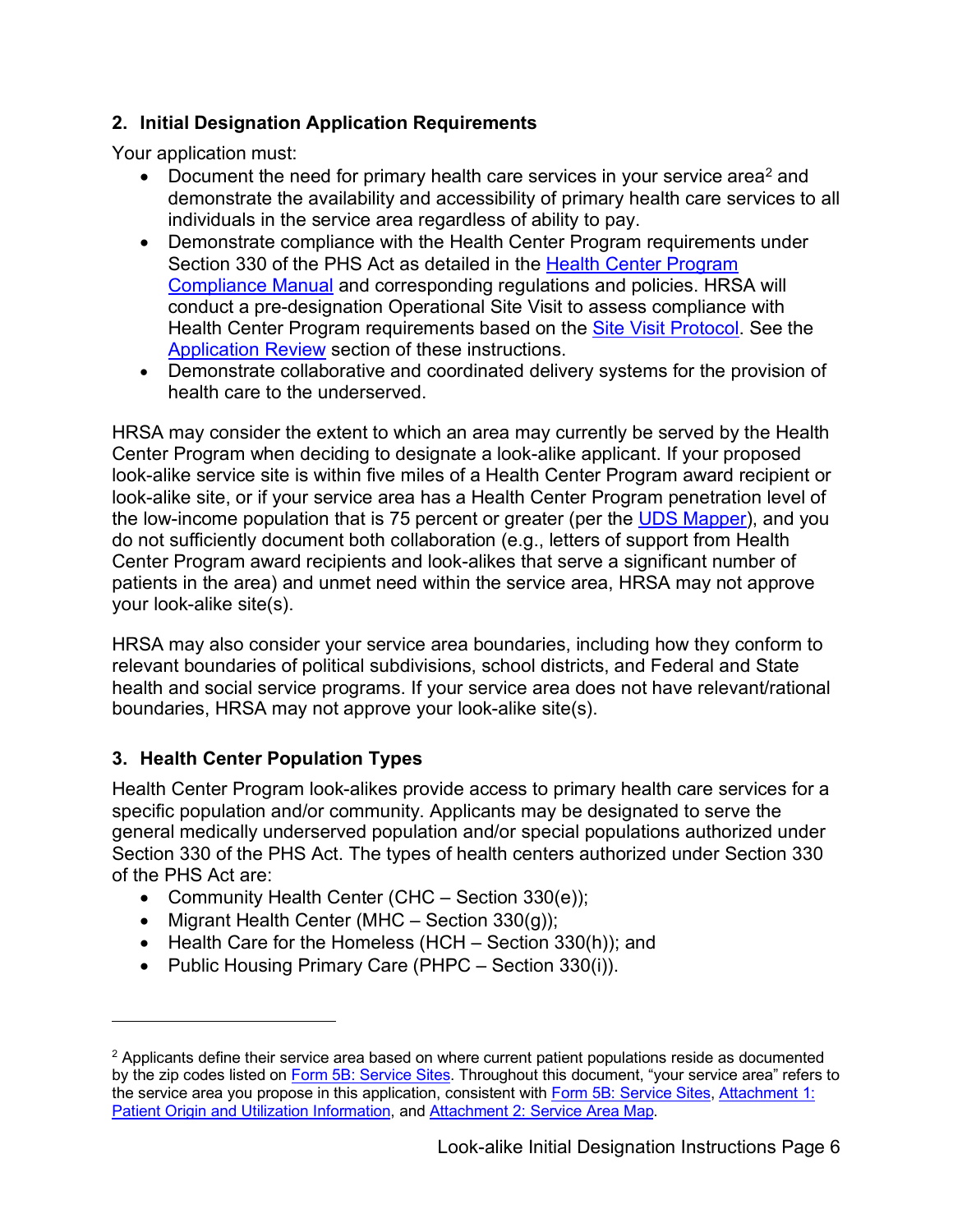Specific legislative requirements for applicants requesting designation under each health center type are outlined below.

### **Community Health Center (CHC) Applicants**

- Ensure compliance with PHS Act Section 330(e) and program regulations, requirements, and policies.
- • Ensure the availability and accessibility of required primary health care services to underserved populations in the service area.

### **Migrant Health Center (MHC) Applicants**

- 330(e), program regulations, requirements, and policies.<sup>3</sup> • Ensure compliance with PHS Act Section 330(g); and, as applicable, Section
- • Ensure the availability and accessibility of required primary health care services to migratory and seasonal agricultural workers and their families in the service area, which includes:
	- Migratory agricultural workers who are individuals whose principal employment is in agriculture, and who have been so employed within the last 24 months, and who establish for the purposes of such employment a temporary abode;
	- definition of a migratory agricultural worker; ◦ Seasonal agricultural workers who are individuals whose principal employment is in agriculture on a seasonal basis and who do not meet the
	- Individuals who are no longer employed in migratory or seasonal agriculture because of age or disability who are within such catchment area; and/or
	- Family members of the individuals described above.

 Industry Classification System under codes 111, 112, 1151, and 1152 (48 CFR §  $219.303).^4$ **Note:** Agriculture refers to farming in all its branches, as defined by the North American

### **Health Care for the Homeless (HCH) Applicants**

- Ensure compliance with PHS Act Section 330(h); and, as applicable, Section 330(e), program regulations, requirements, and policies.
- • Ensure the availability and accessibility of required primary health care services to individuals:
	- Who lack housing (without regard to whether the individual is a member of a family);

<span id="page-6-0"></span> $3$  42 CFR Part 56 only applies to look-alikes exclusively serving migratory and seasonal agricultural workers.

<span id="page-6-1"></span><sup>4</sup> For more information about the North American Industry Classification System, see [https://www.census.gov/eos/www/naics/index.html.](https://www.census.gov/eos/www/naics/index.html)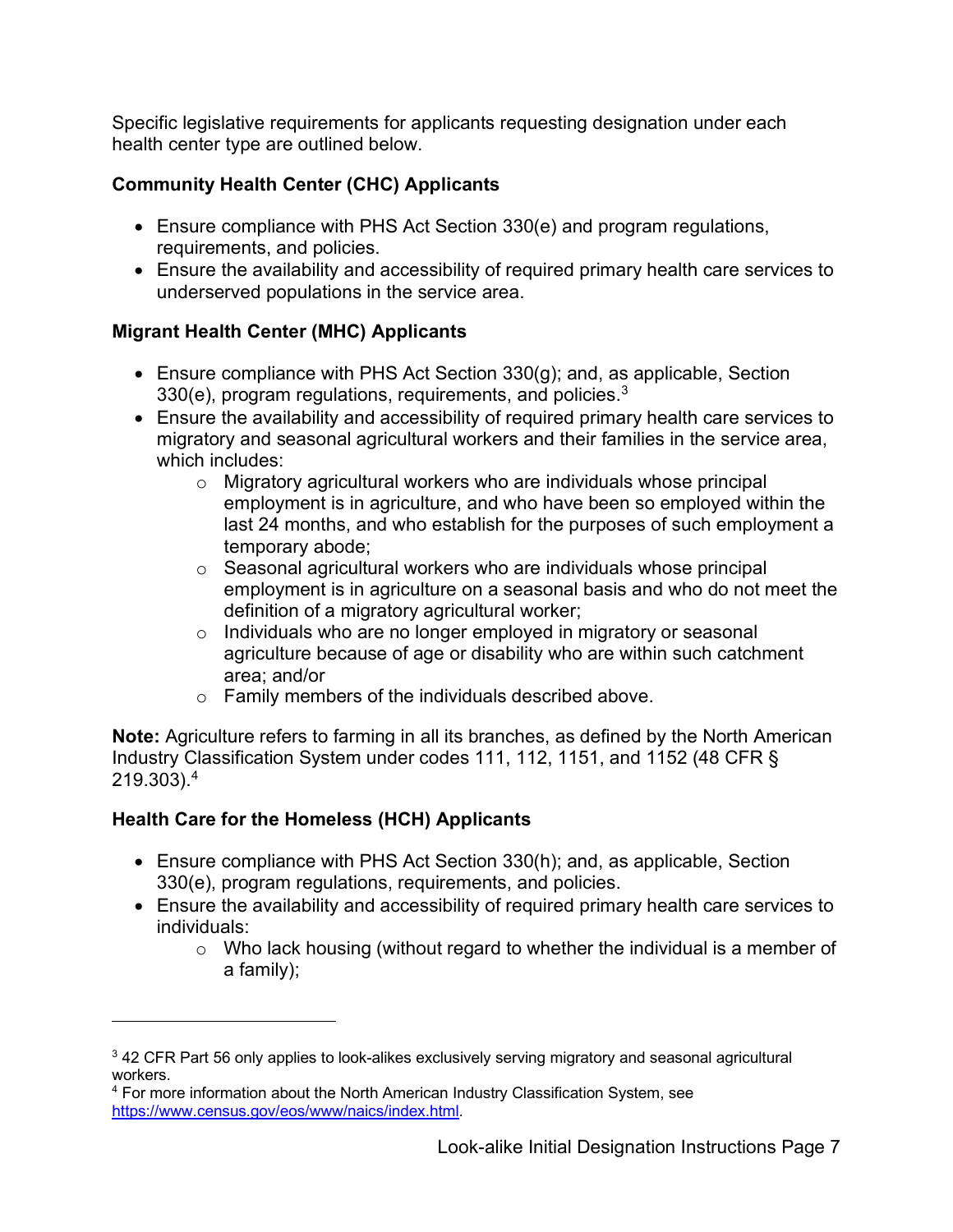- Whose primary residence during the night is a supervised public or private facility that provides temporary living accommodations;
- Who reside in transitional housing;
- that are targeted to homeless populations; [5](#page-7-2)  and/or  $\circ$  Who reside in permanent supportive housing or other housing programs
- Who are children and youth at risk of homelessness, homeless veterans, and veterans at risk of homelessness.
- Provide substance use disorder services.

### **Public Housing Primary Care (PHPC) Applicants**

- Ensure compliance with PHS Act Section 330(i); and, as applicable, Section 330(e), program regulations, requirements, and policies.
- • Ensure the availability and accessibility of required primary health care services accessible to such public housing. to residents of public housing and individuals living in areas immediately
	- ◦ *Public housing* includes public housing agency-developed, owned, or include housing units with no public housing agency support other than assisted low-income housing, including mixed finance projects. It does not Section 8 housing vouchers.
- Consult with residents of the public housing sites regarding the planning and administration of the program.

## <span id="page-7-0"></span>**II. Eligibility Information**

Applicants must meet the following eligibility requirements **at the time of application.**  See [Appendix A: Demonstrating Eligibility](#page-50-0) for details about the required application components you must submit to demonstrate eligibility. Current Health Center Program award recipients are not eligible applicants. $^6$ 

- <span id="page-7-1"></span>1) Your organization must be a domestic public or nonprofit private entity.<sup>[6,](#page-7-1)[7](#page-7-4)</sup> Domestic faith-based and community organizations, tribes, and tribal organizations are eligible to apply.
- 2) Your organization must not be owned, controlled, or operated by another entity.<sup>[6,](#page-7-1)[8](#page-7-5)</sup> Specifically, the organization applying for look-alike initial designation must:
	- Own and control the organization's assets and liabilities. The organization may not have a sole corporate member, and may not be a subsidiary of another organization.

<span id="page-7-2"></span><sup>&</sup>lt;sup>5</sup> See th[e UDS Manual](http://www.bphc.hrsa.gov/datareporting/reporting/index.html) for examples of shelter arrangements.

<span id="page-7-4"></span><span id="page-7-3"></span><sup>&</sup>lt;sup>6</sup> Refer to Chapter 1: Health Center Program Eligibility of the Health Center Program Compliance Manual.  $7$  Only public agency health centers can have a co-applicant. A co-applicant is the established body that serves as the health center's governing board when the public agency cannot meet the Health Center Program governing board requirements directly (This subcategory of health centers is authorized under Section 330(r)(2)(A) of the PHS Act). However, this does not confer any grant rights to the co-applicant organization.

<span id="page-7-5"></span> $8$  Section 1905(I)(2)(B)(iii) of the Social Security Act, as amended.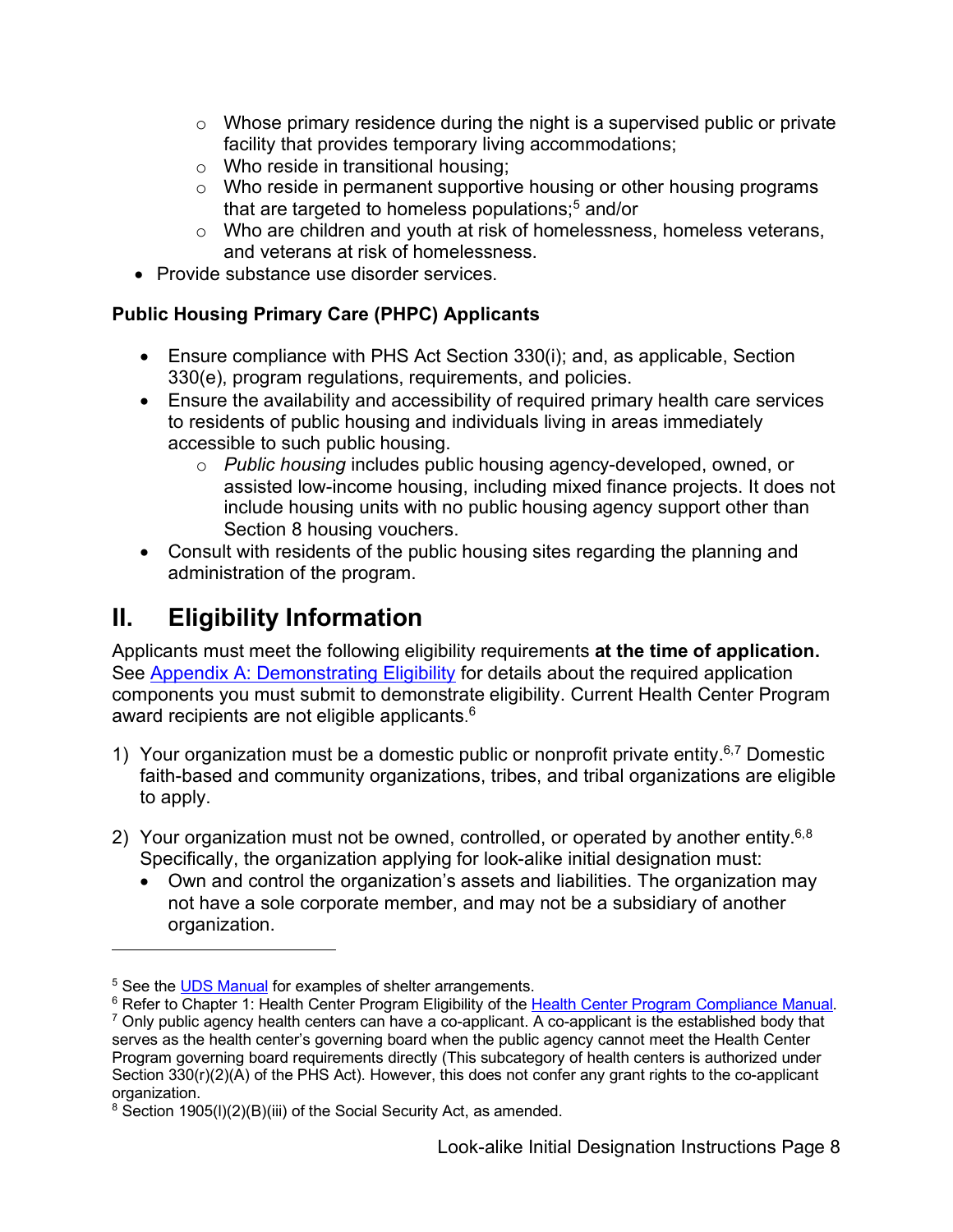- • Operate the health center project. Your organization must employ a project director (PD)/chief executive officer (CEO) who carries out independent, day-today oversight of health center activities solely on behalf of the governing board. Additionally, the applicant is expected to perform a substantive role in the project and meet the program requirements. HRSA will not accept applications submitted on behalf of another organization.
- 3) Your organization must be operational and currently providing **all** required primary health care services. [9](#page-8-0)
- **Services Provided.** 4) You must currently provide comprehensive primary medical care as your main purpose, as documented on [Form 1A: General Information Worksheet](#page-28-1) and [Form 5A:](#page-38-0)
- 5) Your organization must be compliant with all Health Center Program requirements as detailed in the [Health Center Program Compliance Manual.](https://bphc.hrsa.gov/programrequirements/compliancemanual/introduction.html)
- 6) You must provide access to primary health care services for all individuals in the service area and target population, regardless of ability to pay. In instances where a sub-population is targeted, you must ensure services are available and accessible to others who seek services at the proposed site(s).
- 7) You must request initial designation for at least one permanent service delivery  $\mathsf{s}$ ite $^{10}$  that provides comprehensive primary medical care as its main purpose and operates for a minimum of 40 hours per week (with the exception of projects serving only migratory and seasonal agricultural workers, for which you may have a full-time seasonal rather than permanent site). A permanent site is a fixed building location that operates year-round.
- 8) Your look-alike service site(s) must be located in a building that does **not** include any current Health Center Program award recipient or look-alike sites.
- 9) You must demonstrate that the applicant organization currently serves the population of a defined geographic area with unmet need that is federally designated, in whole or in part, as a Medically Underserved Area (MUA) or a Medically Underserved Population (MUP). [11](#page-8-2)

*Note: Applicants requesting look-alike designation only for special populations (MHC, HCH, and/or PHPC) are not required to have MUA/MUP designation. See [Health Center Population Types](#page-5-1) above for definitions of MHC, HCH, and PHPC populations.* 

<span id="page-8-1"></span><span id="page-8-0"></span><sup>&</sup>lt;sup>9</sup> Refer to Chapter 1: Health Center Program Eligibility of the Health Center Program Compliance Manual. <sup>10</sup> See [Policy Information Notice 2008-01: Defining Scope of Project and Policy for Requesting Changes,](https://bphc.hrsa.gov/sites/default/files/bphc/programrequirements/pdf/pin2008-01.pdf) which describes and defines the term "service sites."

<span id="page-8-2"></span><sup>&</sup>lt;sup>11</sup> Search for MUAs and MUPs at **MUA Find and [Find Shortage Areas.](https://data.hrsa.gov/tools/shortage-area/by-address)**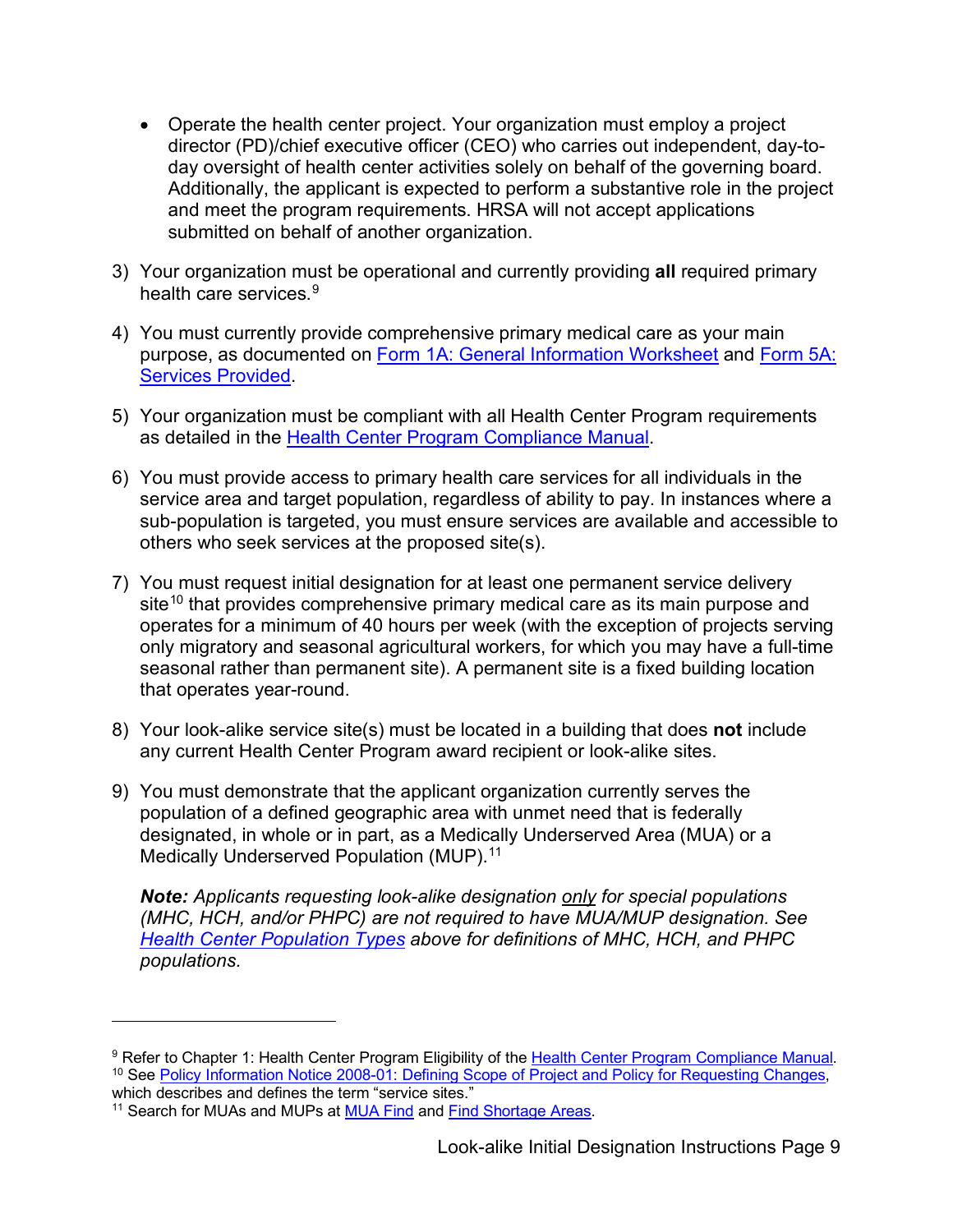10) **Public Housing Primary Care applicants only:** You must demonstrate that you have consulted with public housing residents in the preparation of the ID application. You must also ensure ongoing consultation with public housing residents regarding the planning and administration of your health center.

# <span id="page-9-0"></span>**III. Application and Submission Information**

 System (DUNS) number for your organization, also known as the Unique Entity Identifier. Before you apply, you must first obtain a valid Dun and Bradstreet Universal Numbering You must also register with the System for Award Management (SAM) and HRSA EHBs. These are three separate systems:

- Dun and Bradstreet [\(http://www.dnb.com/duns-number.html\)](http://www.dnb.com/duns-number.html)<sup>[12](#page-9-2)</sup>
- System for Award Management (SAM) [\(https://www.sam.gov/\)](https://www.sam.gov/)
- HRSA EHBs [\(https://grants.hrsa.gov/webexternal/\)](https://grants.hrsa.gov/webexternal/)

 [https://grants.hrsa.gov/webexternal/ a](https://grants.hrsa.gov/webexternal/)nd click "Create an Account." Registration is In order to create and submit your application in HRSA EHBs, the Authorizing Official (AO) and other application preparers must first register in the system. To register, go to required once for each user, who then associates his/her username with the applicant organization.

 Once you create your application, your AO must submit it in HRSA EHBs within 90 days. See the [HRSA EHBs Look-Alike Initial Designation User Guide](https://help.hrsa.gov/display/public/EHBSKBFG/Look-Alike+Initial+Designation+Application+User+Guide) for more information about creating and submitting the application in HRSA EHBs.

### **Debarment, Suspension, Ineligibility, and Voluntary Exclusion Certification**

parts <u>180</u> and <u>376</u>, and <u>31 U.S.C. § 3321</u>). If you are unable to attest to the statements By submission of this application, you certify that neither you nor your principals are presently debarred, suspended, proposed for debarment, declared ineligible or voluntarily excluded from participation in this transaction by any federal department or agency. Failure to make required disclosures can result in any of the remedies described in [45 C.F.R. § 75.371,](http://www.ecfr.gov/cgi-bin/text-idx?node=pt45.1.75) including suspension or debarment (see also 2 C.F.R. in this certification, include an explanation in Attachment 19: Other Relevant Documents.

# <span id="page-9-1"></span>**IV. Application Components**

 You must submit your application in English. Your application must include the following required components:

- Project Abstract
- Project Narrative
- Attachments

<span id="page-9-2"></span> $12$  In the future, the DUNS number will be replaced by the Unique Entity Identifier (UEI), which is requested in and assigned by SAM.gov. For more details, see Planned UEI Updates in Grant Application [Forms](https://www.grants.gov/web/grants/forms/planned-uei-updates.html) an[d General Service Administration's UEI Update.](https://www.gsa.gov/entityid)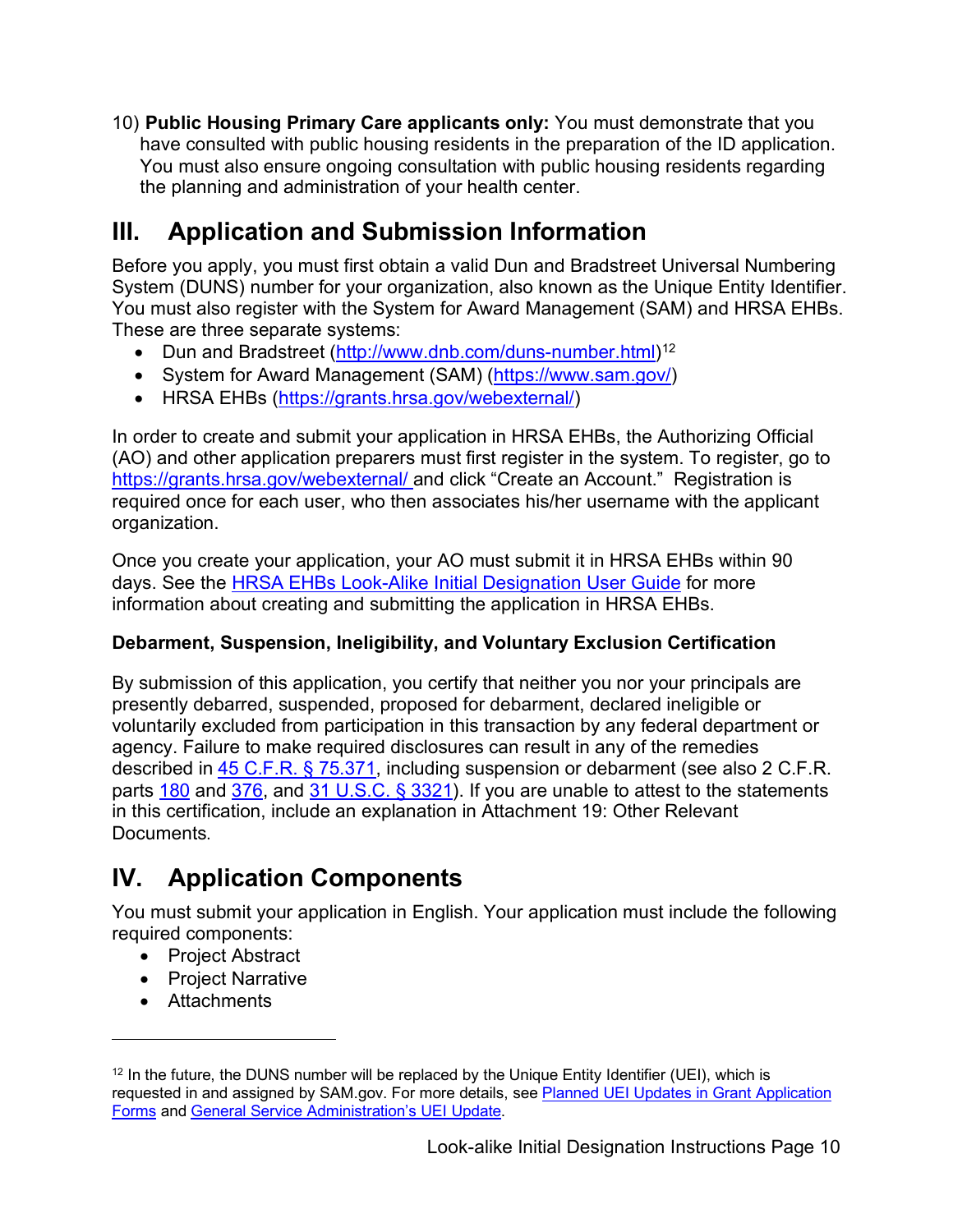- Program Specific Forms (samples are available at the [Look-alike ID webpage\)](http://bphc.hrsa.gov/programopportunities/lookalike/initialdesignationinstructions.html)
- Clinical and Financial Performance Measures

 printed by HRSA. The page limit includes the abstract, project and budget narrative, and included in the page limit. The total size of all uploaded files may not exceed the equivalent of 175 pages when attachments. Standard OMB-approved forms that are included in HRSA EHBs are not

#### <span id="page-10-1"></span>**1. Project Abstract**

The project abstract should be a single-spaced, one page summary of the application. Place the following at the top of the abstract:

- Project Title: Look-Alike Initial Designation
- Applicant organization name and address
- Webpage address (if applicable)
- Project Director name, phone number, and email address

Briefly summarize the following:

- 1) Brief history of the organization and community/population group(s) served;
- 2) Current number of providers, service delivery locations and when each site began providing comprehensive primary care services, services provided, and current and projected number of unduplicated patients.
- 3) Major health care needs and barriers to care in the service area and how the look-alike will address those needs and increase access to care.

### <span id="page-10-0"></span>**2. Project Narrative**

Provide a comprehensive description of all aspects of the proposed project. It should be succinct, self-explanatory, and **consistent with forms and attachments**.

The Project Narrative must:

- Address the Project Narrative items below, with the requested information appearing under the appropriate section header or in the designated forms and attachments.
- Reference the attachments and forms as needed
- Reflect the entire scope of the project (services, providers, sites, service area zip codes, and patient population).
- Document that your health center<sup>[13](#page-10-2)</sup> is **currently** providing all required primary health care services to residents within the service area.
- • Demonstrate compliance with Health Center Program requirements, as detailed in the Health Center Program Compliance Manual

Use the following section headers for the narrative: Need, Response, Collaboration, Evaluative Measures, Resources/Capabilities, and Governance.

<span id="page-10-2"></span> $13$  Throughout this document, "your health center" refers to the look-alike applicant.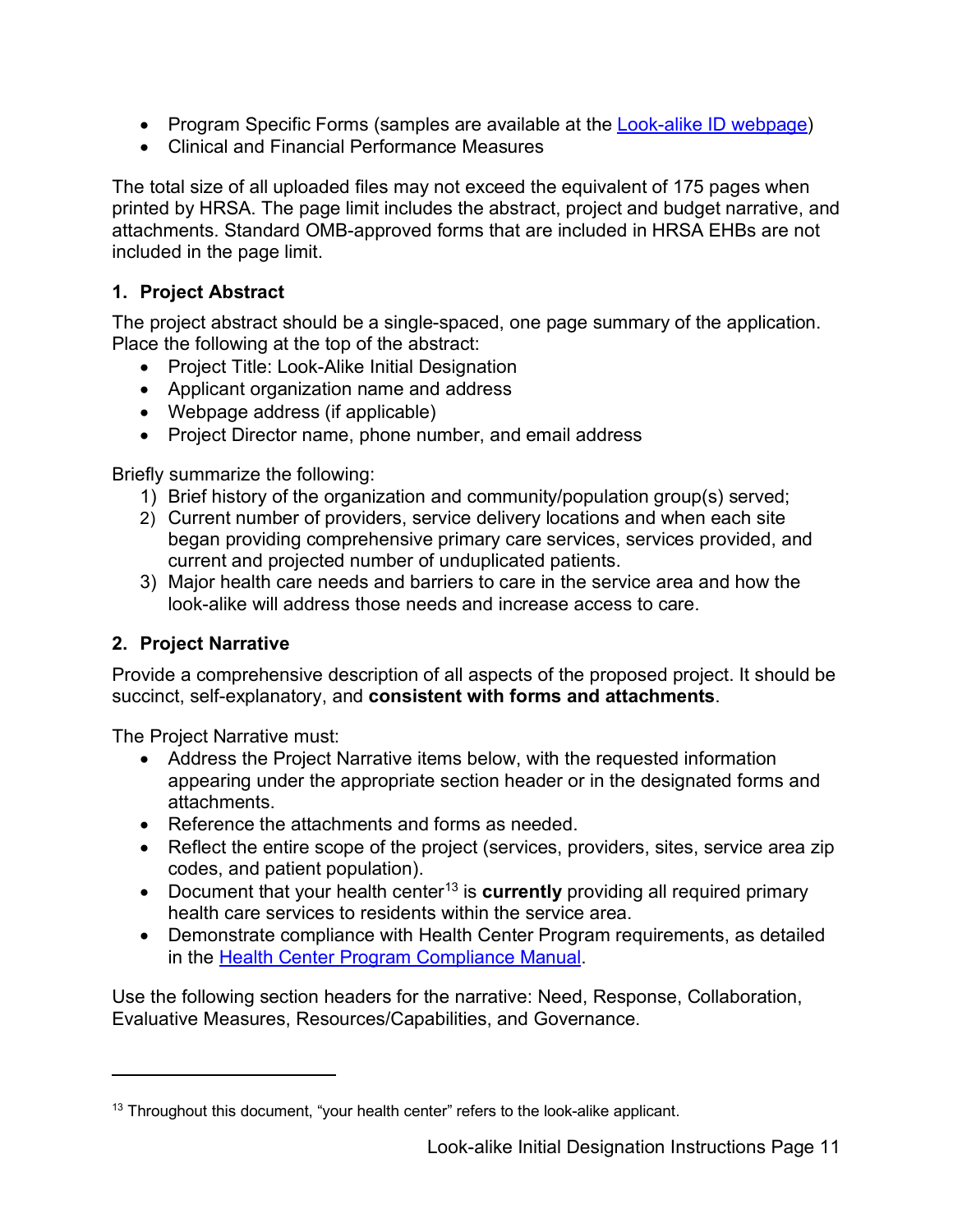### <span id="page-11-0"></span>*NEED*

Information provided in the NEED section must:

- Demonstrate compliance with the Needs Assessment Health Center Program requirement described in Chapter 3 of the [Health Center Program Compliance](https://bphc.hrsa.gov/programrequirements/compliancemanual/introduction.html)  [Manual.](https://bphc.hrsa.gov/programrequirements/compliancemanual/introduction.html)
- Serve as the basis for, and align with, the activities and goals described throughout the application.
- Be used to inform and improve the delivery of your health center services.
- 1) Describe your service area (consistent with [Attachment 2: Service Area Map and](#page-22-0)  [Table,](#page-22-0) including):
	- service programs. If your service area is comprised of noncontiguous zip codes, a) The service area boundaries, including how they conform to relevant boundaries of political subdivisions, school districts, and Federal and State health and social explain why.
	- b) How you determined your service area based on where the current patients reside (e.g., include as Service Area Zip Codes on [Form 5B: Service Sites](#page-39-0) those zip codes where at least 75 percent of the current patients reside, based on your current number of unduplicated patients indicated on [Form 1A: General](#page-28-1)  [Information Worksheet](#page-28-1) and listed in [Attachment 1: Patient Origin and Utilization](#page-21-1)  [Information\)](#page-21-1).
	- c) The Medically Underserved Area and/or Medically Underserved Population that you serve (unless you are requesting look-alike designation only for special populations (MHC, HCH, and/or PHPC)).
	- d) The extent to which the service area is currently served by Health Center center services are necessary to meet unmet needs in the community. Program award recipients and look-alikes, including the health center locations and proximity to your service delivery site(s). Reference the Health Center Program penetration percentages on the table provided in **Attachment 2: Service** [Area Map and Table.](#page-22-0) If your service delivery site is within five miles of a Health Center Program award recipient or look-alike site, explain why additional health
	- health care providers (e.g., rural health clinics, critical access hospitals, private e) The extent to which your target population is currently served by other primary providers serving Medicaid patients) and the remaining unmet need.
- population, including: 2) Describe your process for assessing the needs of the service area/target
	- a) How often you conduct or update the needs assessment.
	- b) How you use the results to inform and improve service delivery.
	- c) Citing current data for the service area and, if applicable, for each special population (MHC, HCH, PHPC), address the following:
		- Factors associated with access to care and health care utilization (e.g., geography, transportation, occupation, transience, unemployment, income level, educational attainment).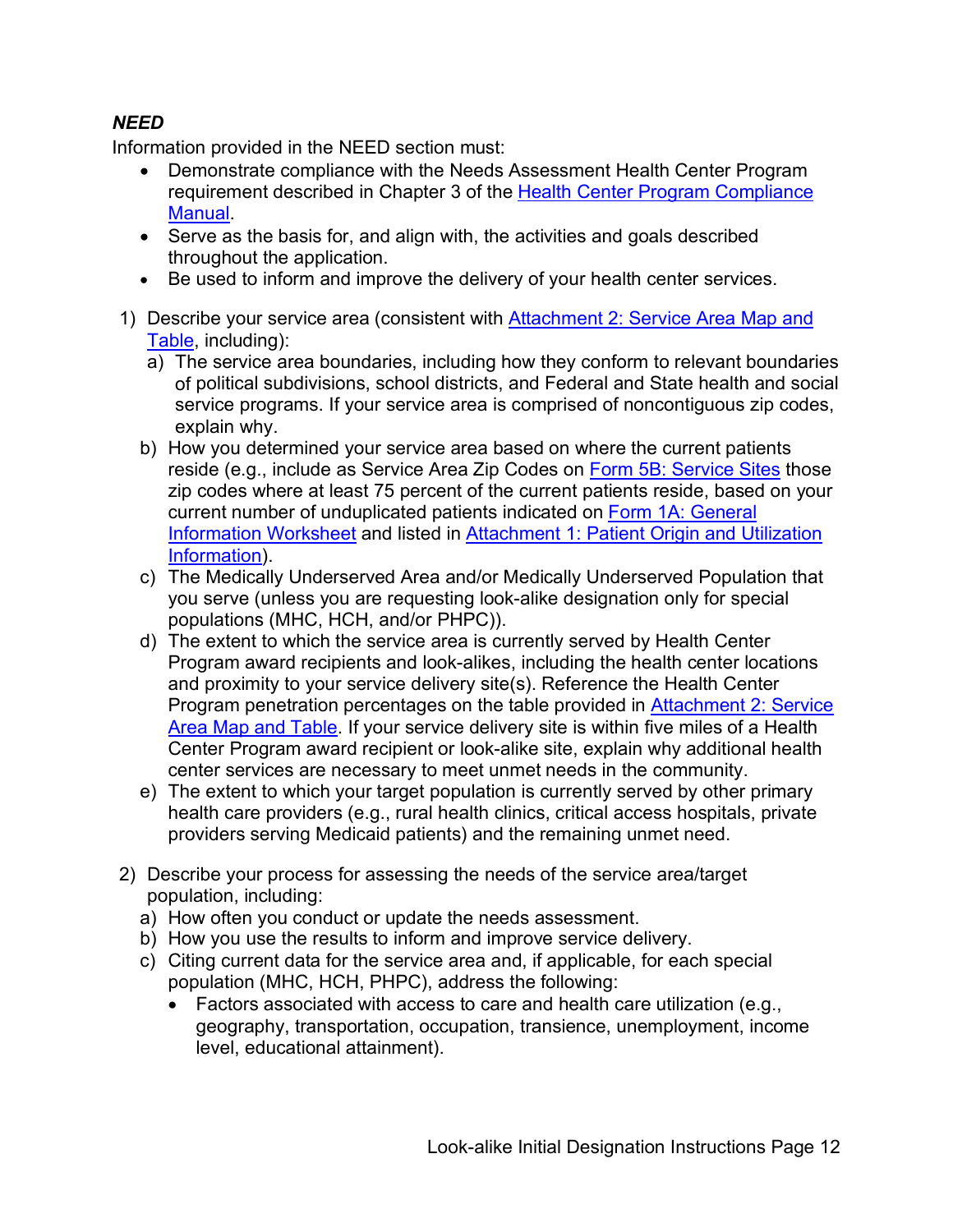- • Most significant causes of morbidity and mortality (e.g., diabetes, cancer, cardiovascular disease, low birth weight, substance use disorder), as well as any associated health disparities.
- Any other unique health care needs or characteristics that impact health status or access to, or utilization of, primary care (e.g., language barriers, food insecurity, housing insecurity, financial strain, lack of transportation, the physical environment, intimate partner violence, human trafficking).<sup>14</sup>

**Note:** In your description of need for services in the service area, you must include  *data informed by or gathered through consultation with appropriate state and local unmet need in your service area. See the UNS Workbook and related resources*  Note: *In your description of need for services in the service area, you must include government agences (e.g., health department, state Medicald agency, state Primaria (agence) and data informed by or gathered for ought c government agencies (e.g., health department, state Medicaid agency, state Primary Care Office) and data informed by or gathered through consultation with other health care providers. In addition, the Service Area Needs Assessment Methodology (SANAM) and its accompanying Unmet Need Score (UNS) can help you quantify available at the [Look-alike ID webpage.](http://bphc.hrsa.gov/programopportunities/lookalike/initialdesignationinstructions.html)* 

### <span id="page-12-0"></span>*RESPONSE*

Information provided in the RESPONSE section must:

- Respond to the needs identified in the NEED section, above.
- Demonstrate compliance with the Health Center Program requirements described in the following chapters of the Health Center Program Compliance [Manual:](https://bphc.hrsa.gov/programrequirements/compliancemanual/introduction.html)
	- Chapter 4: Required and Additional Services;
	- Chapter 6: Accessible Locations and Hours of Operation;
	- Chapter 7: Coverage for Medical Emergencies During and After Hours;
	- Chapter 8: Continuity of Care and Hospital Admitting; and
	- Chapter 9: Sliding Fee Discount Program.
- 1) Describe how you provide access to all required services<sup>15</sup> and any additional services<sup>[16](#page-12-3)</sup> (consistent with <u>Form 5A: Services Provided</u>) to meet identified unmet needs, including:
	- a) The method of service provision, including whether services are provided directly [\(Form 5A, Column I\)](#page-38-0), through contracts or agreements for which your health

<span id="page-12-1"></span>communities in which they reside. <sup>14</sup> Social determinants of health (SDOH) include factors like socioeconomic status, neighborhood and physical environment, social support networks, community violence, and intimate partner violence. SDOH affect a wide range of health, functioning, and quality-of-life outcomes and risks. Addressing SDOH, such as intimate partner violence, is a HRSA objective to improve health and well-being of individuals and the

<span id="page-12-2"></span><sup>15</sup> Refer to [Scope of Project,](http://bphc.hrsa.gov/programrequirements/scope.html) including the [Form 5A Service Descriptors](https://bphc.hrsa.gov/sites/default/files/bphc/programrequirements/scope/form5aservicedescriptors.pdf) for details regarding health care services and th[e Form 5A Column Descriptors](https://bphc.hrsa.gov/sites/default/files/bphc/programrequirements/scope/form5acolumndescriptors.pdf) for information about service delivery methods.

<span id="page-12-3"></span> $16$  Additional services are not required. However, when offered as part of your proposed scope of project, they must be made available to all patients, and provided without regard to ability to pay and on a sliding fee discount schedule.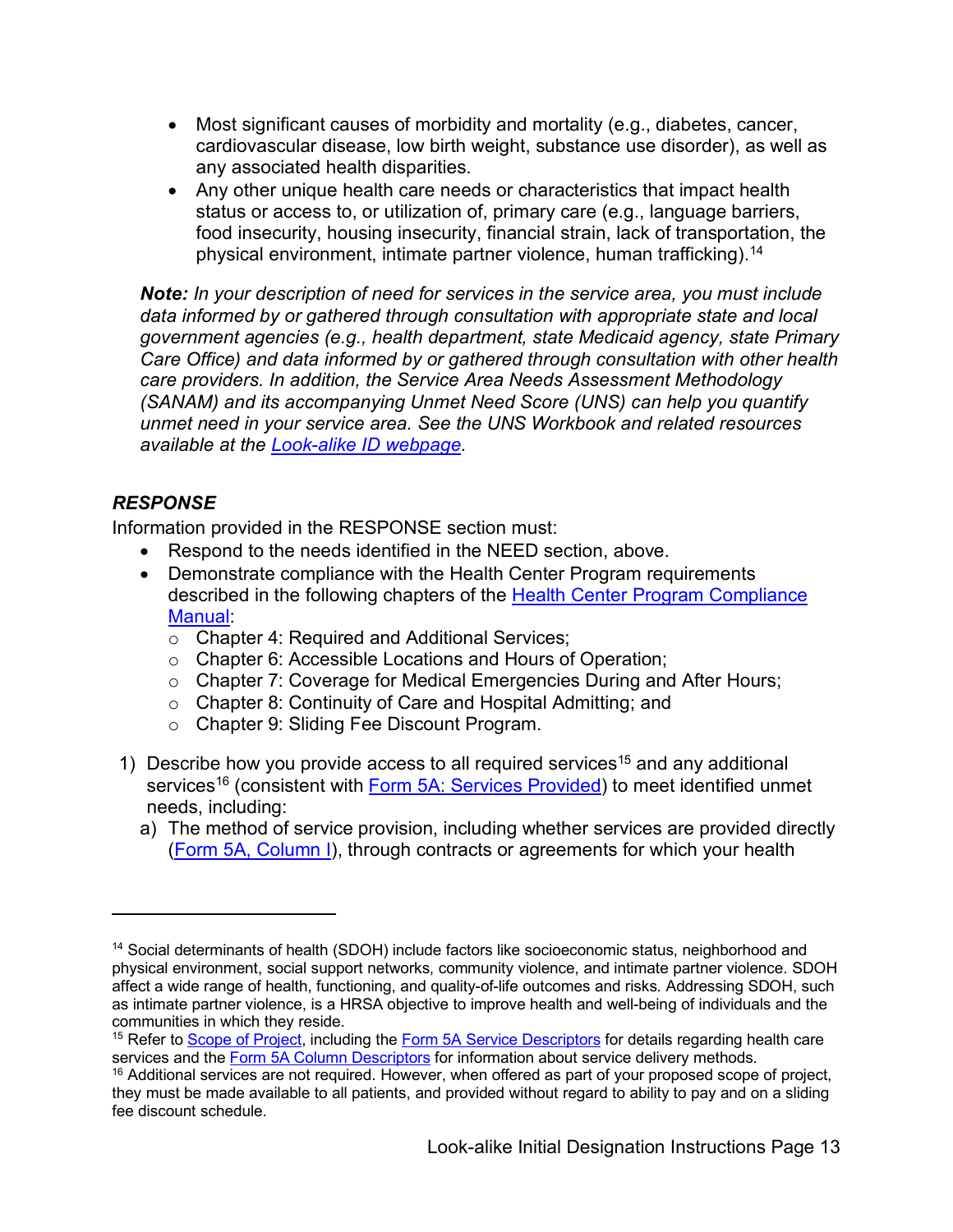arrangements (<u>Form 5A, Column III</u>).<sup>[17](#page-13-0)</sup> center pays [\(Form 5A, Column II\)](#page-38-0), or through formal written referral

- ◦ **If you are requesting HCH designation**, describe how you make substance use disorder services available to all patients (consistent with [Form 5A: Services Provided\)](#page-38-0).
- arrangements are in place for any services not provided directly by your ◦ You must demonstrate that contracts and/or formal written referral health center in [Attachment 7: Contracts and Referral Arrangements.](#page-23-0)
- $\circ$  If you provide a majority of primary health care services via contract, include the contract/agreement as an attachment to [Form 8: Health](#page-42-1)  [Center Agreements.](#page-42-1)
- b) How you document services provided through contractual agreements [\(Form 5A,](#page-38-0) Column II) in the patient's record and how your health center pays for the services.
- c) How you manage services provided through referral arrangements [\(Form 5A,](#page-38-0) Column III), and the process for tracking and referring patients back to your health center for appropriate follow-up care.
- assistance, health education, transportation, translation) facilitate access to care, d) How your enabling services (e.g., case management, outreach, eligibility particularly to address the barriers to care identified in the NEED section and for any targeted special populations.
- f) How you provide access to all required services for the entire underserved population (all individuals and age groups) in the service area.
- e) Plans for future expansion of services if your organization is designated, as applicable.
- 2) Describe your service delivery site(s) and how you assure the availability and accessibility of services (consistent with [Forms 5A: Services Provided\)](#page-38-0) within the service area relative to where the target population lives and works (e.g., areas immediately accessible to public housing for applicants targeting residents of public housing). Specifically address:
	- a) Site address(es) where services are being provided (consistent with Form 5B: [Service Sites](#page-39-0) and [Attachment 2: Service Area Map and Table\)](#page-22-0). If you lease the site, summarize the lease agreement in Attachment 7: Contracts and Referral [Arrangements.](#page-23-0)
	- between service sites if all services are not available at all sites. b) How patients have access to the full range of services. For applicants with more than one site, include the distance and duration for patients to travel to or
	- physical characteristics, residential patterns, or economic and social groupings. c) How you minimize access barriers, including barriers related to the area's

<span id="page-13-0"></span> center (Column I) or via contracts in which your health center pays for the service (Column II). General  $17$  Because your look-alike must be independently operated and provide comprehensive primary medical care as your main purpose, General Primary Medical Care must be offered either directly by your health Primary Medical Care cannot be provided solely by formal written referral arrangements (Column III).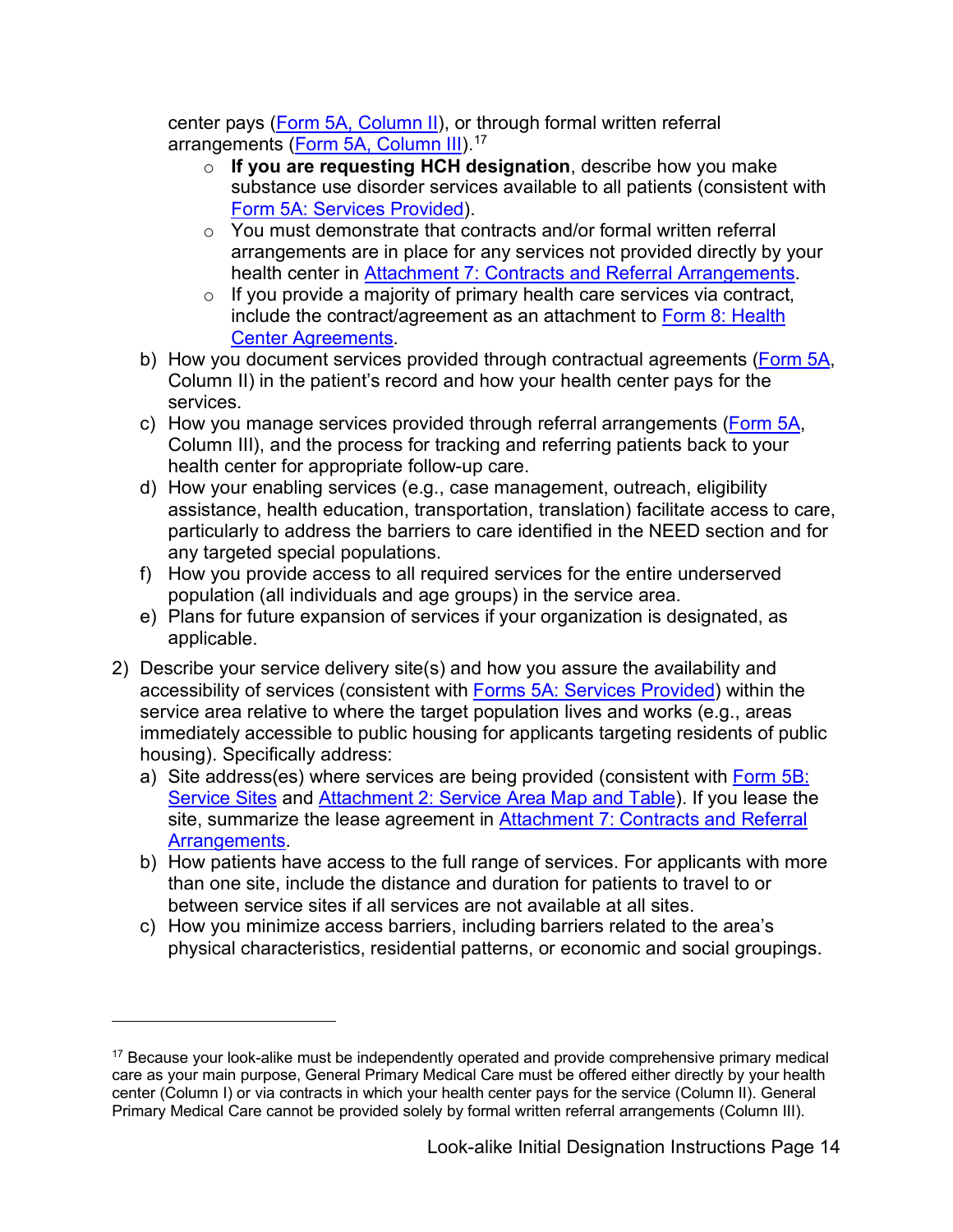- (e.g., fixed site, mobile unit, school-based clinic), hours of operation, and number d) How the following factors facilitate access: location, total number and site type of exam rooms. Attach floor plans for all sites as [Attachment 16.](#page-27-0)
- e) If your service delivery sites are distant from each other, explain how this supports your patient population and organizational viability.
- 3) Describe how you address continuity of care, including:
	- a) Hospital admitting privileges.
	- b) Receipt, follow-up, and recording of medical information from other providers/entities.
	- c) Follow-up for patients who are hospitalized or visit a hospital's emergency department.
- 4) Describe the following aspects of your board-approved sliding fee discount program (SFDP) policies:
	- a) How they apply uniformly to all patients.
	- b) Definitions of income and family size.
	- c) Methods for assessing all patients for sliding fee discount eligibility based only on income and family size.
	- d) How the structure of the sliding fee discount schedule(s) (SFDS) ensures that patient charges are adjusted based on the ability to pay (consistent with [Attachment 14: Sliding Fee Discount Schedule\)](#page-26-0).
	- the Federal Poverty Guidelines (FPG), $^{18}$  describe how the nominal charge: (1) is flat, (2) is set at a level that is nominal from the perspective of the patient, and (3) applicable if you do not have a nominal charge. e) If you have a nominal charge for patients with income at or below 100 percent of does not reflect the actual cost of the service being provided. Indicate as not
- 5) Describe how you promptly respond to patient medical emergencies during and after regularly scheduled hours, including:
	- is present at each service delivery site (consistent with Form 5B: Service Sites). a) How you ensure that at least one staff member certified in basic life support skills
	- b) How you ensure after-hours coverage that:
		- Is provided via telephone or face-to-face by an individual with the qualifications and training necessary to exercise professional judgement in assessing the need for emergency care.
		- practitioner for further consultation or to locations, such as emergency rooms • Includes the ability to refer patients either to a licensed independent or urgent care facilities, for further assessment or immediate care, as needed.
	- c) How you inform patients of after-hours coverage, including those with limited English proficiency (i.e., languages(s), literacy levels, and formats of information).
- on [Form 1A: General Information Worksheet](#page-28-1) and [Attachment 1: Patient Origin and](#page-21-1)  6) Indicate the unduplicated number of current patients that you serve, as documented

<span id="page-14-0"></span><sup>&</sup>lt;sup>18</sup> FPG are available at available at [https://aspe.hhs.gov/poverty-guidelines.](https://aspe.hhs.gov/poverty-guidelines)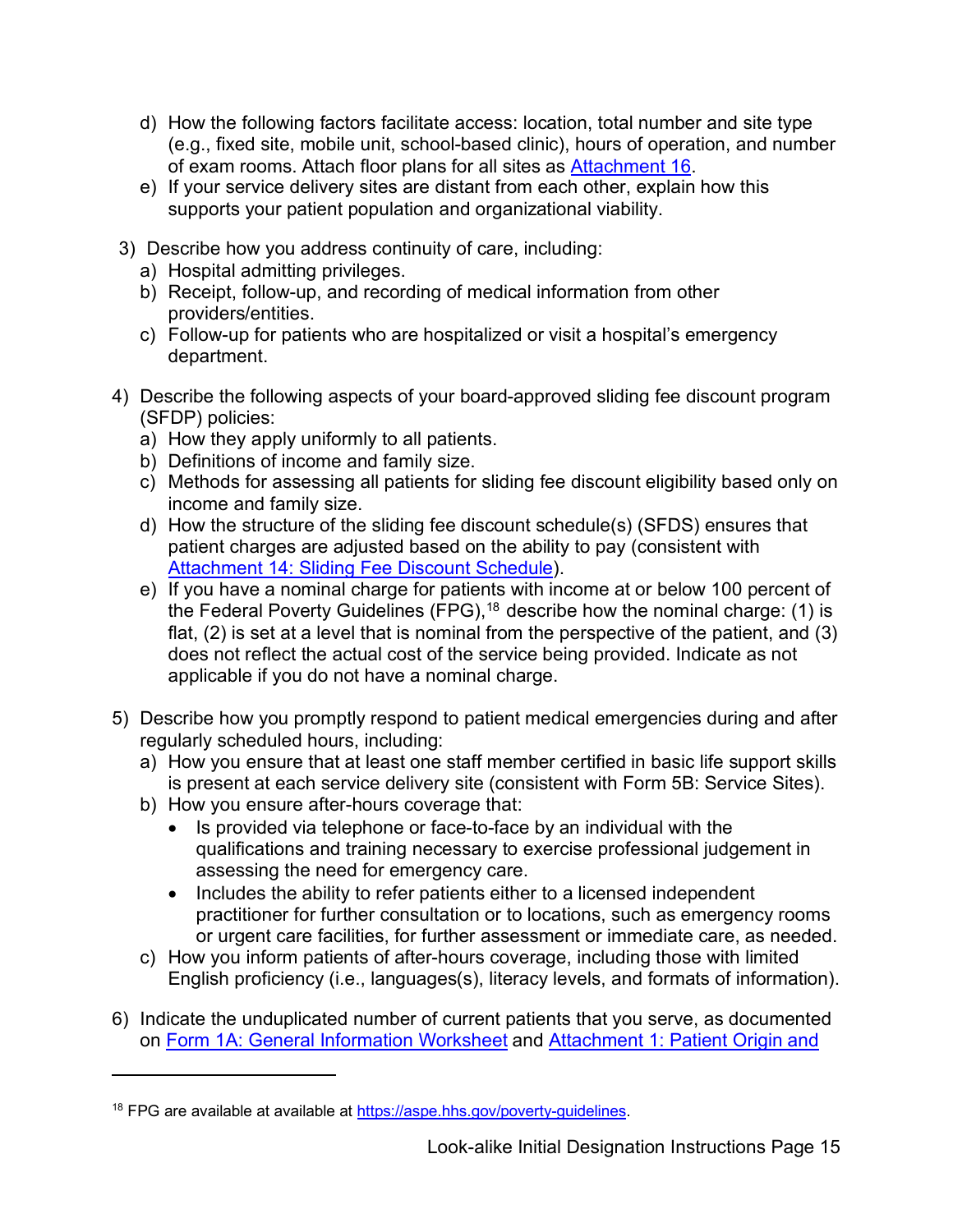[Utilization Information](#page-21-1) and describe how you determined the projected number of patients to be served by the end of the designation period.

- 7) Describe how you use or plan to use telehealth<sup>19</sup> to:
	- a) Provide in-scope services $^{20}$  (list all services that are provided via telehealth).
	- b) Communicate with providers and staff at other clinical locations.
	- c) Receive or perform clinical consultations.
	- d) Send and receive health care information from mobile devices to remotely monitor patients. [21](#page-15-3)

### <span id="page-15-0"></span>*COLLABORATION*

Information in the COLLABORATION section must:

- Program requirement described in <u>Chapter 14</u> of the <u>Health Center Program</u> • Demonstrate compliance with the Collaborative Relationships Health Center [Compliance Manual.](https://bphc.hrsa.gov/programrequirements/compliancemanual/introduction.html)
- Be supported by documents provided in Attachment 15: Collaboration [Documentation.](#page-26-1)
- programs in the service area (consistent with in <u>Attachment 2: Service Area Map</u> and state and local tuberculosis programs, and those that serve targeted special 1) Describe your efforts to coordinate and integrate activities with other providers and [and Table\)](#page-22-0), including local hospitals, specialty providers, home visiting programs populations, to support:
	- a) Continuity of care across community providers.
	- b) Access to other health or community services that impact the patient population.
	- c) A reduction in non-urgent use of hospital emergency departments.
- services in the community, particularly services provided by critical access hospitals, 2) Describe how you ensure that primary care services complement other health rural health clinics, and other nearby Health Center Program service delivery site(s).
- 3) Provide documentation of current and proposed collaborations through letters of support, commitment, and/or investment that reference the specific collaboration and/or coordinated activities in support of the proposed look-alike in [Attachment 15:](#page-26-1)  [Collaboration Documentation.](#page-26-1) Also provide a copy of the template used to request documentation of collaboration (e.g., letters of support). The template must reference both the project for which you are seeking look-alike designation as well

<span id="page-15-1"></span> $19$  Telehealth is defined as the use of electronic information and telecommunication technologies to support long-distance clinical health care, patient and professional health-related education, public health, and health administration. Technologies include video conferencing, the internet, store-and-forward imaging, streaming media, and terrestrial and wireless communications.

<span id="page-15-2"></span> $20$  For information about telehealth and health center scope of project, see Program Assistance Letter (PAL) 2020-01 at [https://bphc.hrsa.gov/sites/default/files/bphc/programrequirements/pdf/telehealth](https://bphc.hrsa.gov/sites/default/files/bphc/programrequirements/pdf/telehealth-pal.pdf)[pal.pdf.](https://bphc.hrsa.gov/sites/default/files/bphc/programrequirements/pdf/telehealth-pal.pdf)

<span id="page-15-3"></span><sup>&</sup>lt;sup>21</sup> For more information, see <u>http://www.telehealthtechnology.org/toolkits/mhealth</u>.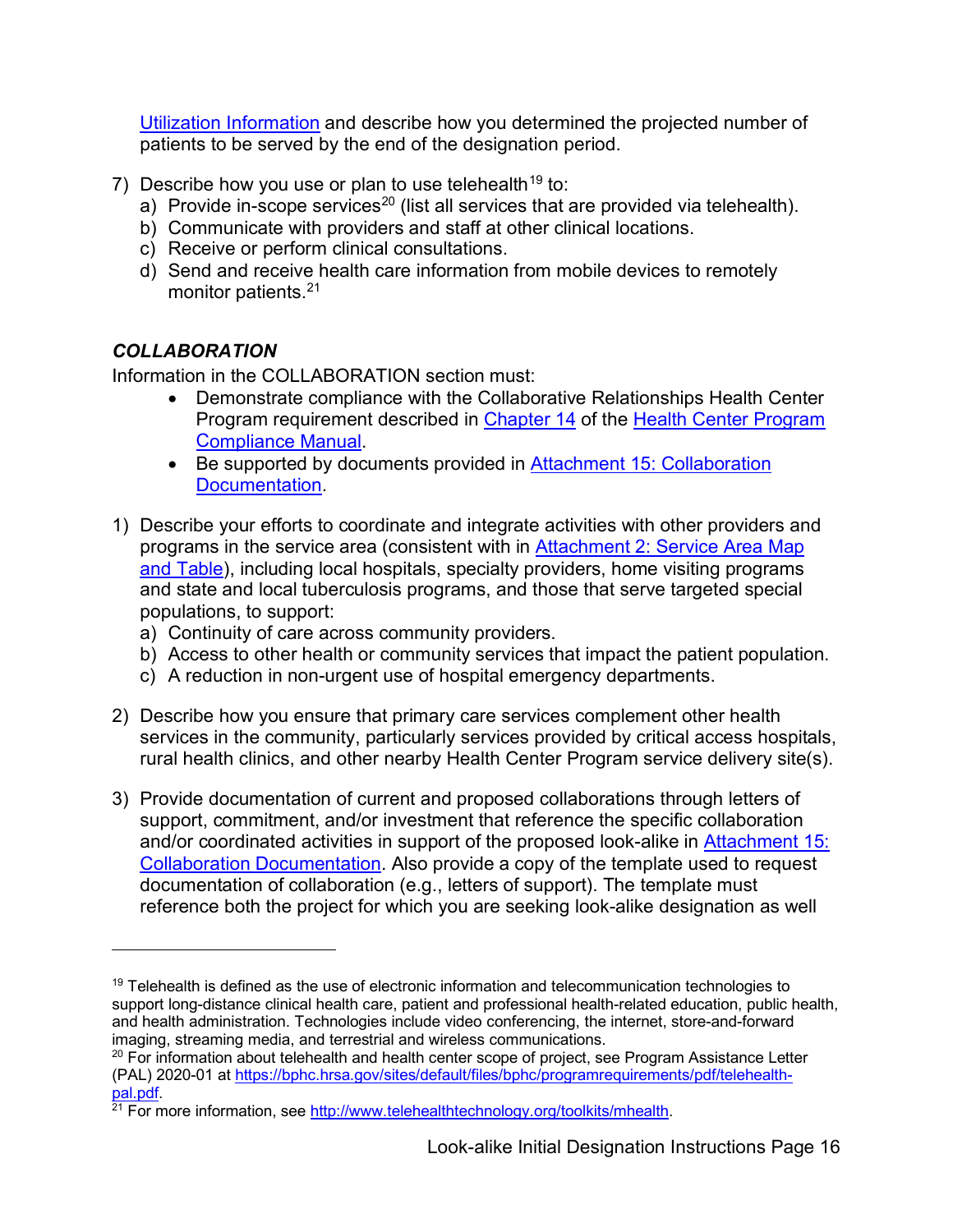as any proposed future expansion post-designation. If you do not provide documentation of collaboration with one or more of the service area entities below:

- a) Describe your plans to establish and maintain a working relationship with each provider/organization that did not provide a letter of support.
- b) Explain why you could not obtain such documentation and provide evidence of your request to collaborate in **Attachment 15: Collaboration Documentation**.

In particular, document collaboration<sup>22</sup> with primary health care and other providers serving similar patient populations in the service area (consistent with Attachment 2: [Service Area Map and Table\)](#page-22-0), including at a minimum:

- a) Health Center Program award recipients and look-alikes.
- b) Health departments.
- c) Local hospitals, including critical access hospitals.
- d) Rural health clinics.
- e) Other primary care providers (e.g., clinics supported by the Indian Health Service).
- f) Community organizations (e.g., social service organizations, schools, homeless shelters, veterans service organizations), as applicable.

 Indicate as not applicable any of the above providers/organizations that do not have locations in the service area.

#### <span id="page-16-0"></span>*EVALUATIVE MEASURES*

 Information provided in the EVALUATIVE MEASURES section must demonstrate compliance with the Health Center Program requirements described in the following chapters of the [Health Center Program Compliance Manual:](https://bphc.hrsa.gov/programrequirements/compliancemanual/introduction.html)

- Chapter 10: Quality Improvement/Assurance; and
- Chapter 18: Program Monitoring and Data Reporting Systems.
- 1) Describe how your Quality Improvement/Assurance (QI/QA) program addresses:
	- a) Adherence to current clinical guidelines and standards of care in the provision of services.
	- b) Identification and analysis of patient safety and adverse events, including implementation of follow-up actions, as necessary.
	- c) Assessment of patient satisfaction, including hearing and resolving patient grievances.
	- d) Quarterly QI/QA assessments using data from patient records to inform modifications to the provision of services.
	- e) QI/QA reports to support oversight and decision-making regarding the provision of services by key management staff and the governing board.
	- f) Responsibilities of the individual designated to oversee the QI/QA program.

<span id="page-16-1"></span><sup>&</sup>lt;sup>22</sup> If your service delivery site is within five miles of another Health Center Program award recipient or look-alike site, or if your service area has a Health Center Program penetration level of the low-income population that is 75 percent or greater, and you do not sufficiently document both collaboration and unmet need within the service area, HRSA may not approve your ID application.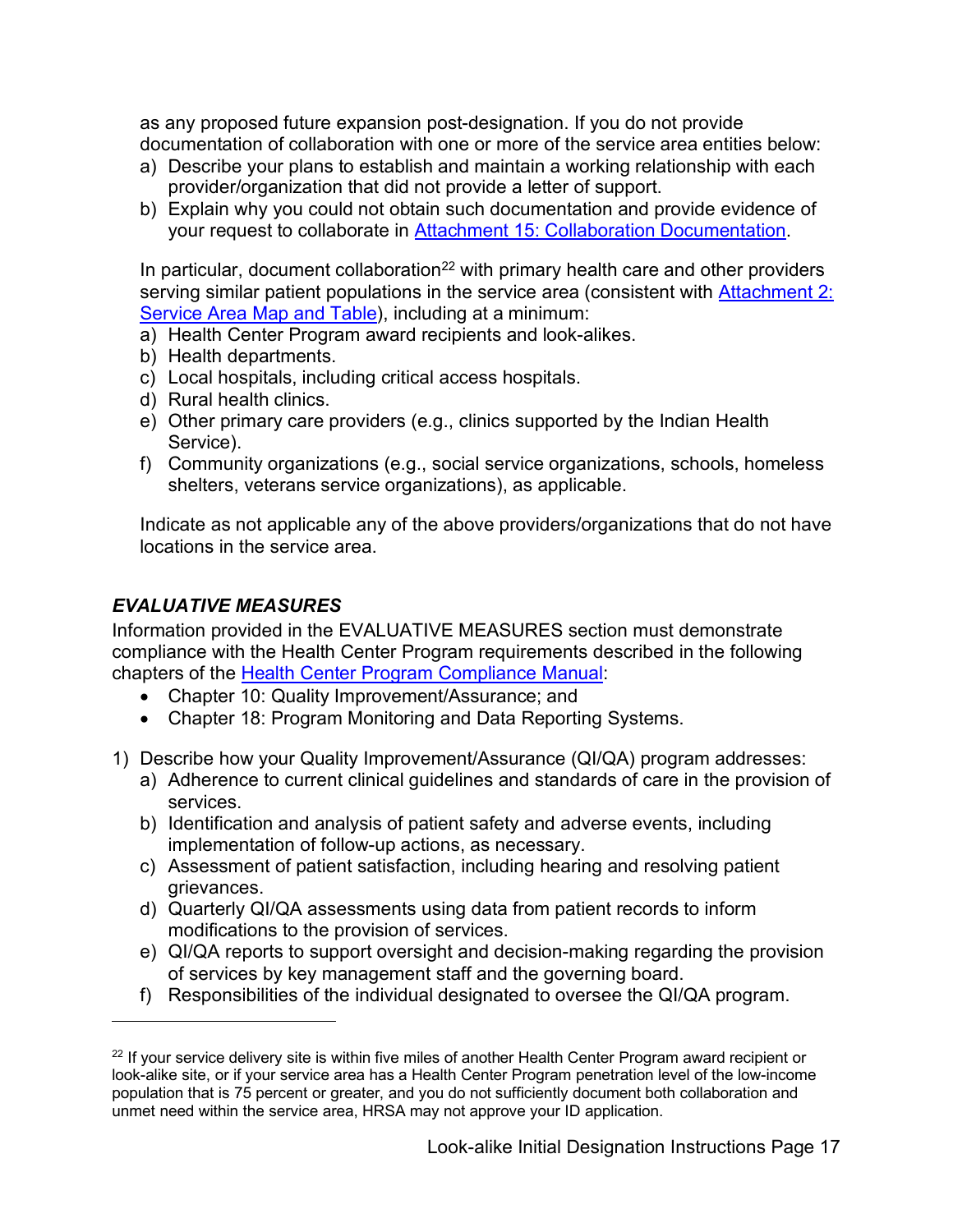- 2) Describe how your electronic health record (EHR) system will:
	- a) Protect the confidentiality of patient information and safeguard it, consistent with federal and state requirements.
	- b) Facilitate performance monitoring and improvement of patient outcomes.
	- c) Track social risk factors that impact patient and population health.
- clinical and financial performance. $^{23}$ 3) On the Clinical and Financial Performance Measures forms only (see instructions under [Program Specific Forms\)](#page-42-0), establish realistic goals that are responsive to

### <span id="page-17-0"></span>*RESOURCES/CAPABILITIES*

Information in the RESOURCES/CAPABILITIES section must demonstrate compliance with the Health Center Program requirements described in the following chapters of the [Health Center Program Compliance Manual:](https://bphc.hrsa.gov/programrequirements/compliancemanual/introduction.html)

- Chapter 1: Health Center Program Eligibility
- Chapter 5: Clinical Staffing
- Chapter 11: Key Management Staff
- Chapter 12: Contracts and Subawards
- Chapter 13: Conflict of Interest
- Chapter 15: Financial Management and Accounting Systems
- Chapter 16: Billing and Collections
- 1) Describe how your organizational structure is appropriate to implement the look-alike scope of project (consistent with [Attachments 4: Bylaws,](#page-23-1) [8: Articles of Incorporation,](#page-24-0) and [11: Organizational Chart,](#page-25-0) and, as applicable, [Attachment 6: Co-Applicant](#page-23-2)  [Agreement\)](#page-23-2). Specifically address:
	- organization, and how you ensure that the health center is independently owned, a) Whether your health center is part of a parent, affiliate, or subsidiary controlled, and operated (consistent with [Form 8: Health Center Agreements\)](#page-42-1).
	- [Services Provided,](#page-38-0) [5B: Service Sites,](#page-39-0) and [8: Health Center Agreements,](#page-42-1) and b) How you maintain appropriate oversight and authority over all contracts for services, sites, and substantive programmatic work (consistent with Forms 5A: [Attachment 7: Contracts and Referral Arrangements\)](#page-23-0).<sup>[24](#page-17-2)</sup>
	- c) How you ensure control over your health center's assets and liabilities (consistent with [Attachment 10: Financial Statements\)](#page-25-1).
	- d) How the Project Director (PD)/Chief Executive Officer (CEO) carries out independent, day-to-day oversight of health center activities solely on behalf of the governing board and is directly employed by your health center. $^{25}$

<span id="page-17-1"></span><sup>&</sup>lt;sup>23</sup> Health Center Progra[m Quality Improvement Initiatives](https://bphc.hrsa.gov/qualityimprovement/index.html) support access to comprehensive, patientcentered health care and enhanced clinical outcomes.

<span id="page-17-3"></span><span id="page-17-2"></span> $^{25}$  The PD/CEO must be a direct employee of your health center. See Chapter 11: Key Management Staff <sup>24</sup> Upon designation, your organization will be the legal entity held accountable for carrying out the approved Health Center Program scope of project, including any activities carried out by contractors. of the [Health Center Program Compliance Manual.](https://bphc.hrsa.gov/programrequirements/compliancemanual/introduction.html)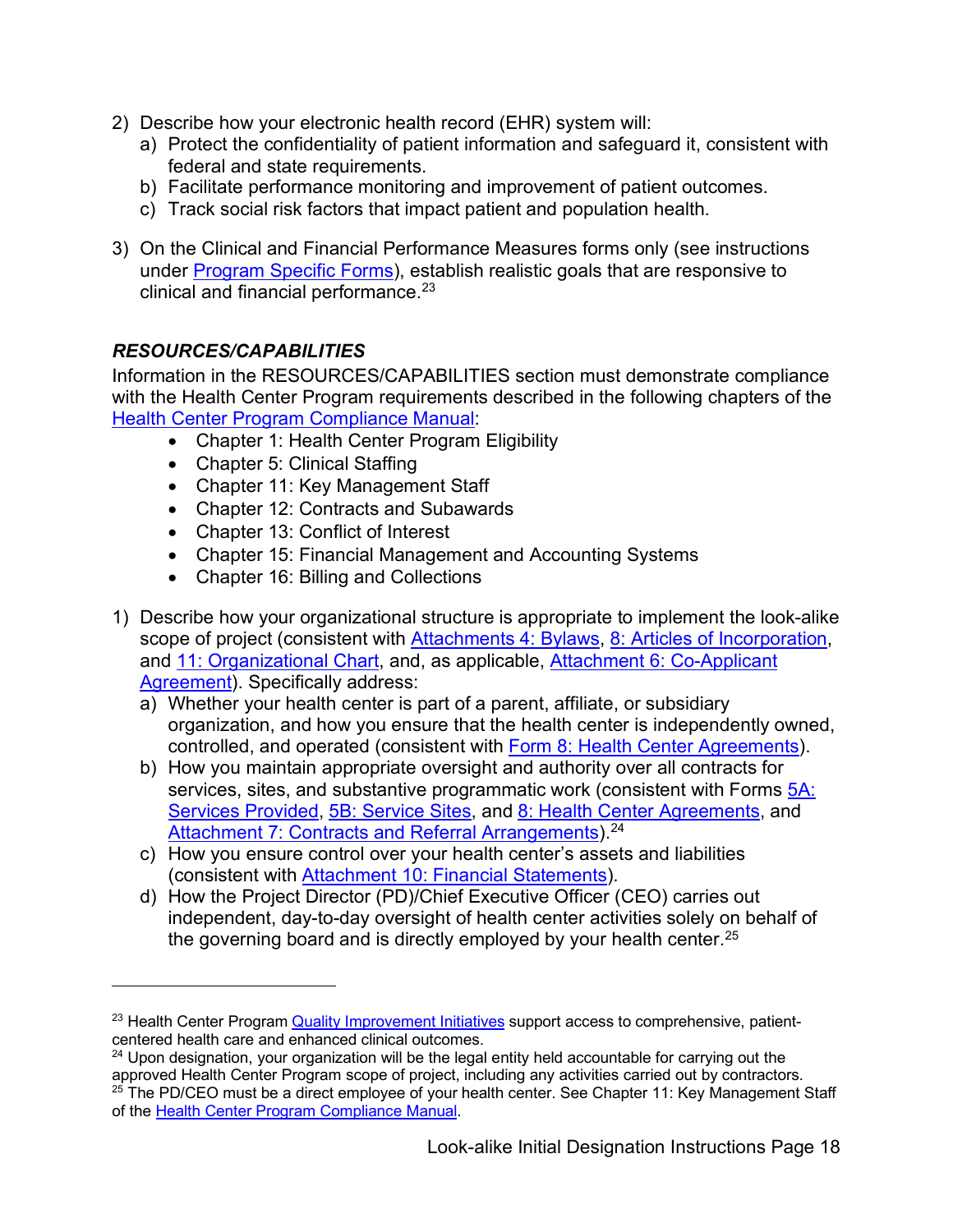- 2) Describe the following related to your staffing plan (consistent with [Form 2: Staffing](#page-31-1)  [Profile\)](#page-31-1) and credentialing and privileging procedures:
	- a) How you ensure that clinical staff, contracts, and/or formal written referral arrangements with other providers/organizations will carry out all required and additional services (consistent with [Form 5A: Services Provided\)](#page-38-0).
	- b) How you considered size, demographics, and health care needs of the service area/patient population when determining the number and mix of clinical support staff.
	- c) How you maintain documentation of licensure, credentialing verification, and applicable privileges for clinical staff (e.g., employees, individual contractors, volunteers), including who has approval authority for credentialing and privileging of clinical staff.

#### *Note: Indicate contracted providers on [Form 2: Staffing Profile](#page-31-1) and in [Attachment 7:](#page-23-0)  [Contracts and Referral Arrangements.](#page-23-0)*

- 3) Describe your management team (e.g., PD/CEO, clinical director (CD), chief financial officer (CFO), chief information officer (CIO), chief operating officer (COO)), consistent with [Attachment 12: Position Descriptions for Key Personnel](#page-25-2) and [Attachment 13: Biographical Sketches for Key Personnel,](#page-26-2) including:
	- a) How the makeup and distribution of functions among key management staff, along with their qualifications, supports the operation and oversight of your health center, consistent with your proposed scope and organizational complexity.
	- health center. If the CEO is part time, discuss how this is sufficient to support b) Responsibilities of the CEO for reporting to the governing board and overseeing other key management staff in carrying out the day-to-day activities of your oversight of your health center.
- accounting and internal control systems ensure: 4) As documented in **Attachment 10: Financial Statements**, describe how your financial
	- a) Effective control over, and accountability for, all funds, property, and other assets associated with your health center.
	- identification of trends or conditions that may warrant action to maintain financial b) The capacity to track the financial performance of the organization, including stability.
	- c) That the proposed scope of project for the look-alike designation is maintained as separate and distinct from any other lines of business, if applicable.
- 5) Describe how you conduct billing and collections, including:
	- a) How board-approved policies and operating procedures include specific circumstances for when you will waive or reduce fees or payments required due to a patient's inability to pay.
	- b) Participating in Medicare, Medicaid, Children's Health Insurance Program (CHIP), and, as appropriate, other public and private assistance programs or insurance, as applicable (consistent with [Form 3: Income Analysis\)](#page-32-0).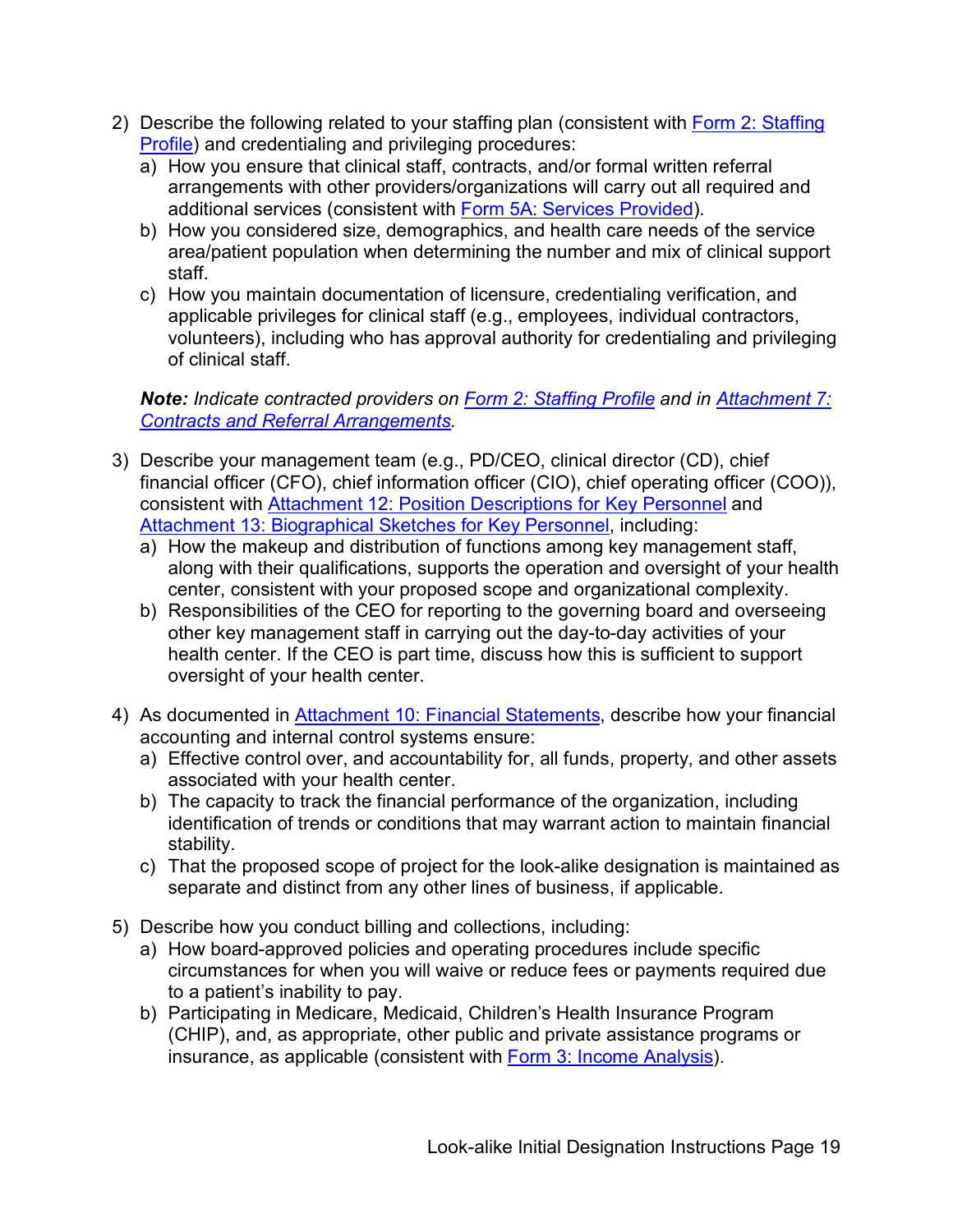- 6) Describe provisions that are in place to prohibit real or apparent conflict of interest by board members, employees, consultants, and others in the procurement of supplies, property, equipment, and services.
- or established public health and other emergencies, including: [26](#page-19-1)  7) Describe your current capability and/or plans for maintaining continuity of services and responding to urgent primary health care needs during disasters and emergent
	- a) Response and recovery plans.
	- b) Backup systems to facilitate communications.
	- c) Patient records access.
	- d) Integration into state and local preparedness plans.
	- e) Provision of status updates to HRSA-supported Primary Care Associations, as applicable.

#### <span id="page-19-0"></span>*GOVERNANCE*

Information in the GOVERNANCE section must demonstrate compliance with the Health Center Program requirements described in the following chapters of the [Health](https://bphc.hrsa.gov/programrequirements/compliancemanual/introduction.html)  [Center Program Compliance Manual:](https://bphc.hrsa.gov/programrequirements/compliancemanual/introduction.html)

- Chapter 19: Board Authority
- Chapter 20: Board Composition

#### **Items 1-4 below are not applicable to look-alike initial designation applicants operated by Indian tribes or tribal, Indian, or urban Indian organizations.**

- 1) Describe where in [Attachment 4: Bylaws](#page-23-1) you document meeting the following board composition requirements (consistent with compliance demonstrated on [Form 6A:](#page-40-0)  [Current Board Member Characteristics\)](#page-40-0):
	- a) Board size is at least 9 and no more than 25 members, with either a specific number or range of board members prescribed.<sup>[27](#page-19-2)</sup>
	- b) At least 51 percent of voting board members are patients<sup>[28](#page-19-3)</sup> served by your health center. [29](#page-19-4)
	- c) Patient members of the board, as a group, represent the individuals served by your health center in terms of demographic factors (e.g., gender, race, ethnicity).

<span id="page-19-1"></span> $26$  Consistent with the Center for Medicare & Medicaid Services (CMS) national emergency preparedness requirements. See details at [https://www.cms.gov/Medicare/Provider-Enrollment-and-](https://www.cms.gov/Medicare/Provider-Enrollment-and-Certification/SurveyCertEmergPrep/Emergency-Prep-Rule)[Certification/SurveyCertEmergPrep/Emergency-Prep-Rule.](https://www.cms.gov/Medicare/Provider-Enrollment-and-Certification/SurveyCertEmergPrep/Emergency-Prep-Rule)

<span id="page-19-2"></span> $27$  For the purposes of the Health Center Program, the term 'board member' refers only to voting members of the board.

<span id="page-19-3"></span> $28$  For the purposes of board composition, a patient is an individual who has received at least one service in the past 24 months that generated a health center visit, where both the service and the site where the patient received service are within the proposed scope of project.

<span id="page-19-4"></span> $29$  If you are targeting only [special populations \(](https://bphc.hrsa.gov/programrequirements/compliancemanual/glossary.html#special-population)MHC, HCH, and/or PHPC), you may request a waiver of the 51 percent patient majority board composition requirement by showing good cause on [Form 6B:](#page-41-0)  [Request for Waiver of Board Member Requirement](#page-41-0) (as applicable). A waiver of the 51 percent patient majority governance requirement is not available for applicants requesting CHC designation.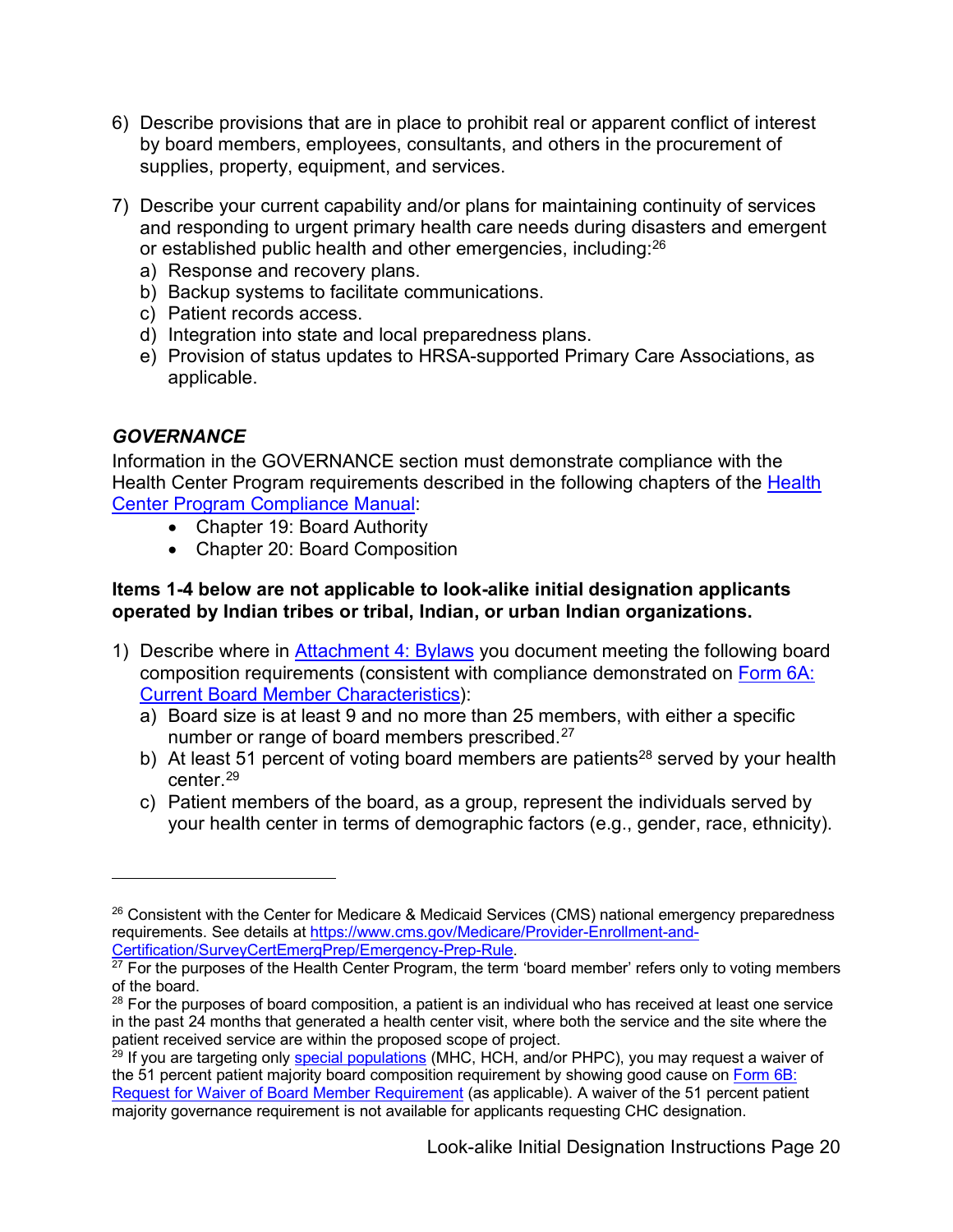- d) Non-patient members are representative of the community served by your health center or the health center's service area.
- e) Non-patient members are selected to provide relevant expertise and skills (e.g., community affairs, local government, finance and banking, legal affairs, trade unions and other commercial and industrial concerns, social services).
- f) No more than one-half of non-patient board members earn more than 10 percent of their annual income from the health care industry.
- g) Health center employees and immediate family members of employees may not be health center board members. [30](#page-20-0)

*Note: Document current board members on [Form 6A: Current Board Member](#page-40-0)  [Characteristics,](#page-40-0) including least one member from/for each special population for which you are requesting designation.[31](#page-20-1)* 

- 2) Describe where in <u>Attachment 4: Bylaws</u> and, if applicable, <u>Attachment 6: Co-</u> [Applicant Agreement](#page-23-2) you document meeting the following board authority requirements:
	- a) Holding monthly meetings.
	- b) Approving the selection (and dismissal or termination) of the Project Director/CEO.
	- c) Approving the annual Health Center Program budget and applications.
	- d) Approving sites, hours of operation, and services.
	- e) Evaluating the performance of your health center.
	- f) Establishing or adopting policy related to the operations of your health center.
	- g) Assuring your health center operates in compliance with applicable federal, state, and local laws and regulations.
- 3) Describe how your governing board maintains authority and oversight over the Health Center Program project, as outlined in Attachment[s 4: Bylaws,](#page-23-1) [6: Co-](#page-23-2)[Applicant Agreement,](#page-23-2) [8: Articles of Incorporation,](#page-24-0) [11: Organizational Chart,](#page-25-0) and recorded in board minutes and other relevant documents. Specifically address the following:
	- a) No individual, entity, or committee (including, but not limited to, an executive committee authorized by the board) reserves or has approval/veto power over the board with regard to the required authorities and functions.
	- b) Collaboration or agreements with other entities do not restrict or infringe upon the board's required authorities and functions (consistent with Form 8: Health Center [Agreements,](#page-42-1) as applicable).
	- c) When the board last performed the following functions:
		- Conducting and approving the evaluation of the Project Director/CEO.

<span id="page-20-0"></span> $30$  In the case of public agencies with [co-applicant](https://bphc.hrsa.gov/programrequirements/compliancemanual/glossary.html#co-applicant) boards, this includes employees or immediate family members of either the co-applicant organization or the public agency in which your health center project is located (e.g., employees within the same department, division, or agency).

<span id="page-20-1"></span> $^\mathrm{31}$  The member must be able to clearly communicate the special population's needs/concerns (e.g., migratory and seasonal agricultural workers advocate, former or current homeless individual, current resident of public housing).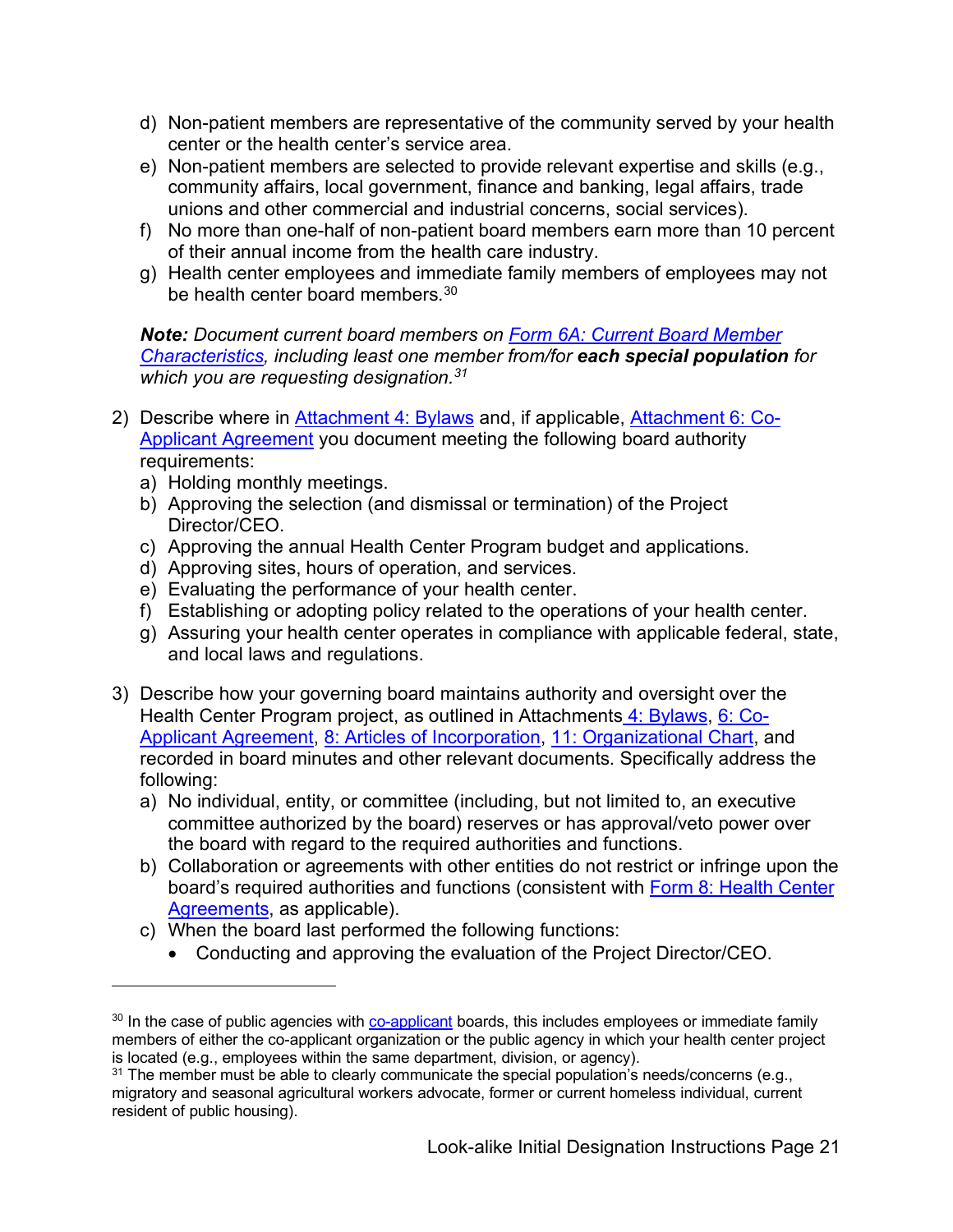- Approving the annual budget.
- Monitoring the financial status of your health center, including reviewing the results of the annual audit, and taking appropriate follow-up actions.
- Conducting long-range/strategic planning.
- Evaluating the performance of your health center.
- d) **Applicants requesting PHPC designation**: How the service delivery plan was developed in consultation with residents of the targeted public housing and residents of public housing will be involved in administration of the health center.

### 4) **PUBLIC AGENCY APPLICANTS WITH A CO-APPLICANT BOARD ONLY**: [32](#page-21-2)

Describe the public agency's relationship with the co-applicant board, including:

- a) Brief history of the partnership.
- b) How the co-applicant board maintains specific responsibility for oversight of the proposed look-alike scope of project.
- c) How you collaborate in carrying out the proposed scope of project.
- d) How [Attachment 6: Co-Applicant Agreement](#page-23-2) delegates the required authorities and functions to the co-applicant board and delineates the respective roles and responsibilities of the public agency and the co-applicant in carrying out the project.

#### 5) **INDIAN TRIBES OR TRIBAL, INDIAN, OR URBAN INDIAN APPLICANTS ONLY**: Describe your organization's governance structure, operation, and process for assuring adequate:

- a) Input from the community/target population on health center priorities.
- b) Fiscal and programmatic oversight of the Health Center Program project.

### <span id="page-21-0"></span>**3. Attachments**

Provide the following attachments in the order specified below. Where applicable, the attachments should demonstrate compliance with Health Center Program requirements, as detailed in the [Health Center Program Compliance Manual.](https://bphc.hrsa.gov/programrequirements/compliancemanual/introduction.html)

 Label each attachment according to the number provided (e.g., Attachment 4: Bylaws). Merge similar documents (e.g., letters of support) into a single file. Provide a table of contents for attachments with multiple components.

### <span id="page-21-1"></span> **Attachment 1: Patient Origin and Utilization Information**

 greatest number of patients served (see sample table below). Your service area should Upload a patient origin report, listing all the zip codes in which current patients reside and the number of patients from each zip code, starting with the zip code with the

<span id="page-21-2"></span> personnel policies. Only public agency applicants may establish a separate co-applicant health center  $32$  For public agency applicants with a co-applicant board, the public agency may establish and retain the authority to adopt and approve policies that support financial management and accounting systems and governing board to meet all Health Center Program requirements. Refer to [Chapter 19: Board Authority](https://bphc.hrsa.gov/programrequirements/compliancemanual/chapter-19.html) of th[e Health Center Program Compliance Manual.](https://bphc.hrsa.gov/programrequirements/compliancemanual/introduction.html)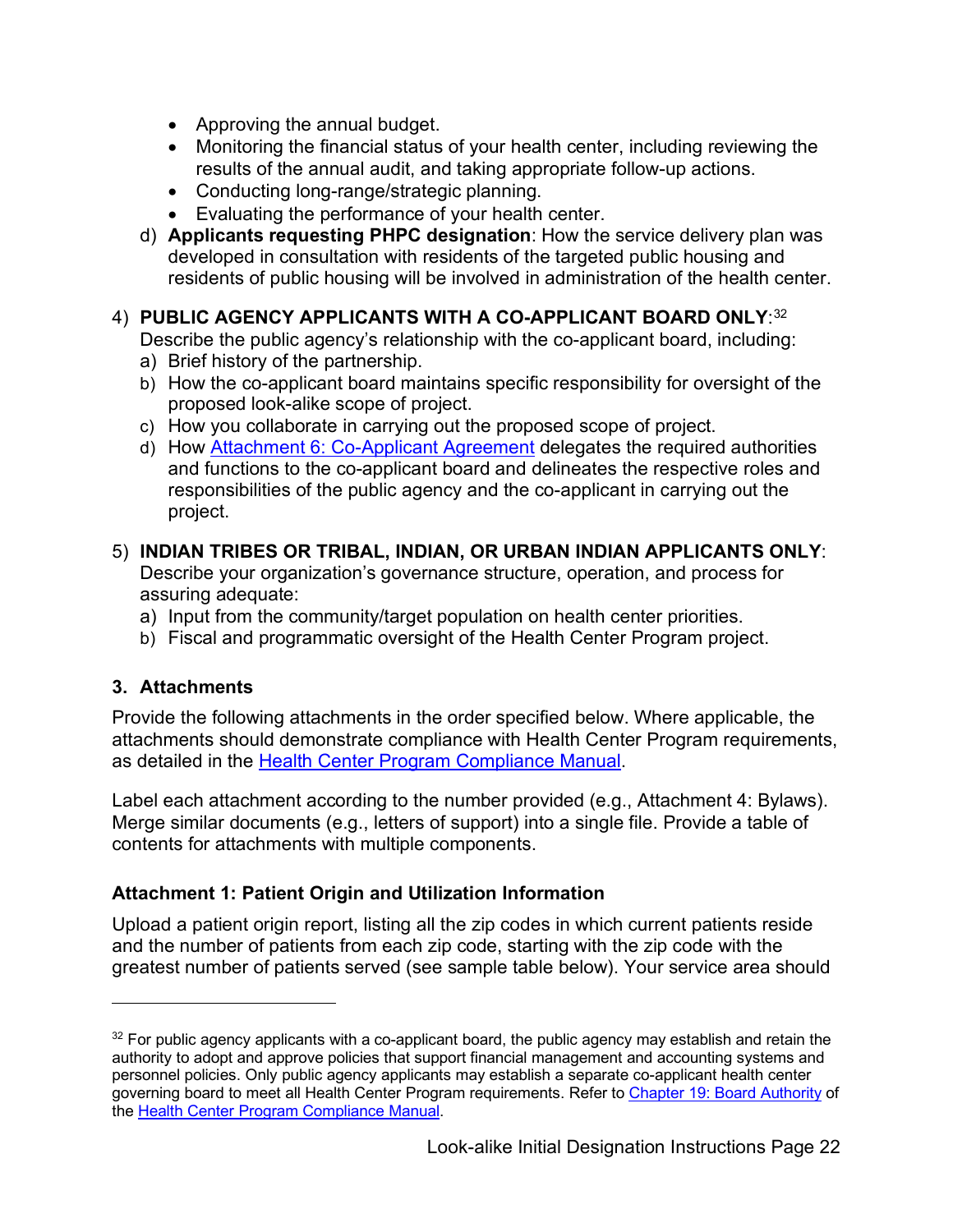be comprised of the zip codes where at least 75 percent of the current patients reside. This list of zip codes should be consistent with the zip codes entered on Form 5B: [Service Sites](#page-39-0) and shown on [Attachment 2: Service Area Map and Table.](#page-22-0) The total number of patients should be consistent with the current number of unduplicated patients indicated on [Form 1A: General Information Worksheet.](#page-28-1)

|                  | <b>Zip Code</b> | <b>Number of</b><br><b>Patients</b> | <b>Percent of</b><br><b>Total</b> |
|------------------|-----------------|-------------------------------------|-----------------------------------|
| <b>Service</b>   | 00005           | 806                                 | 40%                               |
| <b>Area Zip</b>  | 00004           | 499                                 | 25%                               |
| Codes (at        | 00001           | 293                                 | 15%                               |
| least 75%)       | 00008           | 202                                 | 10%                               |
| <b>Zip Codes</b> | 00002           | 65                                  | 3%                                |
| for Other        | 00007           | 20                                  | 1%                                |
| <b>Patients</b>  | Other           | 67                                  | 3%                                |
| <b>Served</b>    | Unknown         | 58                                  | 3%                                |
| <b>TOTAL</b>     |                 | 2,010                               | 100%                              |

#### *Table 1: Sample Patient Origin Report*

#### <span id="page-22-0"></span> **Attachment 2: Service Area Map and Table**

<u>Use Cases: Create a Service Area Map and Data Table</u>. Upload the map, indicating: Create a map of the service area using the [UDS Mapper.](http://www.udsmapper.org/) For a tutorial, see [Specific](http://www.udsmapper.org/tutorials.cfm) 

- Your service site(s) listed on **Form 5B: Service Sites.**
- Service area zip codes (consistent with patient origin report in **Attachment 1**).
- Medically underserved area (MUA) and/or population (MUP).  $33$
- Health Center Program award recipients and look-alikes.
- Other health providers serving the zip codes, as described in the [COLLABORATION](#page-15-0) section of the Project Narrative.

**Include the corresponding table** created by the [UDS Mapper](http://www.udsmapper.org/) that lists:

- Each zip code tabulation area (ZCTA) in the service area.
- • The number of Health Center Program award recipients and look-alikes serving each ZCTA.
- The dominant award recipient serving each ZCTA.
- Total population and low-income population for each ZCTA.
- Total Health Center Program patients.
- Low-income population and total population Health Center Program penetration levels for each ZCTA and for the overall service area.

<span id="page-22-1"></span><sup>&</sup>lt;sup>33</sup> Serving a designated MUA or MUP is a requirement for applicants requesting look-alike designation to serve the general medically underserved population (CHC). See [Eligibility Information.](#page-7-0)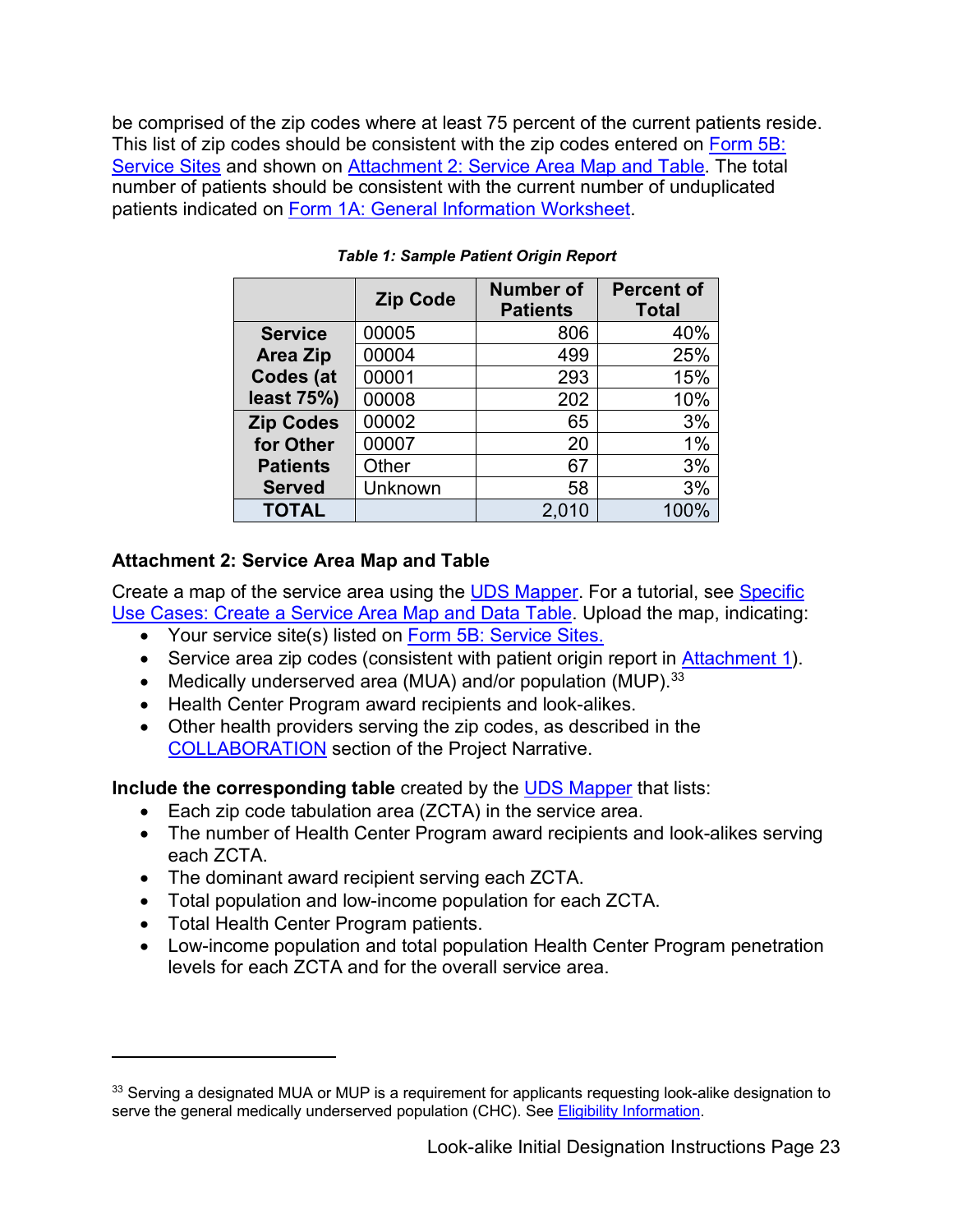### <span id="page-23-3"></span> **Attachment 3: Medicare and Medicaid Documentation**

 Upload documentation from CMS and your State Medicaid agency demonstrating that your organization is an approved primary care Medicare and Medicaid provider.

### <span id="page-23-1"></span>**Attachment 4: Bylaws**

 Upload (in its entirety) your most recent bylaws. Bylaws must be signed and dated, indicating review and approval by your governing board. Additionally, bylaws must demonstrate compliance with Health Center Program governance requirements as detailed in Chapters [19: Board Authority](https://bphc.hrsa.gov/programrequirements/compliancemanual/chapter-19.html) and [20: Board Composition](https://bphc.hrsa.gov/programrequirements/compliancemanual/chapter-20.html) of the Health [Center Program Compliance Manual.](https://bphc.hrsa.gov/programrequirements/compliancemanual/introduction.html) Public centers that have a co-applicant must submit the co-applicant governing board bylaws. See the [GOVERNANCE](#page-19-0) section of the Project Narrative for more details.

### <span id="page-23-4"></span>**Attachment 5: Governing Board Meeting Minutes**

Upload the most current six months of consecutive governing board meeting minutes that demonstrate how the board exercises its authority over health center operations in compliance with Health Center Program requirements, including evidence of board oversight and decision making. The board meeting minutes must be signed and dated, indicate the board's involvement in the development and approval of the look-alike application, and adequately capture board proceedings, including recording discussions, actions, and decisions made by the board. See [Chapter 19: Board](https://bphc.hrsa.gov/programrequirements/compliancemanual/chapter-19.html)  [Authority](https://bphc.hrsa.gov/programrequirements/compliancemanual/chapter-19.html) of the [Health Center Program Compliance Manual.](https://bphc.hrsa.gov/programrequirements/compliancemanual/introduction.html) Indian tribes or tribal, Indian, or urban Indian applicants are not required to submit board meeting minutes.

### <span id="page-23-2"></span>**Attachment 6: Co-Applicant Agreement for Public Agencies**

 If you are a public agency and your board cannot directly meet all Health Center Program governance requirements, you must establish a separate co-applicant health a co-applicant board must submit the entire formal co-applicant agreement that: center governing board that meets the requirements. Public agency applicants that have

- Is signed by both the co-applicant governing board and the public agency.
- Delegates the required authorities and functions to the co-applicant board.
- Delineates the roles and responsibilities of the public agency and the coapplicant in carrying out the Health Center Program project.

*Note: Public agencies must comply with all applicable governance requirements and regulations. See the [Health Center Program Compliance Manual,](https://bphc.hrsa.gov/programrequirements/compliancemanual/index.html) Chapters 19 and 20.* 

### <span id="page-23-0"></span>**Attachment 7: Contracts and Referral Arrangements**

Upload two summaries, as described below. Do not include contracts for the acquisition of supplies, material, equipment, or general support services (e.g., janitorial services).

 1) A summary of all patient service-related contracts and referral arrangements, consistent with [Form 5A: Services Provided,](#page-38-0) Columns II and III, respectively. If you do not have formal agreements with another entity, clearly indicate this in the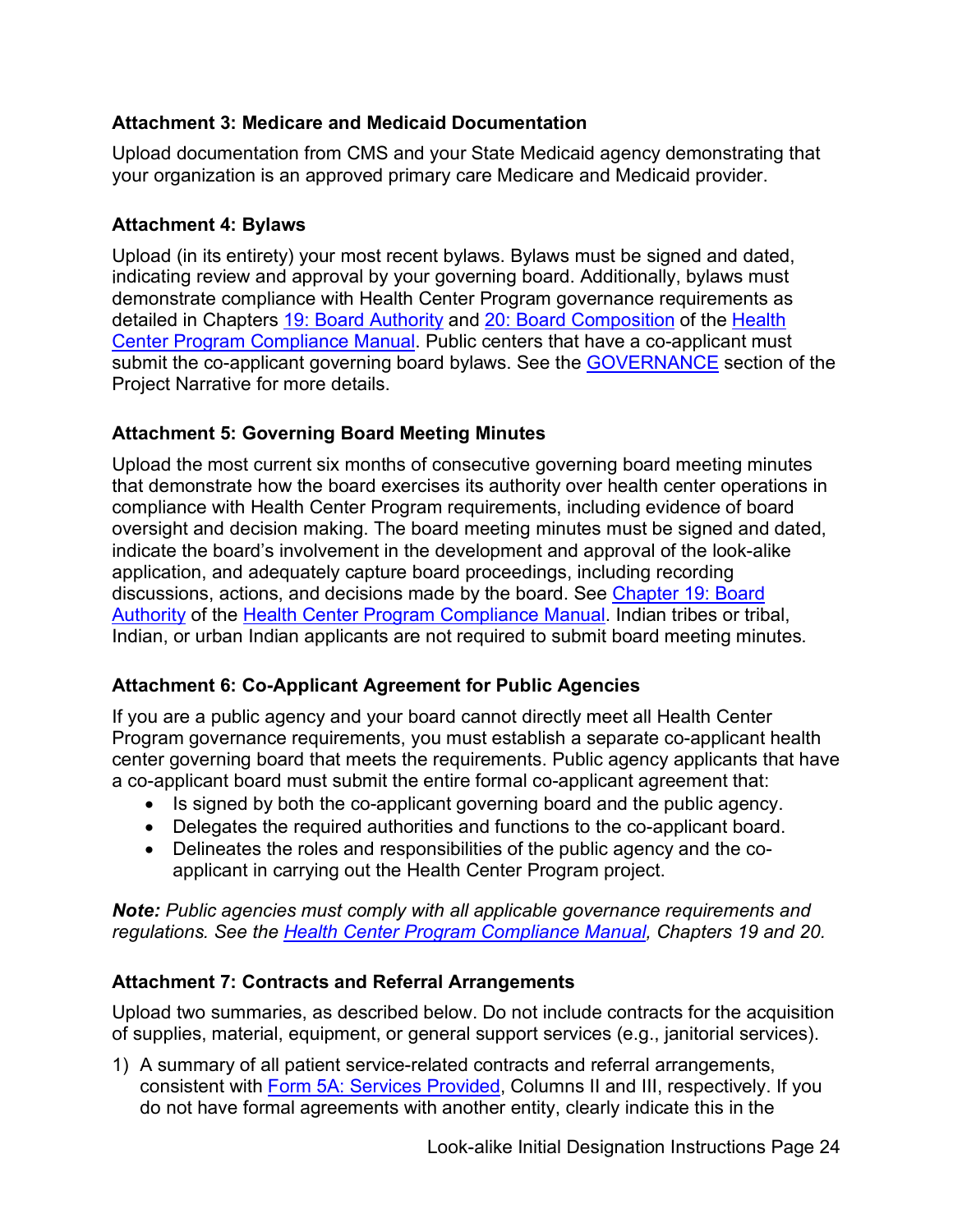narrative. Refer to the <u>Scope of Project</u> policy documents, including the <u>Column</u> [Descriptors for Form 5A: Services Provided,](https://bphc.hrsa.gov/sites/default/files/bphc/programrequirements/scope/form5acolumndescriptors.pdf) for the requirements for providing services via formal written contract/agreement and formal written referral arrangement. The summary must address the following items for each contract or agreement:

- a) Name of each contractor or referral organization (e.g., provider).
- b) Type of agreement (e.g., contract, referral arrangement).
- c) Brief description of the type of services provided, how and where services will be provided, and the timeframe for the agreement.
- d) How services will be provided in compliance with Sliding Fee Discount Program requirements.
- contracts for management and other services not included on <u>Form 5A: Services</u> 2) A summary of other agreements (e.g., property lease, affiliation agreements, [Provided\)](#page-38-0), including:
	- a) Name of each affiliated agency or contractor.
	- b) Brief description of each agreement, including the type of services to be provided, how and where services will be provided, and the timeframe.

 *arrangement(s) during the preliminary eligibility review. Additionally, all contract, referral, and affiliation agreements must be available for review during the compliance Note: HRSA may request that you submit contract(s) and/or written referral review (see the [Application Review](#page-46-0) section).* 

### <span id="page-24-0"></span> **Attachment 8: Articles of Incorporation**

Upload your Articles of Incorporation, including the official signatory page and state seal or stamp of acceptance. A public agency with a co-applicant should upload the coapplicant's Articles of Incorporation, if incorporated.

### <span id="page-24-1"></span> **Attachment 9: Evidence of Nonprofit or Public Agency Status**

 A private, nonprofit organization must submit one of the following as evidence of nonprofit status:

- A copy of a currently valid Internal Revenue Service (IRS) tax exemption letter/certificate.
- A statement from a state taxing body, state attorney general, or other appropriate state official certifying that your organization has a nonprofit status and that none of the net earnings accrue to any private shareholders or individuals.
- • A certified copy of your organization's certificate of incorporation or similar document (e.g., articles of incorporation) showing the state or tribal seal that clearly establishes nonprofit status.
- • Any of the above proof for a state or national parent organization, and a statement signed by the parent organization that your organization is a local nonprofit affiliate.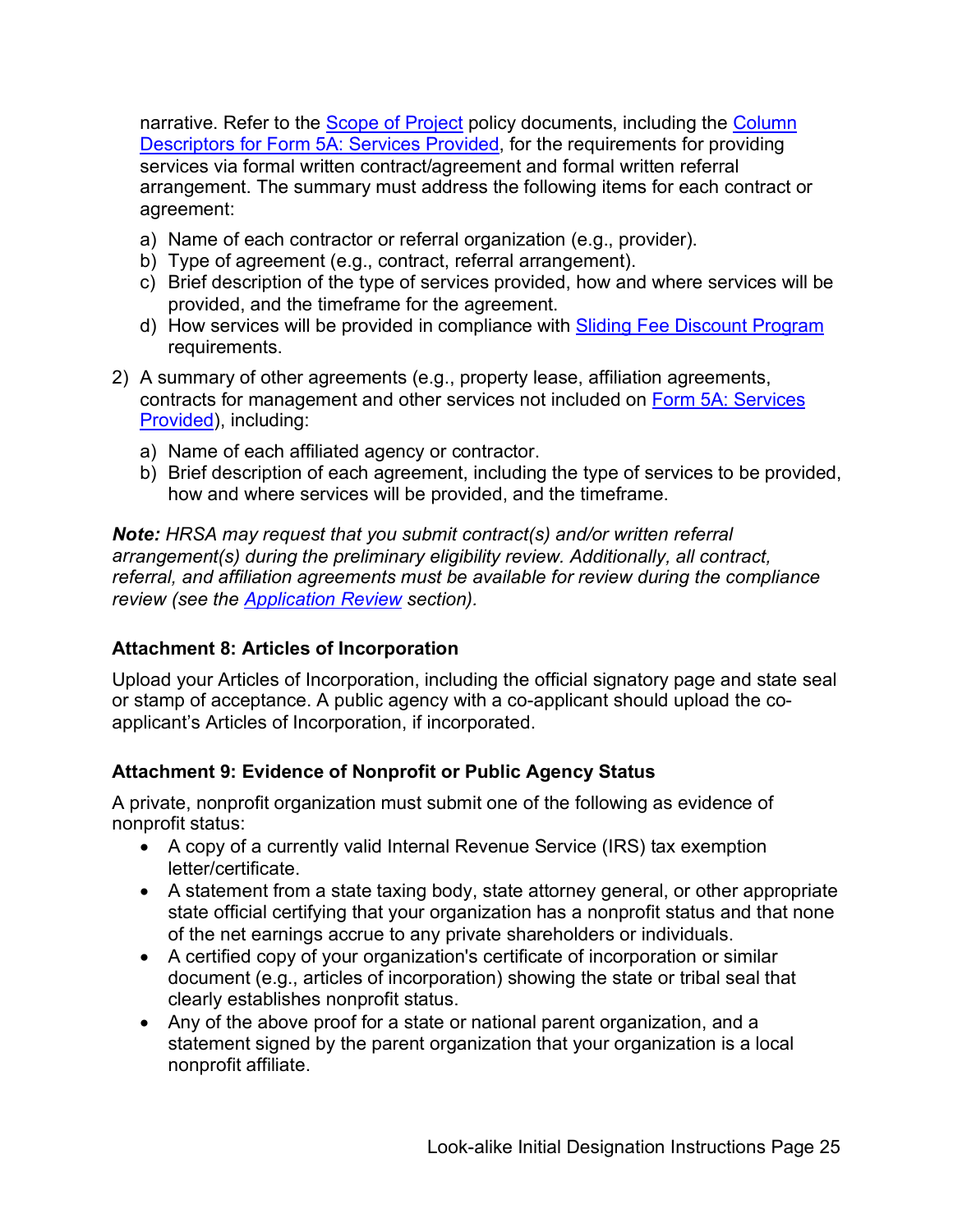<span id="page-25-3"></span>A public agency must provide documentation demonstrating that the organization qualifies as a public agency (e.g., state or local health department) by submitting one of the following:

- A current dated letter affirming the organization's status as a state, territorial, county, city, or municipal government; a health department organized at the state, territory, county, city or municipal level; or a subdivision or municipality of a United States (U.S.) affiliated sovereign State (e.g., Republic of Palau).
- A copy of the law that created the organization and that grants one or more sovereign powers (e.g., the power to tax, eminent domain, police power) to the organization (e.g., a public hospital district).
- A ruling from the State Attorney General affirming the legal status of an entity as either a political subdivision or instrumentality of the State (e.g., a public university).
- Section 115. • A "letter ruling" which provides a positive written determination by the IRS of the organization's exempt status as an instrumentality under Internal Revenue Code

Tribal or Urban Indian Organizations, as defined under the Indian Self-Determination Act or the Indian Health Care Improvement Act, must provide documentation of such status or reference designation in the Federally Recognized Indian Tribe List maintained by the Bureau of Indian Affairs.

### <span id="page-25-1"></span>**Attachment 10: Financial Statements**

Upload the most recent six consecutive months of financial statements, showing each month's revenue/expense statement and balance sheet.

### <span id="page-25-0"></span>**Attachment 11: Organizational Chart**

Upload an organizational chart demonstrating that the governing board retains ultimate authority and leadership of your health center. Include:

- Lines of authority, including the governing board.
- Key employee position titles, names, and full-time equivalents (FTEs) of each individual.

Public agencies with co-applicant arrangements must document the relationship between the co-applicant and the public agency and the lines of authority for your health center.

### <span id="page-25-2"></span>**Attachment 12: Position Descriptions for Key Personnel**

 Upload current position descriptions for key management staff (e.g., PD/CEO, CD, CFO, CIO, COO). Indicate if key management positions are combined and/or part time.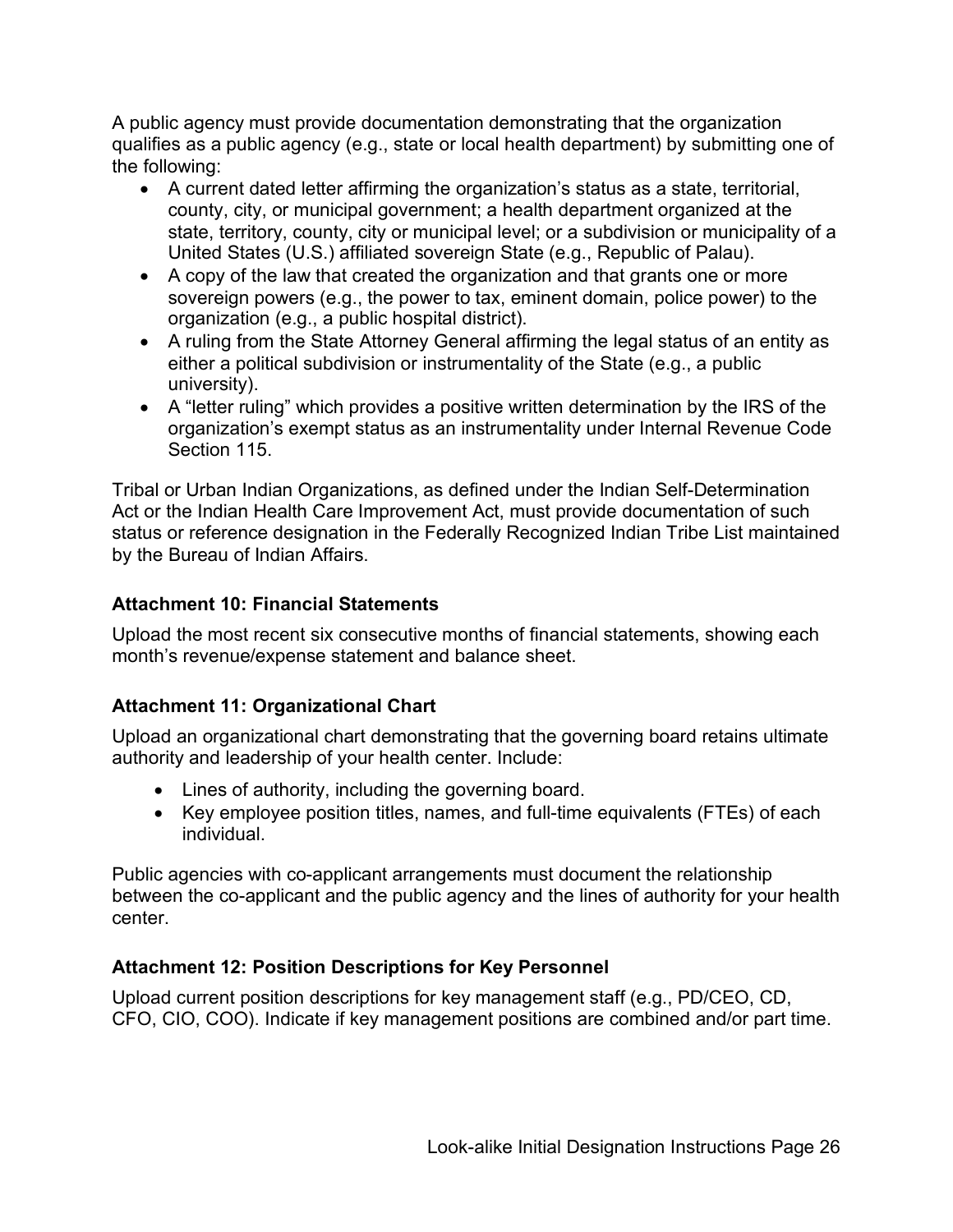Include training and experience qualifications, duties, and functions. The PD/CEO position description must address:[34](#page-26-3) 

- Direct employment by your health center.
- Reporting directly to the health center's governing board.
- Oversight of other key management staff in the day-to-day activities necessary to carry out the project.

#### <span id="page-26-2"></span>**Attachment 13: Biographical Sketches for Key Personnel**

 not exceed **two pages** each. Biographical sketches must include qualifications, training, Upload current biographical sketches for key management staff (e.g., PD/CEO, CD, CFO, CIO, COO), consistent with [Form 2: Staffing Profile.](#page-31-1) Biographical sketches should language fluency, and experience working with the diverse populations served, as applicable.

### <span id="page-26-0"></span>**Attachment 14: Sliding Fee Discount Schedule**

Upload the current sliding fee discount schedule(s) (SFDS) for services provided directly (consistent with [Form 5A: Services Provided,](#page-38-0) Column I). The SFDS must be consistent with the policy (as described in the [RESPONSE](#page-12-0) section of the Project Narrative), align with the most recent [FPG,](https://aspe.hhs.gov/poverty-guidelines) and provide discounts as follows:

- percent of the current FPG, unless you elect to have a nominal charge, which • A full discount for individuals and families with annual incomes at or below 100 would be less than the fee paid by a patient in the first sliding fee discount pay class above 100 percent of the FPG.
- the current FPG and at or below 200 percent of the current FPG those • Partial discounts for individuals and families with incomes above 100 percent of discounts adjust based on gradations in income levels and include at least three discount pay classes.
- No discounts provided to individuals and families with annual incomes above 200 percent of the current FPG.

For details, see Chapter 9: Sliding Fee Discount Program of the Health Center Program [Compliance Manual.](https://bphc.hrsa.gov/programrequirements/compliancemanual/introduction.html)

### <span id="page-26-1"></span>**Attachment 15: Collaboration Documentation**

 upload current, dated letters of support and other documentation that provide evidence support. See the <u>COLLABORATION</u> section of the Project Narrative for details on Upload the template used to request documentation of collaboration. Additionally, of collaboration or commitment, including evidence of your request to Health Center Program award recipients and look-alikes in the area that did not provide a letter of

<span id="page-26-3"></span><sup>&</sup>lt;sup>34</sup> For more information, see Chapter 11: Key Management Staff of the Health Center Program [Compliance Manual.](https://bphc.hrsa.gov/programrequirements/compliancemanual/index.html)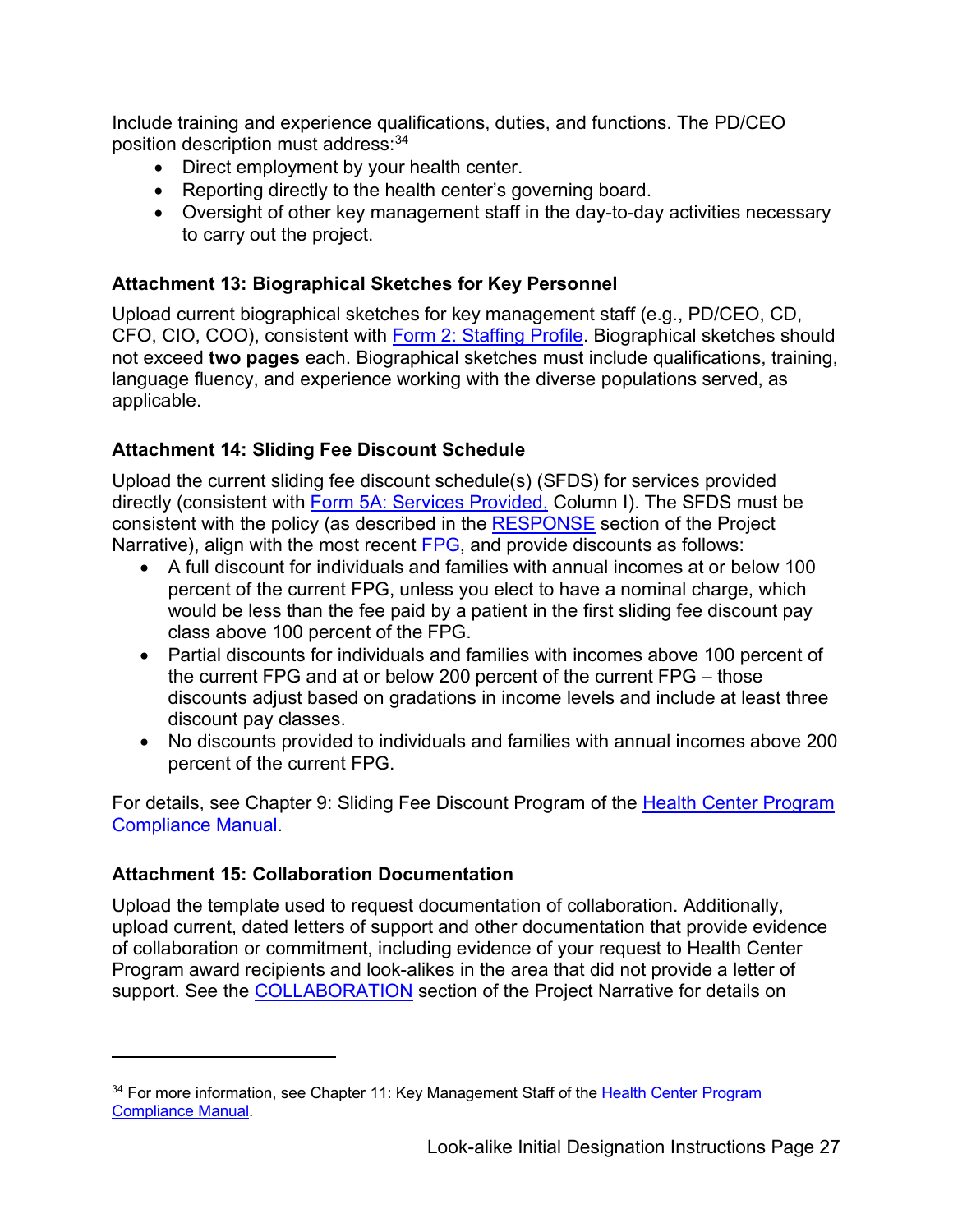required documentation. Letters of support should be addressed to your board, CEO, or other appropriate key management staff member.

### <span id="page-27-0"></span>**Attachment 16: Floor Plans**

For all service sites listed on [Form 5B,](#page-39-0) upload floor plans that show exam rooms and waiting area(s). Indicate the area of the building to be used (e.g., suites, floors) and the address.

### <span id="page-27-1"></span>**Attachment 17: Budget Narrative**

Center Program requirement described in Chapter 17 of the <u>Health Center Program</u> alike scope of project. Present the budget in line-item format with accompanying narrative justification that explains how each line item expense is derived (e.g., number multiple sheets (tabs), as they may not print out in their entirety. Budget documents and forms must demonstrate compliance with the Budget Health [Compliance Manual.](https://bphc.hrsa.gov/programrequirements/compliancemanual/introduction.html) Upload a detailed budget narrative for the first year of the lookalike designation period. The budget narrative should be consistent with [Form 3A: Look-](#page-36-0)[Alike Budget Information,](#page-36-0) [Form 3: Income Analysis,](#page-32-0) and [Form 2: Staffing Profile.](#page-31-1) Reference the forms as needed. Include revenues and expenses for the entire lookof visits, cost per unit). If using Excel or other spreadsheet documents, do not use

### **Attachment 18: Health Center Program Requirements Compliance**

 Upload a table that specifically indicates where within the application you have addressed compliance with the following [Health Center Program requirements.](http://bphc.hrsa.gov/programrequirements/index.html) Base your self-assessment of compliance on the [Health Center Program Compliance Manual](https://bphc.hrsa.gov/programrequirements/compliancemanual/introduction.html)  and [Site Visit Protocol.](https://bphc.hrsa.gov/programrequirements/svprotocol.html)

- Needs Assessment
- Required and Additional Health Services
- Clinical Staffing
- Accessible Locations and Hours of Operation
- Coverage for Medical Emergencies During and After Hours
- Continuity of Care and Hospital Admitting
- Sliding Fee Discount Program
- Quality Improvement/Assurance
- Key Management Staff
- Contracts and Subawards
- Conflict of Interest
- Collaborative Relationships
- Financial Management and Accounting Systems
- Billing and Collections
- Budget
- Program Monitoring and Data Reporting Systems
- Board Authority
- Board Composition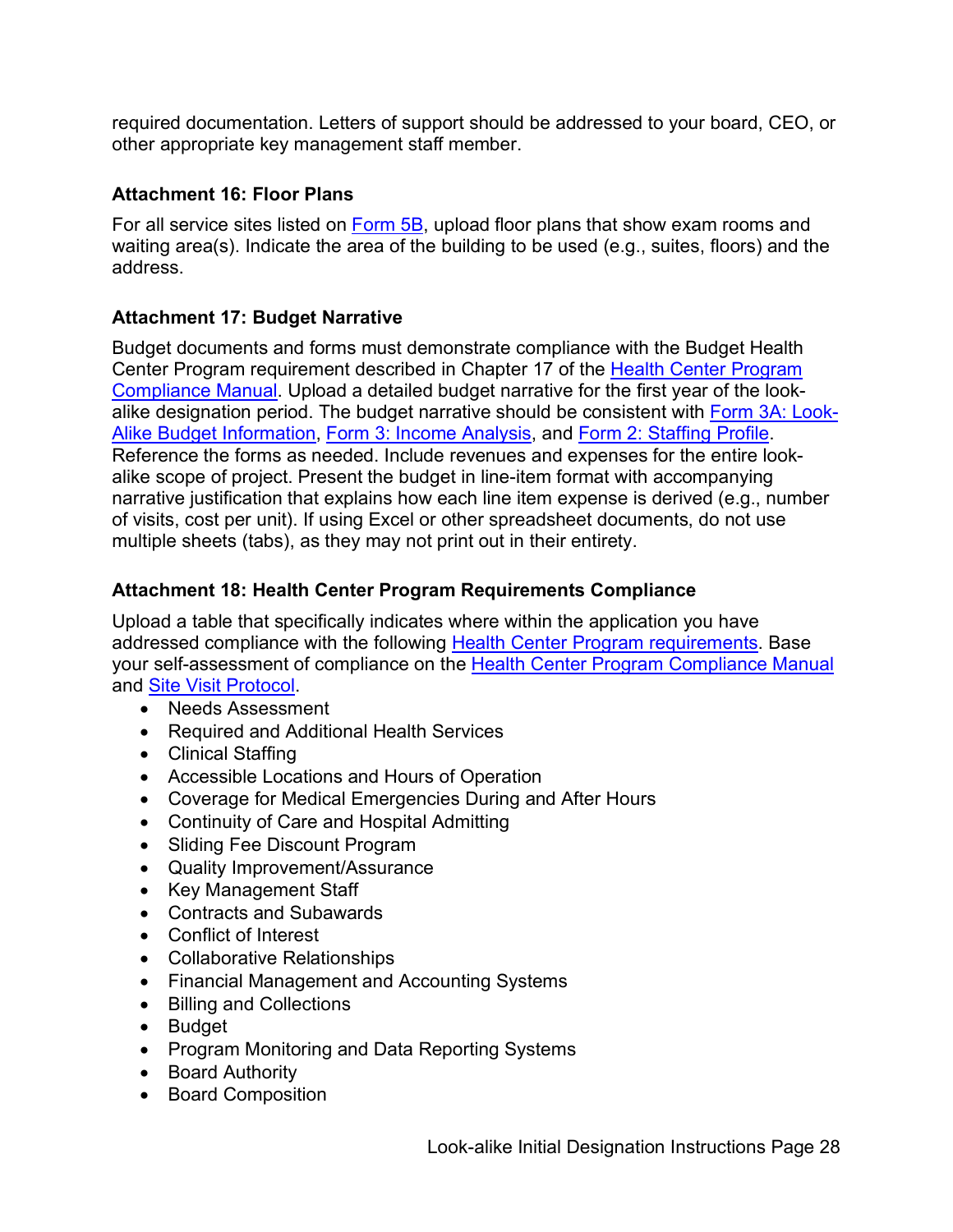### <span id="page-28-0"></span> **4. Program Specific Forms**

 You must complete the program specific forms directly in HRSA EHBs. All of the following forms are required, with the exceptions of [Form 5C: Other Activities/Locations](#page-40-1) and [Form](#page-41-0)  [6B: Waiver of Board Member Requirement.](#page-41-0) Where applicable, the forms should demonstrate compliance with Health Center Program requirements, as detailed in the [Health Center Program Compliance Manual.](https://bphc.hrsa.gov/programrequirements/compliancemanual/introduction.html) Data provided in the forms must be consistent with information provided in the Project Narrative and other parts of the application.

<span id="page-28-2"></span>Refer to the <u>Look-alike ID webpage</u> for samples of program specific forms. See the <u>HRSA</u> [EHBs Look-Alike Initial Designation User Guide](https://help.hrsa.gov/display/public/EHBSKBFG/Look-Alike+Initial+Designation+Application+User+Guide) for assistance completing the forms in HRSA EHBs.

### **Cover Page**

 This form collects required look-alike applicant information. You may apply for look-alike centers authorized under Section 330 of the PHS Act are: initial designation to serve the general medically underserved population and/or a special population authorized under Section 330 of the PHS Act. The types of health

- • Community Health Center (CHC) serving the general medically underserved population;
- • Migrant Health Center (MHC) serving migratory and seasonal agricultural workers and their families;
- • Health Care for the Homeless (HCH) serving individuals experiencing homelessness; and
- • Public Housing Primary Care (PHPC) serving residents of public housing and individuals living in areas immediately accessible to public housing.

The <u>Health Center Program Requirements</u> section of these instructions outlines Select one or more target population type(s) for which you are requesting designation. legislative requirements for applicants requesting designation under each health center type.

 Provide a point of contact for the application and indicate your Authorizing Official (AO). through HRSA EHBs regarding the application review. The AO will receive notification The AO is responsible for submitting your application and will receive communications of designation or disapproval via HRSA EHBs.

### <span id="page-28-1"></span> **Form 1A: General Information Worksheet**

This form provides information related to your health center's current operations, service area, and patient and visit projections.

### **1. APPLICANT INFORMATION**

- Applicant name and type is pre-populated from the Cover Page that you complete when creating the application.
- which your health center's fiscal year ends (e.g., June 30). • Select your health center's fiscal year end date to note the month and day in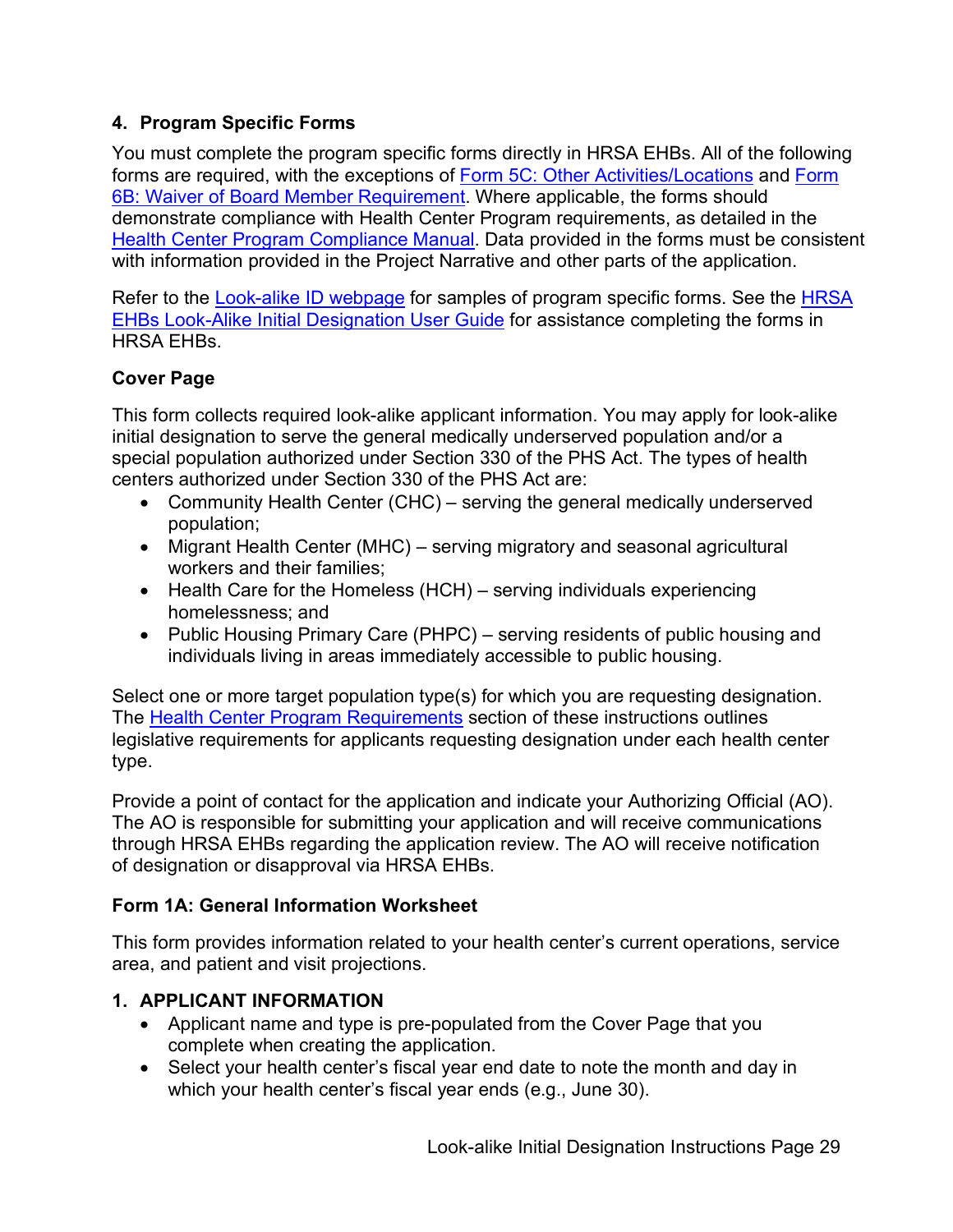- • Select one option in the Business Entity section. An applicant that is a Tribal or Urban Indian entity and also meets the definition for a public or nonprofit entity should select the Tribal or Urban Indian category.
- Select your Organization Type.

## **2. SERVICE AREA**

### **2a.Service Area Designation**

- • If requesting designation for Community Health Centers (CHC), you must designation for special populations only (e.g., MHC, HCH, and/or PHPC), this serve patients that reside in a Medically Underserved Area (MUA) and/or are part of a Medically Underserved Population (MUP). If you are requesting is not required.
- Select the MUA and/or MUP designation(s) for the service area and enter the identification number(s).
- MUP, see <u>MUA Find</u> and <u>Find Shortage Areas</u>. • To find out if all or part of your service area is located in a designated MUA or
- For more information, see the [Shortage Designation webpage](https://bhw.hrsa.gov/shortage-designation) or contact the Shortage Designation Branch at [sdb@hrsa.gov.](mailto:sdb@hrsa.gov)

### **2b.Service Area Type**

Select the type (urban or rural) that describes the majority of the service area. If you select Rural, you may further choose Sparsely Populated, if applicable, and provide the number of people per square mile (value must range from 0.01 to 7). For information about rural populations, see the [Federal Office of Rural Health Policy's](http://www.hrsa.gov/ruralhealth/policy/definition_of_rural.html)  [webpage.](http://www.hrsa.gov/ruralhealth/policy/definition_of_rural.html)

### **2c.Patients and Visits**

 When providing the count of patients and visits on this form, note the following guidelines. See the <u>UDS Manual</u> for detailed information:

- A visit is a documented, individual,<sup>[35](#page-29-0)</sup> face-to-face or virtual<sup>36</sup> contact between a professional judgment in providing services. To be included as a visit, services permits ready retrieval of current data for the patient. patient and a licensed or credentialed provider who exercises independent, must be paid for by your organization [\(Form 5A: Services Provided,](#page-38-0) Columns I and/or II) and documented in a written or electronic form in a system that
- A patient is an individual who had at least one visit in the reporting year (for the current number of patients) or who is projected to have at least one visit in the calendar year ending the three-year project period (for the projected number of patients).
- • Since a patient must have at least one documented visit, the number of patients cannot exceed the number of visits.

<span id="page-29-0"></span> $35$  An exception is allowed for behavioral health visits, which may be conducted in a group setting.

<span id="page-29-1"></span><sup>&</sup>lt;sup>36</sup> Only interactive, synchronous audio and/or video telecommunication systems that permit real-time communication between a distant provider and a patient may be considered and coded as telehealth services.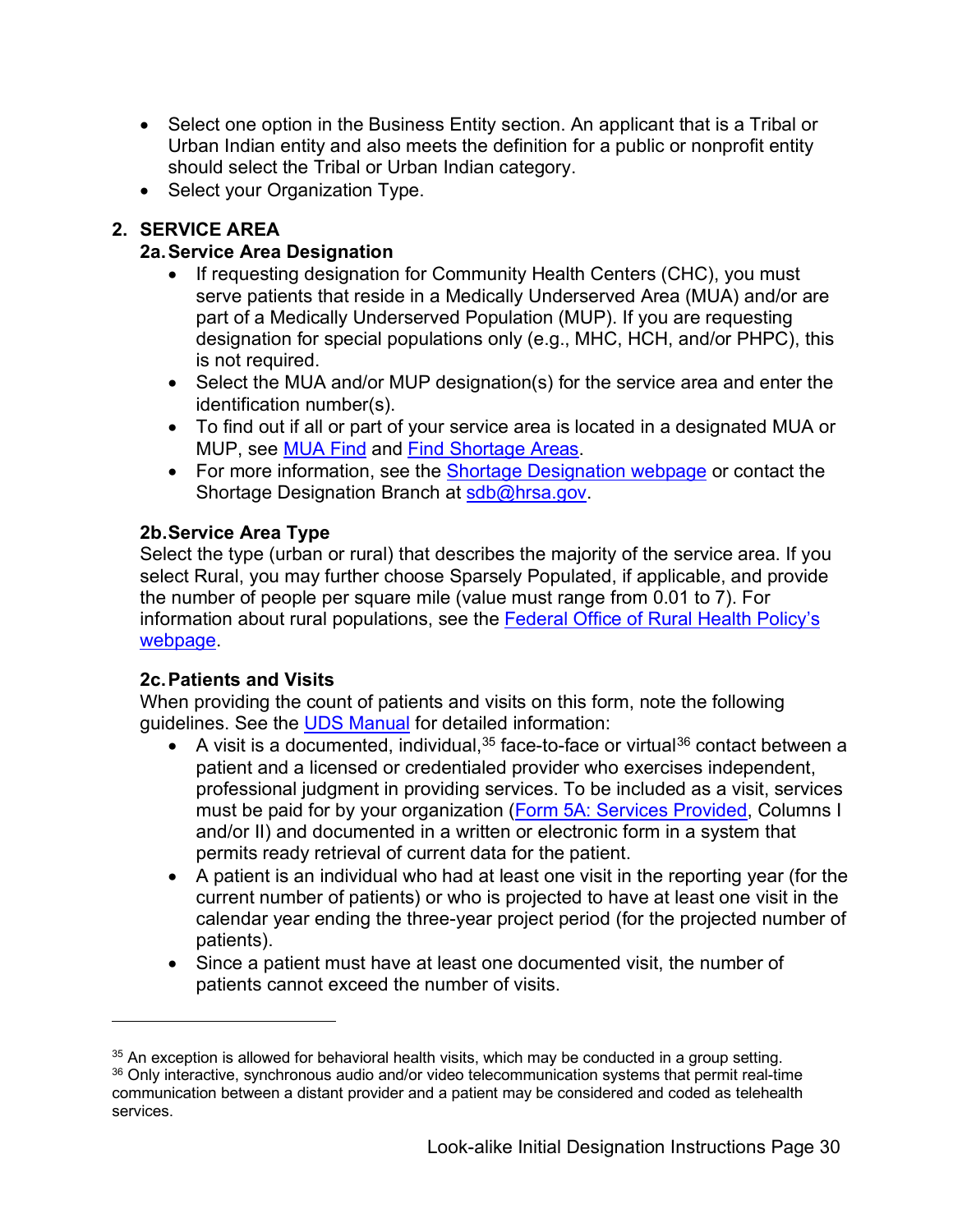- sites in the proposed project. • If you have more than one service site, report aggregate data for all service
- Report the current number of patients and visits based on services your health center is currently providing in the service area within the proposed scope of project.
- To maintain consistency with the patients and visits reported in UDS, do not include patients and visits for pharmacy services or services outside the proposed look-alike scope of project.

### *Unduplicated Patients and Visits by Population Type:*

- three-year designation period in response to the question, "How many • Project the number of unduplicated patients to be served in the last year of the unduplicated patients do you project to serve in the last year of the three-year designation period?"
- **Across all population type categories, an individual can only be counted once as a patient.**
- population type category in the Current Number columns. The total number of eligibility requirement that your health center must be operational and serving • Provide the number of current unduplicated patients and visits for each current unduplicated patients seen at your health center must be consistent with [Attachment 1: Patient Origin and Utilization Information.](#page-21-1) HRSA will use the number of current unduplicated patients to determine compliance with the patients.
- The total number of unduplicated patients projected to be served in the last year of the designation period will pre-populate from the question above. Project the corresponding annual number of visits. Then categorize these projected numbers for each population type category.

 *Note: The population types in this table do not refer only to the requested designation categories (i.e., CHC, MHC, HCH, and/or PHPC). If requesting designation for only CHC, you may still have patients/visits listed in the other population type categories. All patients/visits that do not fall within the Migratory and Seasonal Agricultural Workers, Public Housing Residents, or People Experiencing Homelessness categories must be included in the General Underserved Community category.* 

### *Patients and Visits by Service Type:*

- category in the Current Number columns. A patient who receives multiple • Provide the number of current patients and visits within each service type types of services should be counted once for each service type (e.g., an individual who receives both medical and dental services should be counted once for medical and once for dental). If you are requesting HCH designation, the number of current and projected substance use disorder patients cannot be zero.
- Project the number of patients and visits anticipated within each service type category to be served in the last year of the three-year designation period.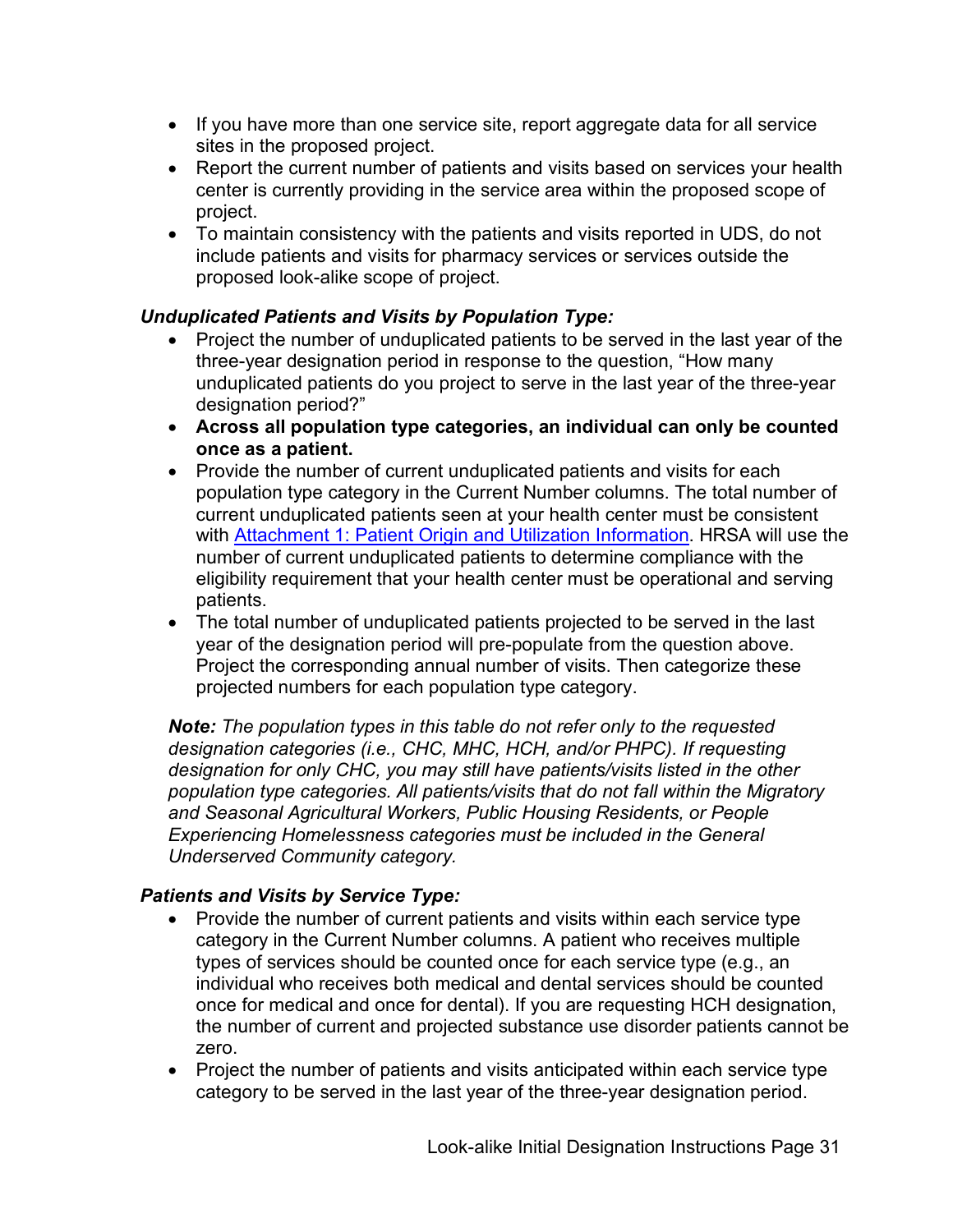• Because look-alikes must deliver primary health care services with a focus on primary medical care, the number of current and projected medical patients must be greater than the number of current and projected patients within each of the other service types.

#### <span id="page-31-0"></span> **Form 1C: Documents on File**

This form provides a summary of documents that support the implementation of Health Center Program requirements, as outlined in the [Health Center Program Compliance](https://bphc.hrsa.gov/programrequirements/compliancemanual/introduction.html)  [Manual.](https://bphc.hrsa.gov/programrequirements/compliancemanual/introduction.html) However, it does not provide an exhaustive list of all types of health center documents (e.g., policies and procedures, protocols, legal documents). Provide the date that each document was last reviewed/revised or select Not Applicable (N/A).

The policies related to your Sliding Fee Discount Program, Billing and Collections, and Quality Improvement/Assurance must be evaluated by the board at least once every 3 years. For more information, review element d of [Chapter 19: Board Authority](https://bphc.hrsa.gov/programrequirements/compliancemanual/chapter-19.html) of the [Health Center Program Compliance Manual.](https://bphc.hrsa.gov/programrequirements/compliancemanual/introduction.html)

Do not submit these documents with the application. HRSA will review these documents as part of your Operational Site Visit.

**Note:** Beyond Health Center Program requirements, other federal and state requirements may apply. You are encouraged to seek legal advice from your counsel to ensure that organizational documents accurately reflect all applicable requirements.

#### <span id="page-31-1"></span>**Form 2: Staffing Profile**

 Complete this form by indicating all staff *currently* employed or under contract. [37](#page-31-2)  Include only staff included in the look-alike scope of project for sites included on Form [5B: Service Sites.](#page-39-0) This form should be consistent with your description of staffing in the Project Narrative.

- • The project director (PD)/chief executive officer (CEO) must be a direct employee of your health center.
- exceed 1.0 (100 %) FTE for any individual. For position descriptions, refer to • Allocate staff time in the Direct Hire FTE column by function among the staff positions listed. An individual's full-time equivalent (FTE) should not be duplicated across positions. For example, a provider serving as a part-time family physician and a part-time Clinical Director should be listed in each respective category with the FTE percentage allocated to each position (e.g., Clinical Director 0.3 (30%) FTE and family physician 0.7 (70%) FTE). Do not the [UDS Manual.](http://bphc.hrsa.gov/datareporting/reporting/index.html)

<span id="page-31-2"></span><sup>&</sup>lt;sup>37</sup> HRSA utilizes Internal Revenue Service (IRS) definitions to differentiate employees and contractors. To be considered as an employee by the IRS, the individual must receive a salary from the entity on a regular basis, with applicable taxes and benefits deducted along with coverage for unemployment compensation in most cases. The entity should issue a W-2 form to an individual who is an employee, and a Form 1099 to an individual who is a contractor.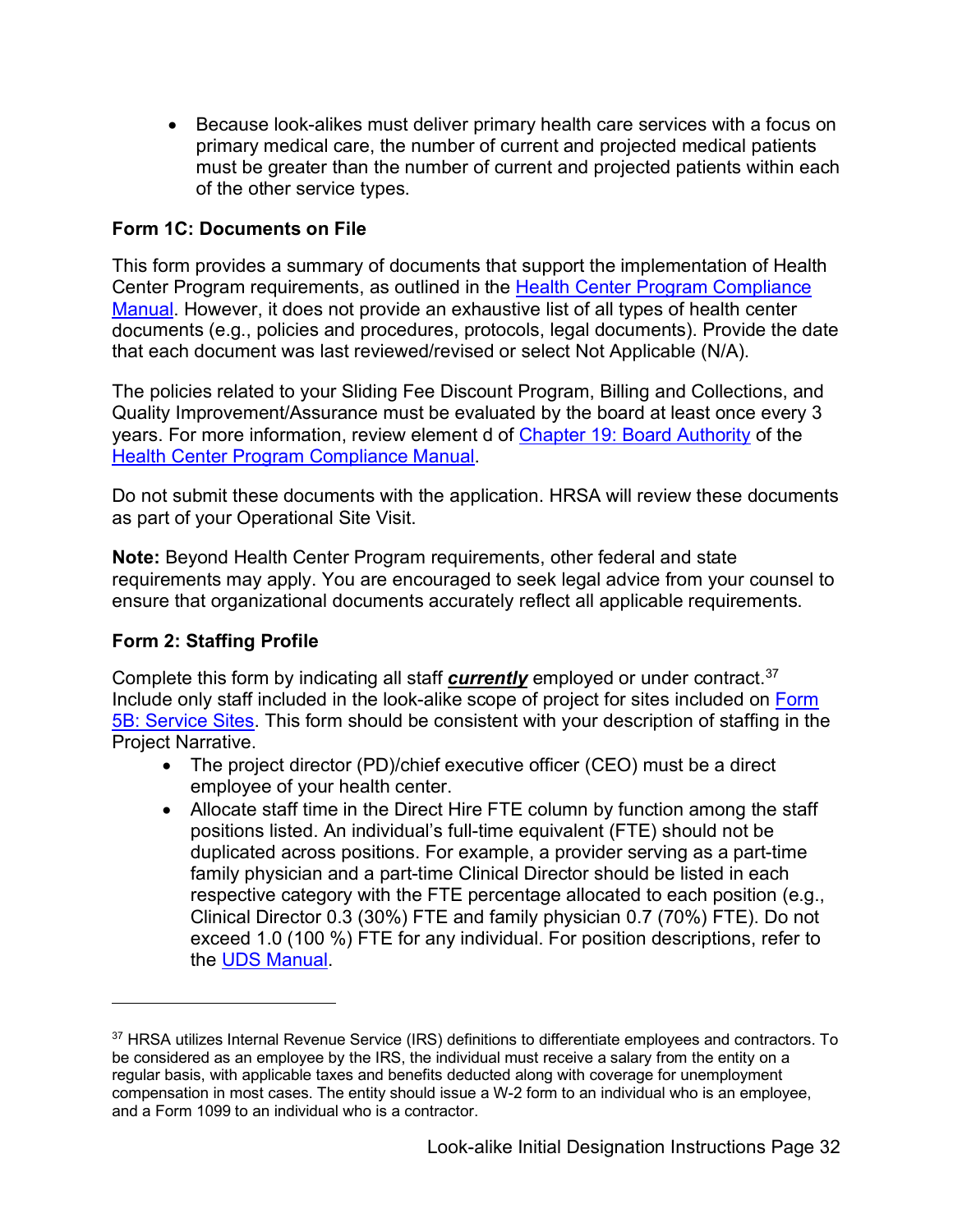- Record volunteers in the Direct Hire FTEs column.
- If you provide services through formal written contracts/agreements [\(Form 5A,](#page-38-0) Column II), Select Yes for contracted staff. Include contracted staff in [Attachment 7: Contracts and Referral Arrangements](#page-23-0) and/or include in contracts uploaded to [Form 8: Health Center Agreements,](#page-42-1) as needed.
- Contracted staff are indicated by answering Yes or No only. Do not quantify contracted staff in the Direct Hire column.

#### <span id="page-32-0"></span> **Form 3: Income Analysis**

 the **first year** of the designation period. Form 3 income is divided into two parts: (1) This form collects the projected patient services and other income from all sources for Patient Service Revenue - Program Income and (2) Other Income - Federal, State, Local, and Other Income.

#### **Part 1: Patient Service Revenue – Program Income**

 managed care organizations, categorical grant programs (e.g., breast and cervical Patient service revenue is income directly tied to the provision of services to your health center's patients. Services to patients that are reimbursed by health insurance plans, cancer screening), employers, and health provider organizations are classified as patient service revenue. Reimbursements may be based upon visits, procedures, member months, enrollees, achievement of performance goals, or other service related measures.

groupings used in the <u>UDS Manual</u>. Report all patient service revenue in this section of ancillary services such as laboratory, pharmacy, and imaging services. The program income section groups billable visits and income into the same five payer the form. This includes all income from medical, dental, mental health, substance use disorder, other professional, vision, and other clinical services, as well as income from

 approved FQHC rate and the interim amounts received. It includes risk pool and other Patient service revenue includes income earned from Medicaid and Medicare rate settlements and wrap reconciliations designed to make up the difference between the incentive income as well as primary care case management fees.

#### **Only include patient service revenue associated with sites and services to be included in the look-alike scope of project.**

 **Patients by Primary Medical Insurance – Column (a):** The projected number of unduplicated patients classified by payer based upon the patient's primary medical [UDS Manual,](http://bphc.hrsa.gov/datareporting/reporting/index.html) Table 4, lines 7 – 12. Do not include patients who are only seen for noninsurance (payer billed first). The patients are classified in the same way as found in the billable or enabling service visits. Examples for determining where to count patients include:

• A crossover patient with Medicare and Medicaid coverage is to be classified as a Medicare patient on line 2.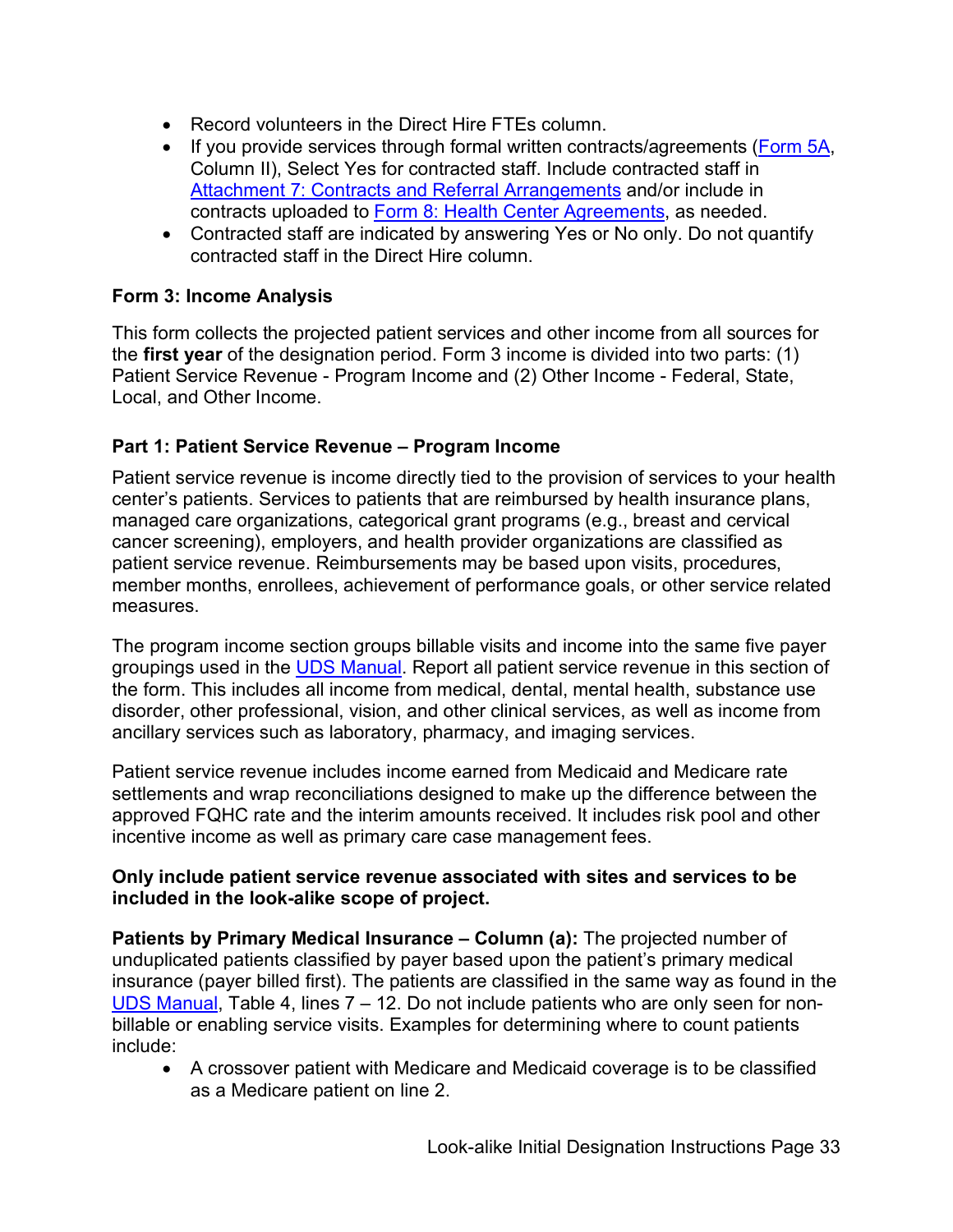• A Medicaid patient with no dental coverage who is only seen for dental services is to be classified as a Medicaid patient on line 1 with a self-pay visit on line 5.

**Billable Visits – Column (b):** Includes all billable/reimbursable visits.<sup>38</sup> The value is [Instructions](#page-34-0) below.) typically based on assumptions about the amount of available clinician time, average visit time (based on complexity of patient conditions and use of team provider arrangements), and types of billable visits by payer. There may be other exclusions or additions, which, if significant, should be noted in the Comment/Explanatory Notes box at the bottom of the form. Billable services related to laboratory, pharmacy, imaging, and other ancillary services are not to be included in this column. (See [Ancillary](#page-34-0) 

Note: The patient service income budget is primarily based upon income per visit estimates. However, some forms of patient service income do not generate reportable visits, such as income from laboratory or pharmacy services, capitated managed care, performance incentives, wrap payments, and cost report settlements. You may choose to include some or all of this income in the income per visit assumption, basing it on historical experience. You may also choose to separately budget for some or all of these sources of patient service income.

 **Income per Visit – Column (c):** Calculated by dividing projected income in Column (d) by billable visits in Column (b).

 **Projected Income – Column (d):** Projected accrued net revenue, including an allowance for bad debt, from all patient services for each pay grouping. Pharmacy income may be estimated using historical data to determine the number of prescriptions per medical visit and the average income per prescription. All separate projections of income are consolidated and reported here.

 **Prior FY Income – Column (e):** The income data from your health center's most recent fiscal year, which will be either interim statement data or audit data.

#### **Alternative Instructions for Capitated Managed Care:**

Health centers may use their own methods for budgeting patient service income other than those noted above, but must report the consolidated result in Projected Income Column (d), along with the related data requested in Columns (a) through (e). You may estimate the income for each service by multiplying the projected visits by assumed income per visit. For example, capitated managed care income may be based upon member-month enrollment projections, and estimated capitation rates for each plan,

<span id="page-33-0"></span><sup>&</sup>lt;sup>38</sup> These visits will correspond closely with the visits reported on the **UDS Manual** Table 5, excluding enabling service visits.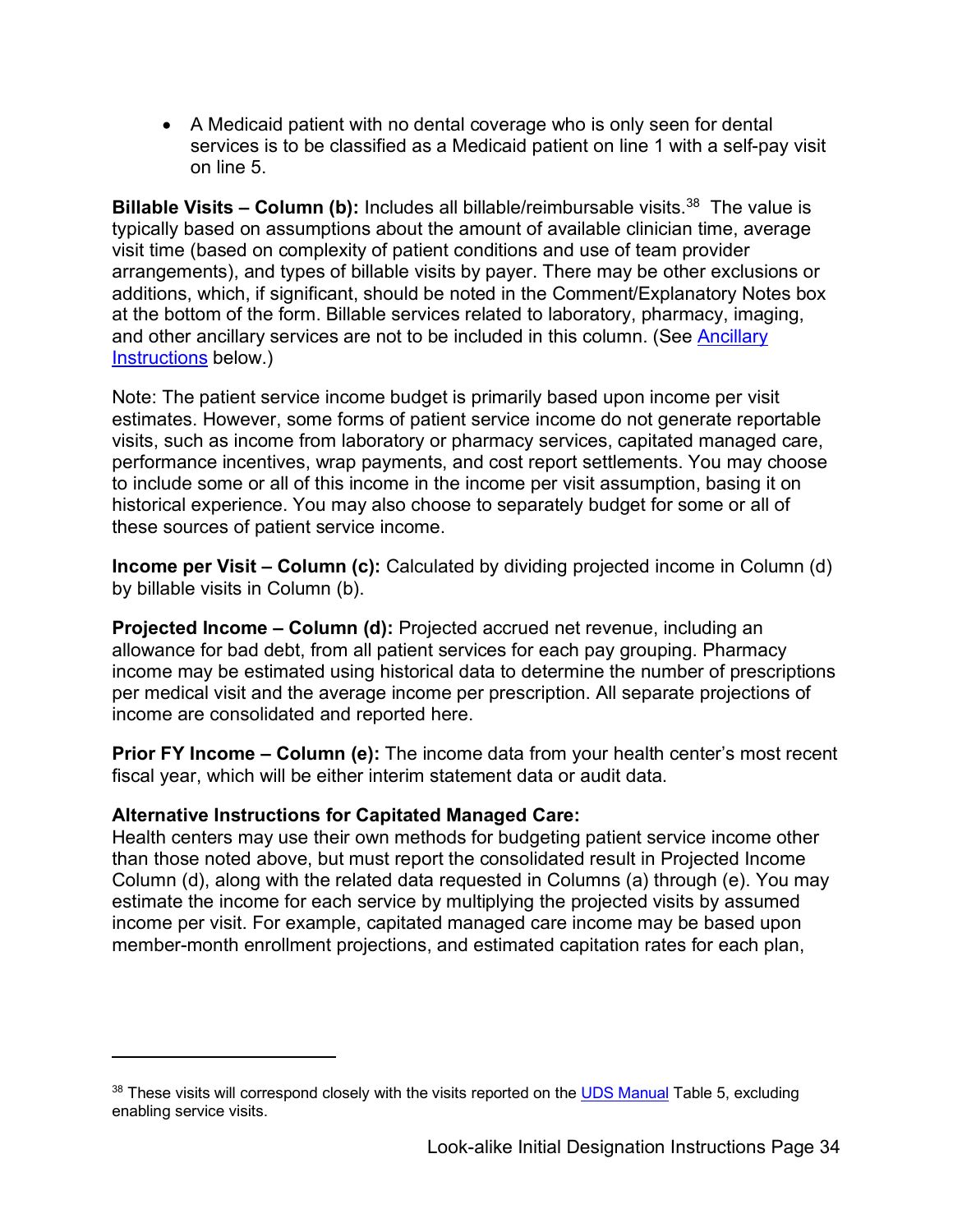grouped by payer and added to the projected income. Enter the estimated visits associated with these managed care plans in Column (b).

 Medicare, Other Public, Private, and Self-Pay, reflecting the five payer groupings used in UDS. The <u>UDS Manual</u> includes definitions for each payer category. **Payer Categories (Lines 1 – 5):** There are five payer categories including Medicaid,

 earned. In cases where deductibles and co-payments will be paid by the patient, report Report visits on the line of the primary payer (payer billed first). Classify income by the payer groupings where the income is earned. When a single visit involves more than one payer, attribute each portion of the visit income to the payer group from which it is that income on the self-pay line. If the co-payment will be paid by another payer, report that income on the other payer's line. It is acceptable if you cannot accurately associate the income to secondary and subsequent sources.

<span id="page-34-0"></span> other ancillary service revenue. If you do not normally classify the projected ancillary or using a reasonable method, such as the proportion of medical visits or charges. Note **Ancillary Instructions:** Classify all service income by payer, including pharmacy and other service revenue by payer category, allocate the projected income by payer group the method used in the Comments/Explanatory Notes section at the bottom of the form.

**Medicaid (Line 1):** Income from FQHC cost reimbursement; capitated managed care; fee-for-service managed care; Early Periodic Screening, Diagnosis, and Treatment (EPSDT); Children's Health Insurance Program (CHIP); and other reimbursement arrangements administered either directly by the state agency or by a fiscal intermediary. It includes all projected income from managed care capitation, settlements from FQHC cost reimbursement reconciliations, wrap payments, incentives, and primary care case management income.

 reimbursement arrangements administered either directly by Medicare or by a fiscal from the FQHC cost reimbursement, risk pool distributions, performance incentives, and **Medicare (Line 2):** Income from the FQHC cost reimbursement, capitated managed care, fee-for-service managed care, Medicare Advantage plans, and other intermediary. It includes all projected income from managed care capitation, settlements care management fee income.

 **Other Public (Line 3):** Income not reported elsewhere from federal, state, or local government programs earned for providing services. A CHIP operated independently from the Medicaid program is an example of other public insurance. Other Public income also includes income from categorical grant programs when the grant income is earned by providing services. An example of this includes the Centers for Disease Control and Prevention's (CDC) National Breast and Cervical Cancer Early Detection Program.

**Private (Line 4):** Income from private insurance plans, managed care plans, and other private contracts for service. This includes plans such as Blue Cross and Blue Shield, commercial insurance, managed care plans, self-insured employer plans, group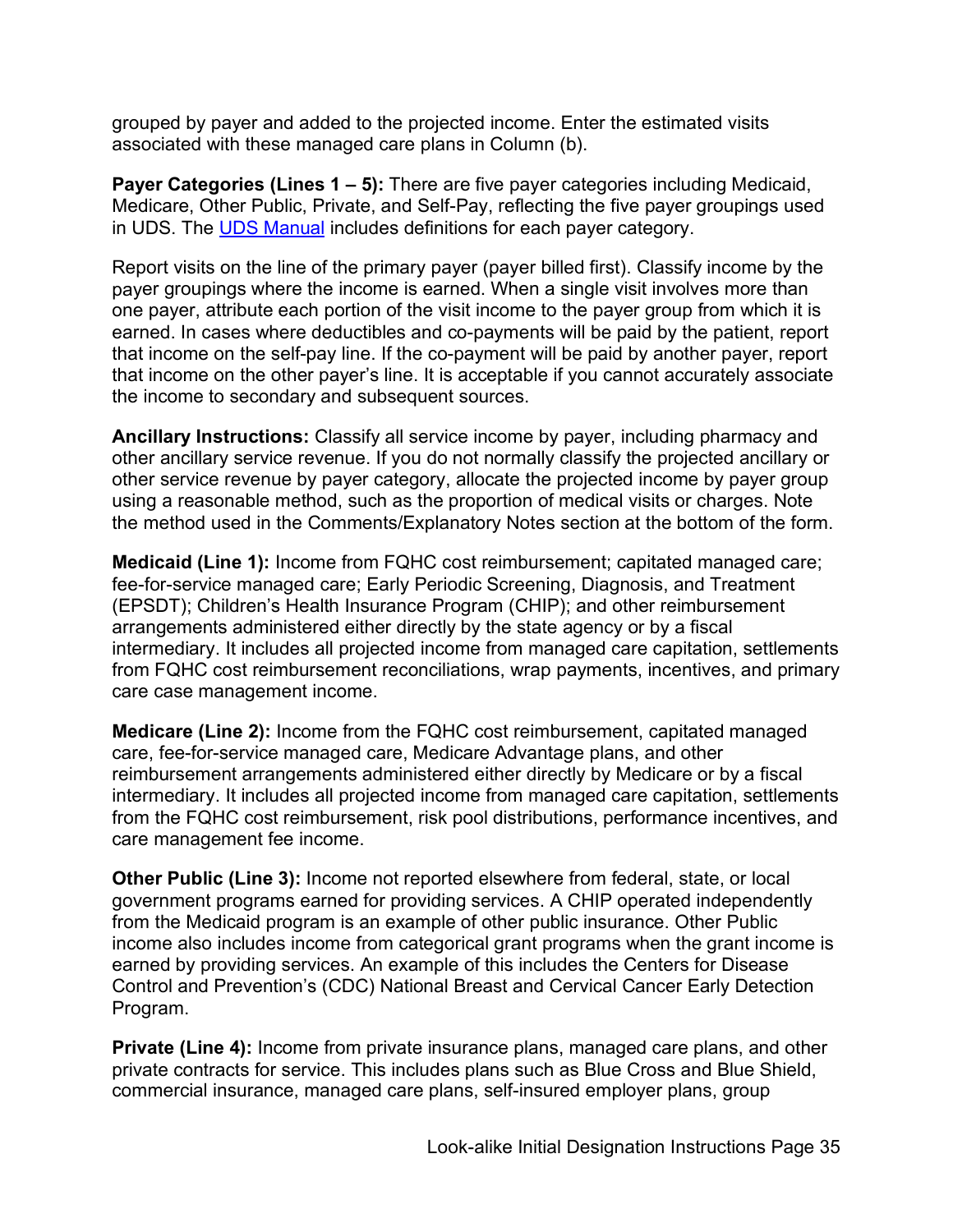and dependents, such as TRICARE, the federal employee health benefits program, contracts with unions and employers, service contracts with employers, and Veterans Health Administration Community Based Outpatient Clinic (CBOC) contracts. Income from health benefit plans that are earned by government employees, veterans, retirees, state employee health insurance benefit programs, teacher health insurance, and similar plans are to be classified as private insurance. Private insurance is earned or paid for by the beneficiary and other public insurance is unearned or based upon meeting the plan's eligibility criteria.

 **Self-Pay (Line 5):** Income from patients, including full-pay, self-pay, and sliding fee patients, as well as the portion of the visit income for which an insured patient is personally responsible.

**Total (Line 6):** Sum of lines 1-5.

#### **Part 2: Other Income – Federal, State, Local, and Other Income**

 or other health care provider should be reported in Part 2: Other Income (see examples This section includes all income other than the patient service revenue shown in Part 1. It includes federal, state, local, and other income. It is income that is earned but not directly tied to providing visits, procedures, or other specific services. Classify such income based upon the source from whom the revenue is received. Income from services provided under contract with another entity such as a hospital, nursing home, below). This would include income from in-house retail pharmacy sales to individuals who are not patients of your health center.

 **Federal (Line 7):** Income from direct federal funds (where your health center is the recipient of a Notice of Award from a federal agency). It does not include federal funds awarded through intermediaries (see Line 9 below). It includes funds from federal sources such as the CDC, CMS, Housing and Urban Development (HUD), Department of Health and Human Service funding under the Ryan White HIV/AIDS Program Part C, and others. Report CMS Medicare and Medicaid EHR incentive program income here in order to be consistent with the [UDS Manual.](http://bphc.hrsa.gov/datareporting/reporting/index.html)

 emergency preparedness funding; mortgage assistance; capital improvement funding; **State Government (Line 8):** Income from state government funding, contracts, and programs, including uncompensated care funding; state indigent care income; school health funding; Women, Infants, and Children (WIC); immunization funding; and similar awards.

**Local Government (Line 9):** Income from local government funding, contracts, and programs, including local indigent care income, community development block grants, capital improvement project funding, and similar awards. For example: (1) if you contract with the local Department of Health to provide services to the Department's patients, report the income earned under this contract on this line; and (2) Ryan White Part A funds are federal funds awarded to municipalities who in turn make awards to provider organizations, therefore, Ryan White Part A funding would be classified as income earned from a local government and be shown on this line.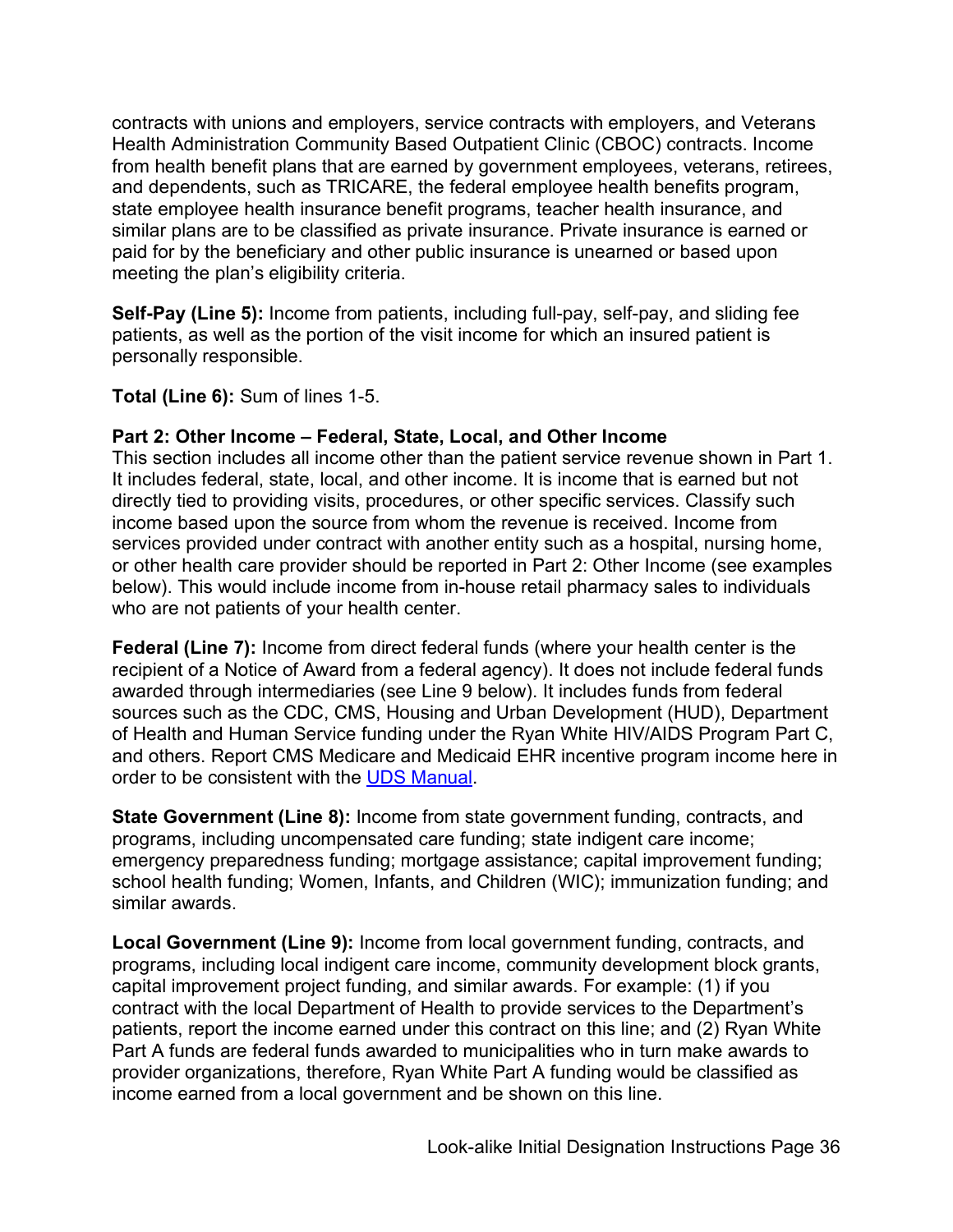foundations, nonprofits, hospitals, nursing homes, drug companies, employers, other **Private Grants/Contracts (Line 10):** Income from private sources, such as health centers, and similar entities.

 **Contributions (Line 11):** Income from private entities and individual donors that may be the result of fund raising.

 **Other (Line 12):** Incidental income not reported elsewhere and includes items such as Applicants typically have at least some Other income to report on Line 12. interest income, patient record fees, vending machine income, dues, and rental income.

 retained earnings or reserves in order to achieve a breakeven budget. Explain in the **Applicant (Retained Earnings) (Line 13):** The amount of funds needed from your Comments/Explanatory notes section why retained earnings are needed to achieve a breakeven budget.

**Total Other (Line 14):** The sum of lines 7 – 13.

**Total Income (Line 15):** The sum of lines 6 and 14.

<span id="page-36-0"></span>*Note: In-kind donations are not included as income on Form 3.* 

#### **Form 3A: Look-Alike Budget Information**

#### **Part 1: Expenses**

 calculated automatically when you save the form. For each of the expense categories (personnel, fringe benefits, travel, equipment, supplies, contractual, construction, other, and indirect charges), enter the projected first year of expenses for each Health Center Program type for which designation is requested (i.e., CHC, MHC, HCH, PHPC). See [Attachment 17: Budget Narrative](#page-27-1) for definitions of each expense category. If the categories in the form do not describe all possible expenses, enter expenses in the "Other" category. The total fields are

#### **Part 2: Revenue**

For each of the revenue categories (applicant, federal, state, local, other, and program income), enter the projected first year of revenue by funding. If revenue is collected from sources other than those listed, indicate the additional sources in the Other category. The total fields are calculated automatically when you save the form.

[Form 3A: Look-Alike Budget Information](#page-36-0) should be consistent with the amounts described in [Attachment 17: Budget Narrative.](#page-27-1)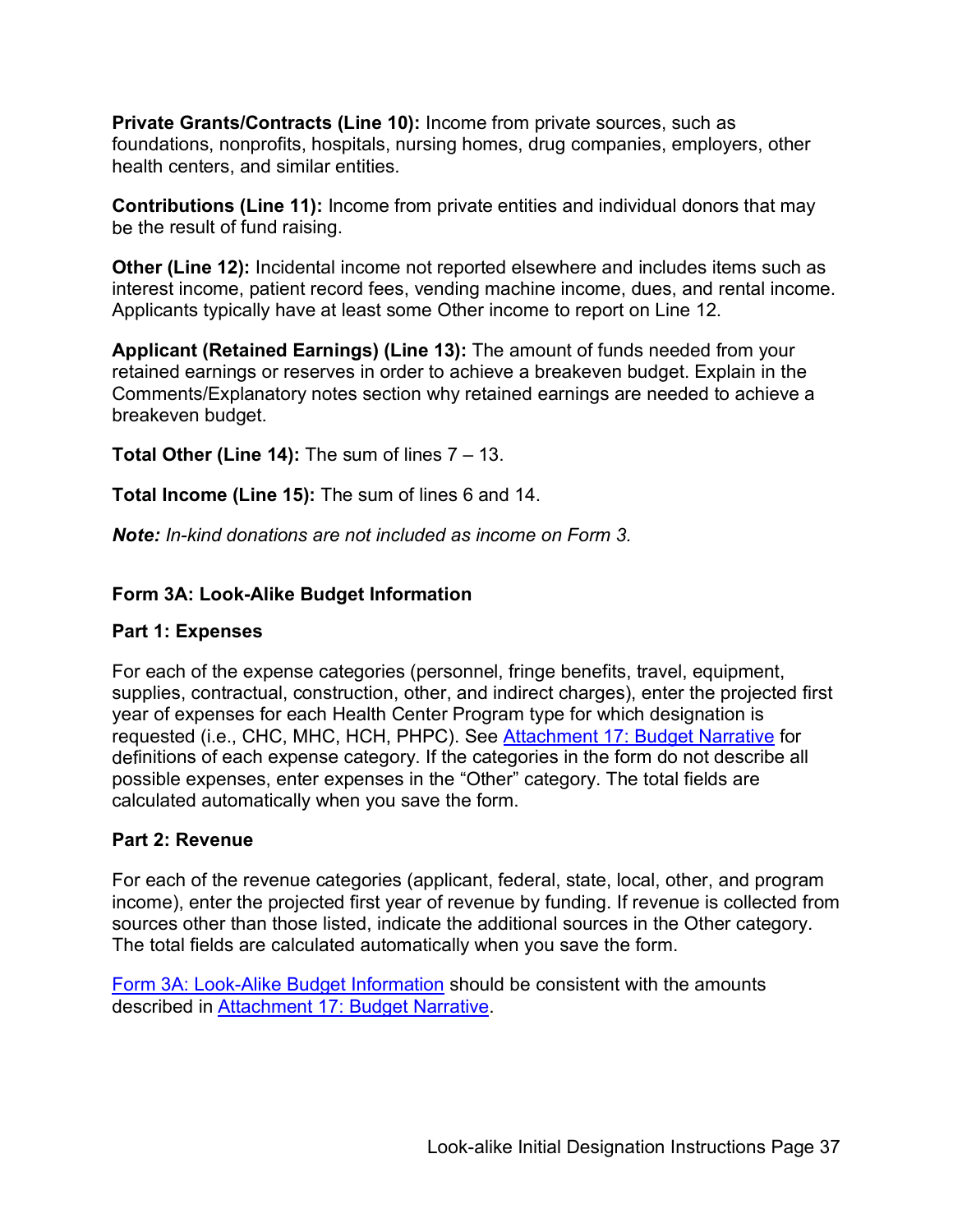#### <span id="page-37-0"></span>**Form 4: Community Characteristics**

 numbers for the first four sections of this form match each other. Report current service area population and target population data. If you compile data from multiple data sources, the total population numbers may vary across sources. If this is the case, make adjustments as needed to ensure that the total population

 Service area population data must be specific to the look-alike project and include the total number of individuals in the service area for each characteristic (percentages will automatically calculate in HRSA EHBs). If information for the service area is not available, extrapolate data from the U.S. Census Bureau, local planning agencies, health departments, and other local, state, and national data sources. Estimates are acceptable.

 Target population data are most often a subset of service area data. Report the number  **population data since patients are typically a subset of all individuals targeted for**  of individuals for each characteristic (percentages will automatically calculate in HRSA EHBs). Estimates are acceptable. **Patient data should not be used to report target service.** 

 has an influx of migratory and seasonal agricultural workers during the summer months) If the target population includes a large number of transient individuals (e.g., the county that are not included in the dataset used for service area data (e.g., Census data), adjust the service area numbers accordingly to ensure that the target population numbers are always less than or equal to the service area numbers.

Information provided regarding race and ethnicity will be used only to ensure compliance with statutory and regulatory governing board requirements and will not be used as a designation factor.

*Note: The total numbers for the first four sections of this form (i.e., Race, Hispanic or Latino Ethnicity, Income as a Percent of Poverty Level, and Primary Third Party Payment Source) must match.* 

#### *Guidelines for Reporting Race*

- does not separately classify Hispanic or Latino individuals by race, report them • Classify all individuals must be classified in one of the racial categories, including individuals who also consider themselves Hispanic or Latino. If the data source as Unreported/Declined to Report.
- Utilize the following race definitions:
	- $\circ$  Asian Persons having origins in any of the original peoples of the Far East, Southeast Asia, or the Indian subcontinent including, for example, Cambodia, China, India, Japan, Korea, Malaysia, Pakistan, the Philippine Islands, Indonesia, Thailand, and Vietnam.
	- Native Hawaiian Persons having origins in any of the original peoples of Hawaii.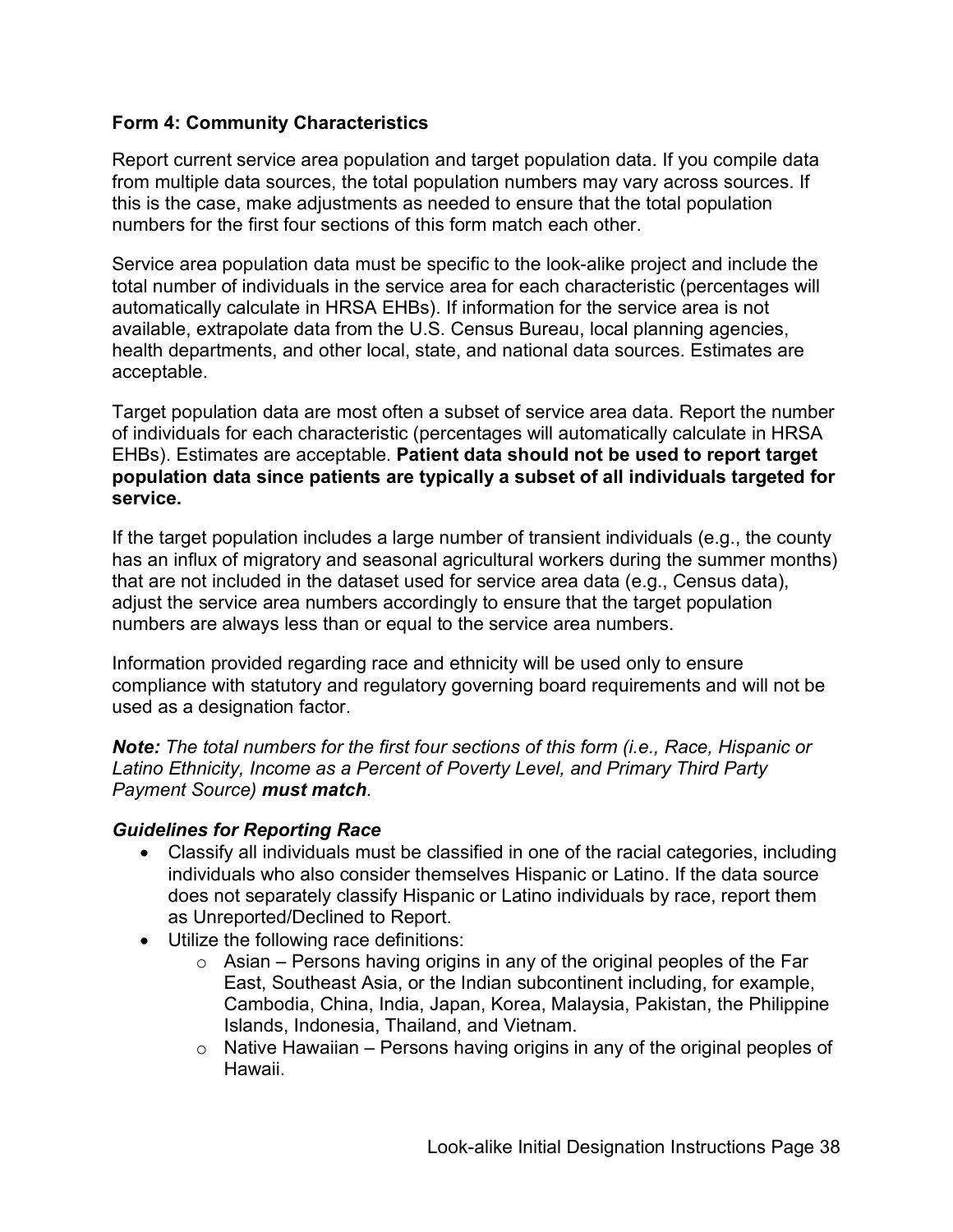- $\circ$  Other Pacific Islanders Persons having origins in any of the original peoples of Guam, Samoa, Tonga, Palau, Truk, Yap, Saipan, Kosrae, Ebeye, Pohnpei, or other Pacific Islands in Micronesia, Melanesia, or Polynesia.
- $\circ$  American Indian/Alaska Native Persons having origins in any of the original peoples of North and South America (including Central America), and who maintain tribal affiliation or community attachment.
- More Than One Race Persons who choose two or more races.

### *Guidelines for Reporting Hispanic or Latino Ethnicity*

- If ethnicity is unknown, report individuals as Unreported/Declined to Report.
- • Utilize the following ethnicity definition: Hispanic or Latino Persons of Cuban, Mexican, Puerto Rican, South or Central American, or other Spanish culture or origin, regardless of race.

#### *Guidelines for Reporting Special Populations and Select Population Characteristics*

The Special Populations section of Form 4 does not have a row for total numbers. Individuals that represent multiple special population categories should be counted in all applicable categories.

### **General Notes on Forms 5A, 5B, and 5C**

- Complete these forms based only on the proposed scope of project.
- • If you are designated as a look-alike, only the services, sites, and other activities/locations listed on these forms will be considered to be in the approved scope of project, regardless of what is described or detailed elsewhere in the application.
- Refer to the **Scope of Project** policy documents and resources for information about defining your scope of project (i.e., services, sites, service area zip codes, target population).

### <span id="page-38-0"></span>**Form 5A: Services Provided**

 how the services are provided (i.e., Column I – direct by health center, Column II – formal written contract/agreement (health center pays for service), Column III – formal and Additional Health Services in the <u>Health Center Program Compliance Manual</u>. Identify the required and additional services that are currently available at all sites and written referral arrangement). All required services must be provided either directly onsite or through established agreements/arrangements without regard to ability to pay and on a sliding fee discount schedule. For more information, see Chapter 4: Required

Refer to the <u>Service Descriptors for Form 5A: Services Provided</u> for descriptions of the general elements for all required and additional services. Established agreements must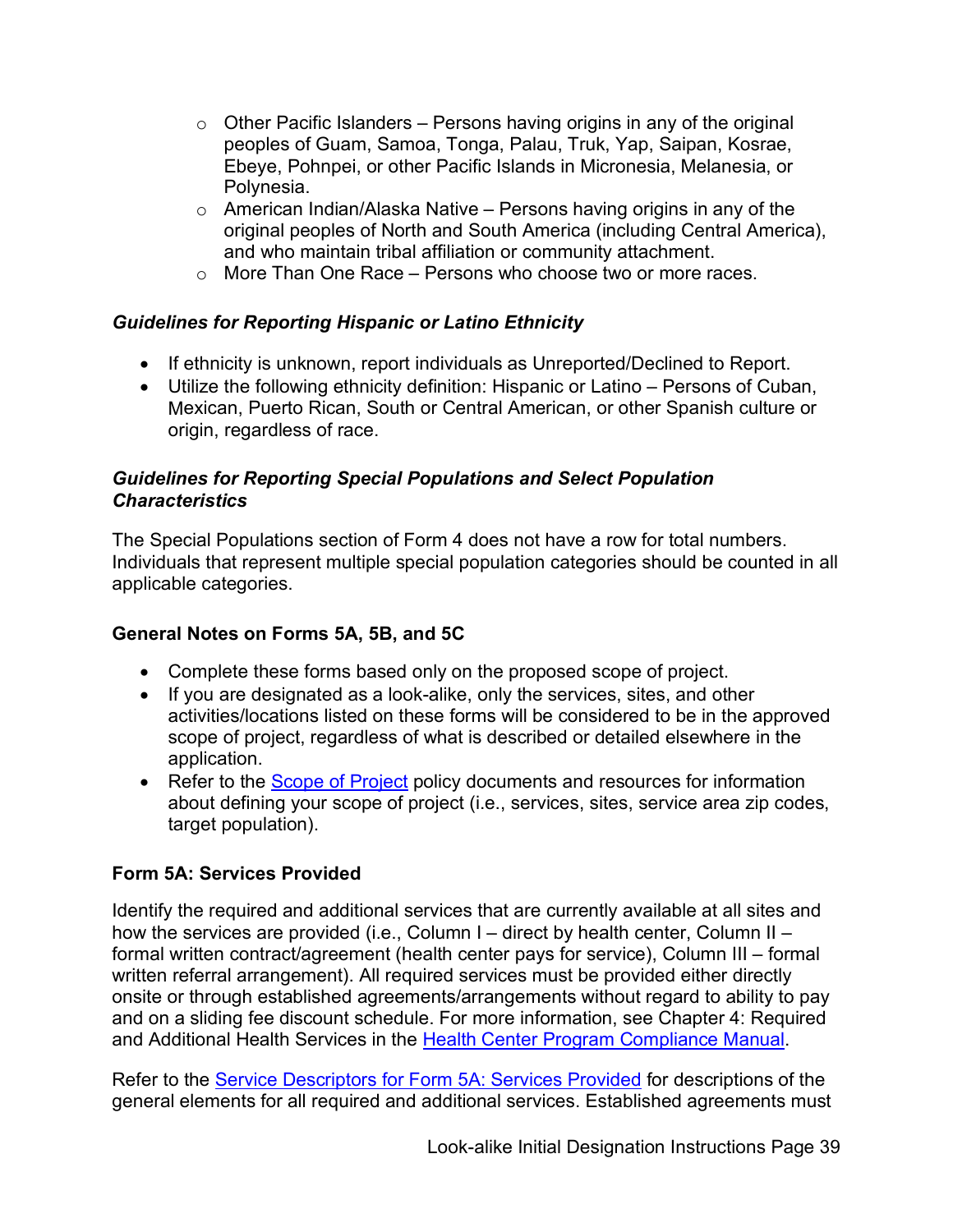be summarized in <u>Attachment 7</u> and, if they constitute a substantial portion of your A<u>greements</u>. See the <u>Column Descriptors for Form 5A: Services Provided</u> for descriptions of the three service delivery methods used by health centers and the scope of project, agreements/contracts must be attached to Form 8: Health Center specific requirements for using them.

 Because look-alikes must be independently operated and deliver comprehensive Medical Care must be offered either directly by your health center (Column I) or through primary health care services with a focus on primary medical care, General Primary formal written contractual agreements in which your health center pays for the service (Column II). You cannot provide General Primary Medical Care solely by referral.

 Additional services are not required. However, when offered as part of your proposed scope of project, they must be made available to all patients, and provided without regard to ability to pay and on a sliding fee discount schedule.

 designation submission. However, specialty services may be requested for addition to Specialty services may not be added to your scope of project at the time of initial the scope of project through the Change in Scope process after look-alike designation[.39](#page-39-1) 

 *mode of service delivery may be different across sites. Note: All services must be accessible to all patients in the service area, though the* 

#### <span id="page-39-0"></span>**Form 5B: Service Sites**

 On Form 5B, identify the look-alike site(s) and provide the required data for each site, including:

- Site address;
- Location type (permanent, seasonal, or mobile van);
- care services (must be prior to the date of application submission); • Site operational date when you began providing comprehensive primary medical
- Total hours of operation per week;
- Medicare status;
- Service area zip codes; and
- Contractor information, if applicable.

 designation for only migratory and seasonal agricultural workers, which may have a full- care as its main purpose. A permanent site is a fixed building location. Subsequent At least one service site must be a full-time (operational 40 hours or more per week), permanent service delivery site (with the exception of applicants that request time seasonal rather than permanent site) that provides comprehensive primary medical service sites may be part-time, seasonal, etc.

<span id="page-39-1"></span><sup>39</sup> See PIN 2009-02: [Specialty Services and Health Centers' Scope of Project.](http://bphc.hrsa.gov/programrequirements/policies/pin200902purpose.html)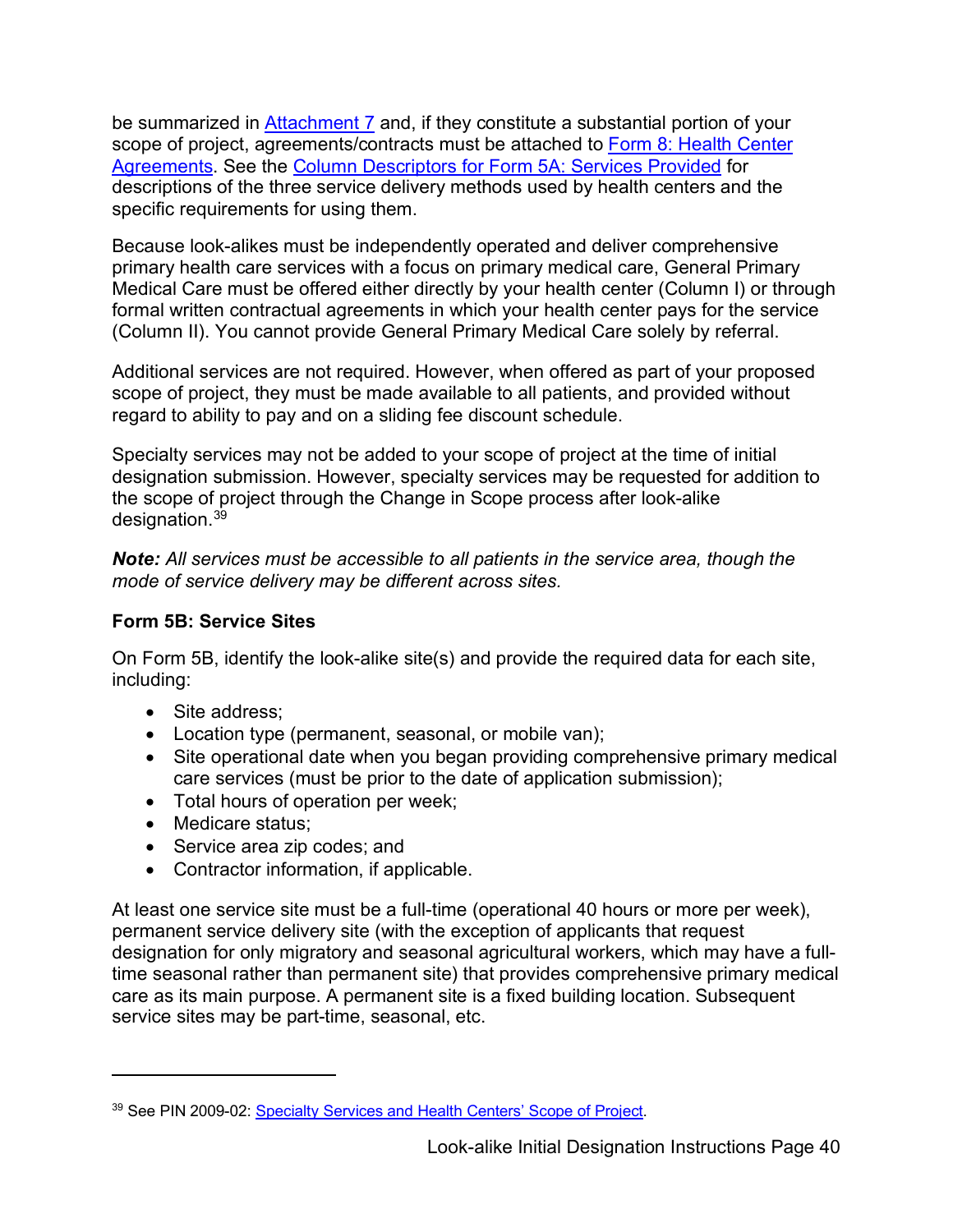Look-alike sites must not be located in the same building as any site already in the approved scope of project of any Health Center Program award recipient or look-alike. This is an eligibility criterion.

Provide the required data for each site that meets the definition of a service site. Refer to PIN 2008-01: [Defining Scope of Project and Policy for Requesting Changes](http://bphc.hrsa.gov/programrequirements/pdf/pin2008-01.pdf) for more information on defining service sites and for special instructions for recording mobile, intermittent, or other site types.

 Include the zip codes for the area served by each site on Form 5B. The Service Area must be represented by the zip codes across all service sites (indicated on each Form Zip Codes field (across all sites) must include those zip codes where at least 75 percent of the current patients reside. Your entire service area (as described on [Form 4:](#page-37-0)  [Community Characteristics](#page-37-0) and [Attachment 1: Patient Origin and Utilization Information\)](#page-21-1) 5B).

*Note: In the Site Qualification Criteria, indicate if the site is a Domestic Violence site (e.g., emergency shelter). Select "yes" for this question only if the site is a site serving victims of domestic violence and the street address cannot be published to protect the confidentiality of the precise location.* 

### <span id="page-40-1"></span>**Form 5C: Other Activities/Locations (As Applicable)**

hospital admitting). List only activities/locations that: Provide requested data for other activities/locations (e.g., home visits, health fairs,

- 1) Do not meet the definition of a service site:
- 2) Are conducted on an irregular timeframe/schedule; and/or
- 3) Offer a limited activity from within the full complement of health center activities included within the scope of project.

Refer to PIN 2008-01: [Defining Scope of Project and Policy for Requesting Changes](http://bphc.hrsa.gov/programrequirements/pdf/pin2008-01.pdf) for more information on defining other activities and locations that should be included on Form 5C.

### <span id="page-40-0"></span>**Form 6A: Current Board Member Characteristics**

To be eligible, the board must be compliant with the Board Composition Health Center Program requirement described in Chapter 20 of the [Health Center Program](https://bphc.hrsa.gov/programrequirements/compliancemanual/introduction.html)  [Compliance Manual.](https://bphc.hrsa.gov/programrequirements/compliancemanual/introduction.html) List all current board members (minimum of nine; maximum of 25) and provide the requested details:

- Provide the name of each board member, current board office held, if applicable (e.g., Chair, Treasurer), and area of expertise (e.g., finance, education, nursing). Do not list non-voting board members (e.g., PD/CEO, advisory board).
- Indicate if the board member derives more than 10 percent of income from the health care industry.
- Indicate if the board member is a health center patient. For the purposes of board composition only, a patient is an individual who has received at least one service in the past 24 months that generated a health center visit, where both the service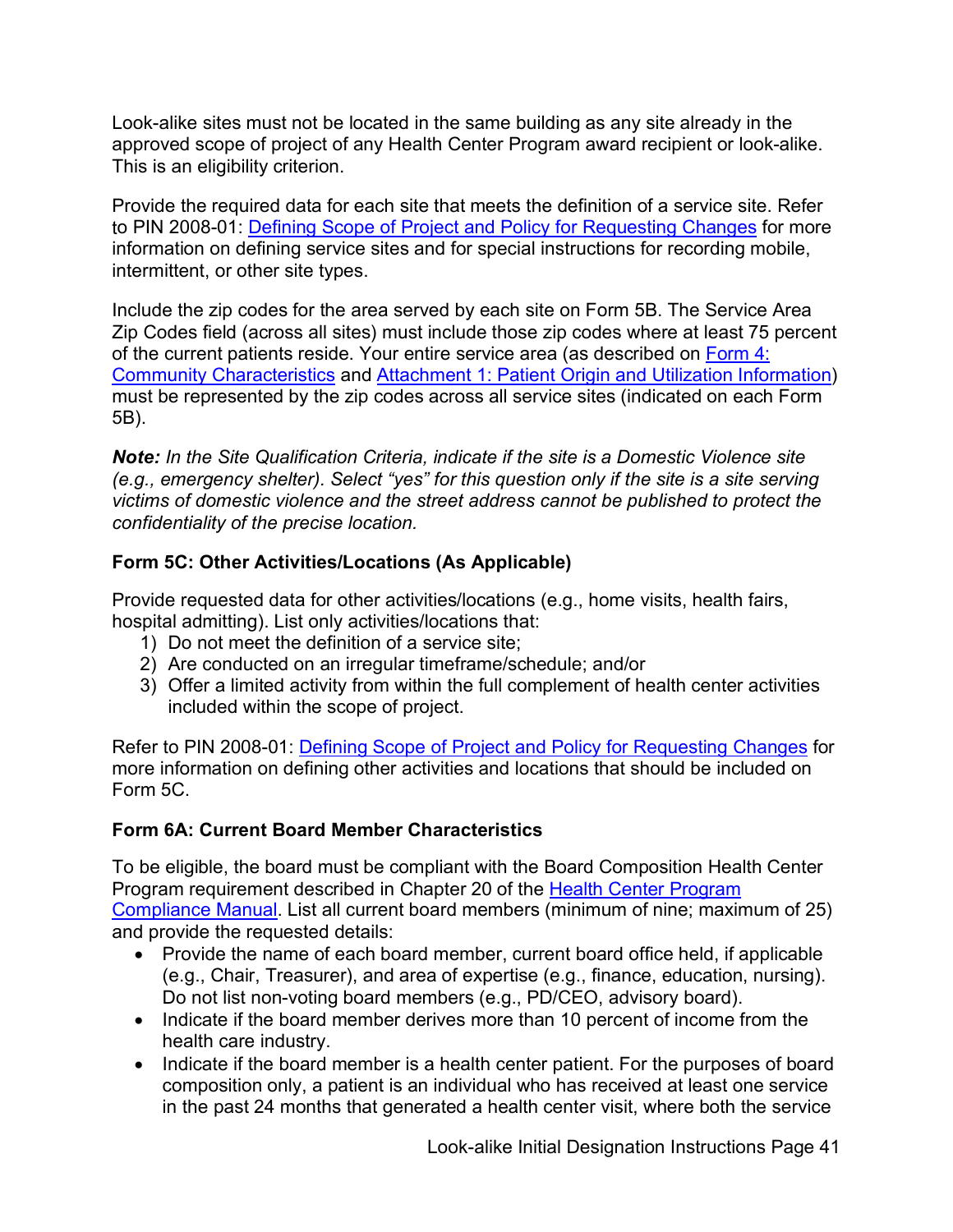and the site where the service was received are within the look-alike scope of project.

- Indicate if the board member lives and/or works in the service area.
- Indicate if the board member is a representative of a special population (i.e., persons experiencing homelessness, migratory and seasonal agricultural workers and families, residents of public housing).
- • Indicate gender, ethnicity, and race of board members who are patients of your health center and make up the patient majority. Information provided regarding race and ethnicity will be used only to ensure compliance with statutory and regulatory governing board requirements and will not be used as a designation factor.

#### *Notes:*

- *A public agency applying for look-alike designation with a co-applicant health center governing board must list the co-applicant board members.*
- *Indian tribes or tribal, Indian, or urban Indian organizations are not required to complete this form, but may include information, as desired.*
- *If you are requesting a waiver of the 51 percent patient majority board the members of any advisory council. composition requirement (see below), you must list your board members, NOT*

#### <span id="page-41-0"></span>**Form 6B: Request for Waiver of Board Member Requirement (As Applicable)**

 populations (i.e., HCH, MHC, and/or PHPC). If you are requesting designation to serve This form is only applicable if you are requesting designation to serve **only** special the general underserved population (Section 330(e) – CHC), you are not eligible for a waiver. Indian tribes or tribal, Indian, or urban Indian organizations are not required to complete this form and cannot enter information.

When requesting a waiver, present a "good cause" justification describing the need for a waiver of the patient majority board composition requirement, including:

- The unique characteristics of the special population or service area that create an undue hardship in recruiting a patient majority.
- Attempts to recruit a majority of special population board members and why these attempts have not been successful.
- Strategies that ensure patient participation and input in the direction and ongoing governance of the organization by addressing the following:
	- Collection and documentation of input from the special population(s).
	- $\circ$  Communication of special population(s) input directly to the health center governing board.
	- meeting goals and patient satisfaction; and assessing the effectiveness of ◦ Incorporation of special population(s) input into key areas, including but not limited to: selecting health center services; setting hours of operation of health center sites; defining budget priorities; evaluating progress in the sliding fee discount program.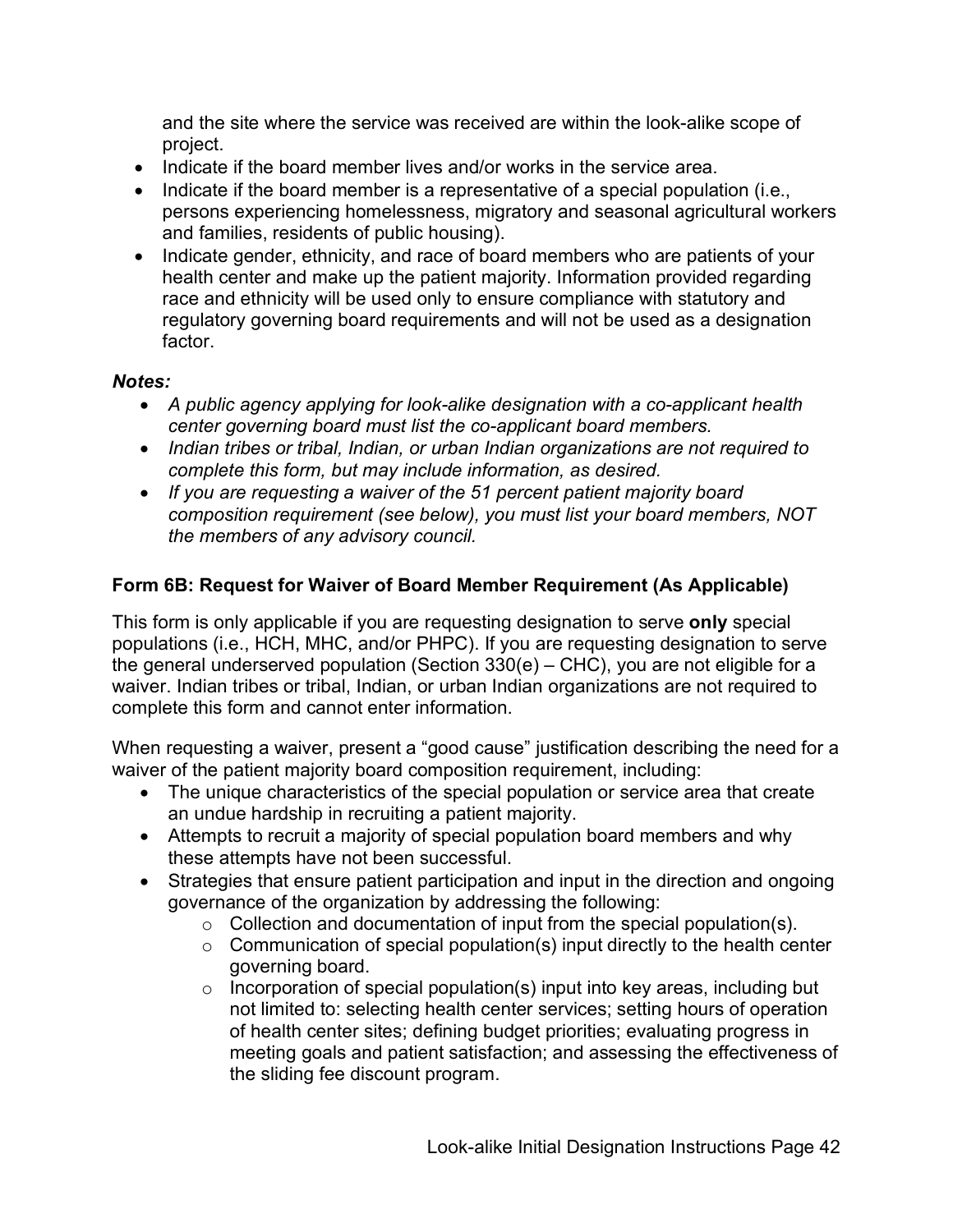#### <span id="page-42-1"></span>**Form 8: Health Center Agreements**

Select **Yes** in Part I if you have:

- A parent, affiliate, or subsidiary organization.
- Any sites currently operated by a contractor, as identified in Form 5B: Service [Sites.](#page-39-0)
- • Any contracts or agreements for a substantial portion of the proposed scope of project, including the majority of primary care services and/or the management of the organization.

and Human Services at <u>45 CFR 75</u> for the definition of "substantial" and characteristics agreement and/or contract in Part II. Documents attached to <u>Form 8: Health Center</u> Refer to Uniform Guidance 2 CFR 200 as codified by the U.S. Department of Health of a contractor agreement. If there are agreements that constitute a substantial portion of the project, indicate the number of contracts/agreements and attach the complete [Agreements](#page-42-1) will **not** count against the page limit.

 *Note: Your health center must not be owned, controlled, or operated by another entity. functions. See the [Eligibility Information](#page-7-0) section. Organizational structures such as parent-subsidiary arrangements, network corporations, or contractual arrangements where the applicant acts solely as a passthrough organization may not be eligible for look-alike designation. You cannot apply on behalf of another organization. No individual, entity, or committee may reserve or have approval/veto power over the board with regard to the required authorities and* 

### **Form 12: Organization Contacts**

Provide the requested contact information. For the Contact Person field, provide an individual who can represent your health center in communication regarding the application.

#### <span id="page-42-0"></span>**Clinical and Financial Performance Measures**

delivery activities and organizational capacity discussed in the <u>Project Narrative</u>. Further The Clinical and Financial Performance Measures forms record your clinical and financial goals for the three-year designation period. The goals must be responsive to identified community health and organizational needs and correspond to service information is available at the [Look-alike ID webpage](http://bphc.hrsa.gov/programopportunities/lookalike/initialdesignationinstructions.html) under the Performance Measures heading. Refer to the [UDS Manual](http://bphc.hrsa.gov/datareporting/reporting/index.html) for specific measurement details such as exclusionary criteria.

#### Required Clinical Performance Measures

- 1. Diabetes: Hemoglobin A1C Poor Control
- 2. Screening for Depression and Follow-Up Plan
- 3. Depression Remission at 12 Months
- 4. Weight Assessment and Counseling for Nutrition and Physical Activity for Children and Adolescents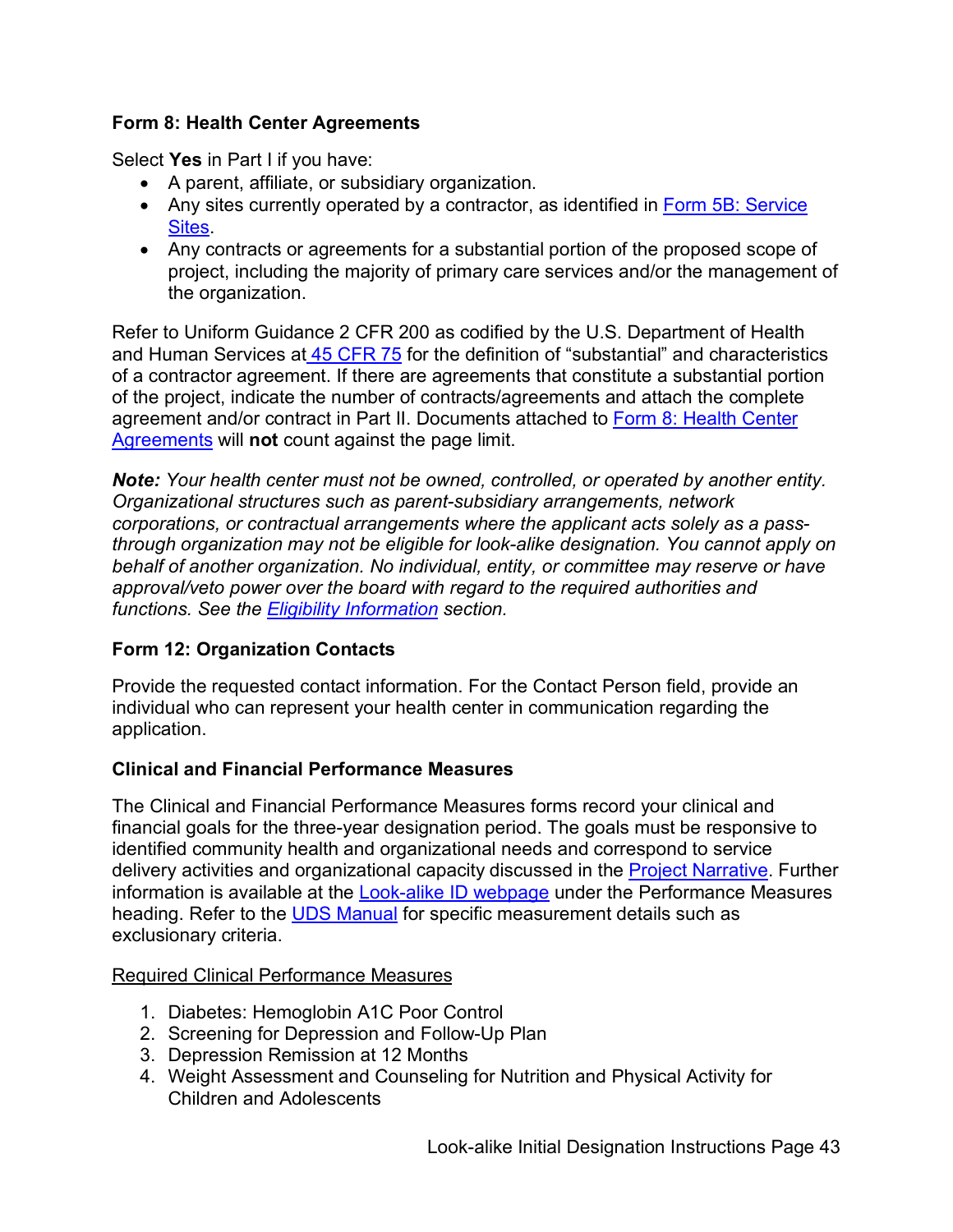- 5. Body Mass Index (BMI) Screening and Follow-Up Plan
- 6. Controlling High Blood Pressure
- 7. Low Birth Weight
- 8. Early Entry into Prenatal Care
- 9. Childhood Immunization Status
- 10.Cervical Cancer Screening
- 11.Tobacco Use: Screening and Cessation Intervention
- 12.Statin Therapy for the Prevention and Treatment of Cardiovascular Disease
- 13.Ischemic Vascular Disease: Use of Aspirin or Another Antiplatelet
- 14.Colorectal Cancer Screening
- 15.Breast Cancer Screening
- 16.HIV Screening
- 17.HIV Linkage to Care
- 18.Dental Sealants for Children Between 6-9 Years

#### Required Financial Performance Measures

- 1. Total Cost per Patient
- 2. Medical Cost per Medical Visit

#### **Important Information about Performance Measures Forms**

- valid, reliable, and whenever possible, derived from currently established available in the comments field. Establish a goal for each measure, regardless of • Baselines for performance measures should be developed from data that are information management systems. If baselines are not available, enter zero for the numerator and denominator and provide a date by which baseline data will be whether baseline data is available.
- Measure is only applicable if you provide preventive dental services directly or by referral arrangement (Form 5A, Column III), you may set the goal for this performance measure as 0 and include a self-defined Oral Health measure under • The Dental Sealants for Children between 6-9 Years Clinical Performance a formal agreement in which your health center pays for the service [\(Form 5A,](#page-38-0) Columns I and II). If you only provide preventive dental services via a formal the Additional Clinical Performance Measures section.
- • If you are applying for designation to serve special populations (i.e., migratory and seasonal agricultural workers, people experiencing homelessness, and/or residents of public housing), you must include at least one additional clinical performance measure that addresses the health care needs of each targeted special population. In providing additional performance measures specific to a special population, you must reference the target group in the performance measure.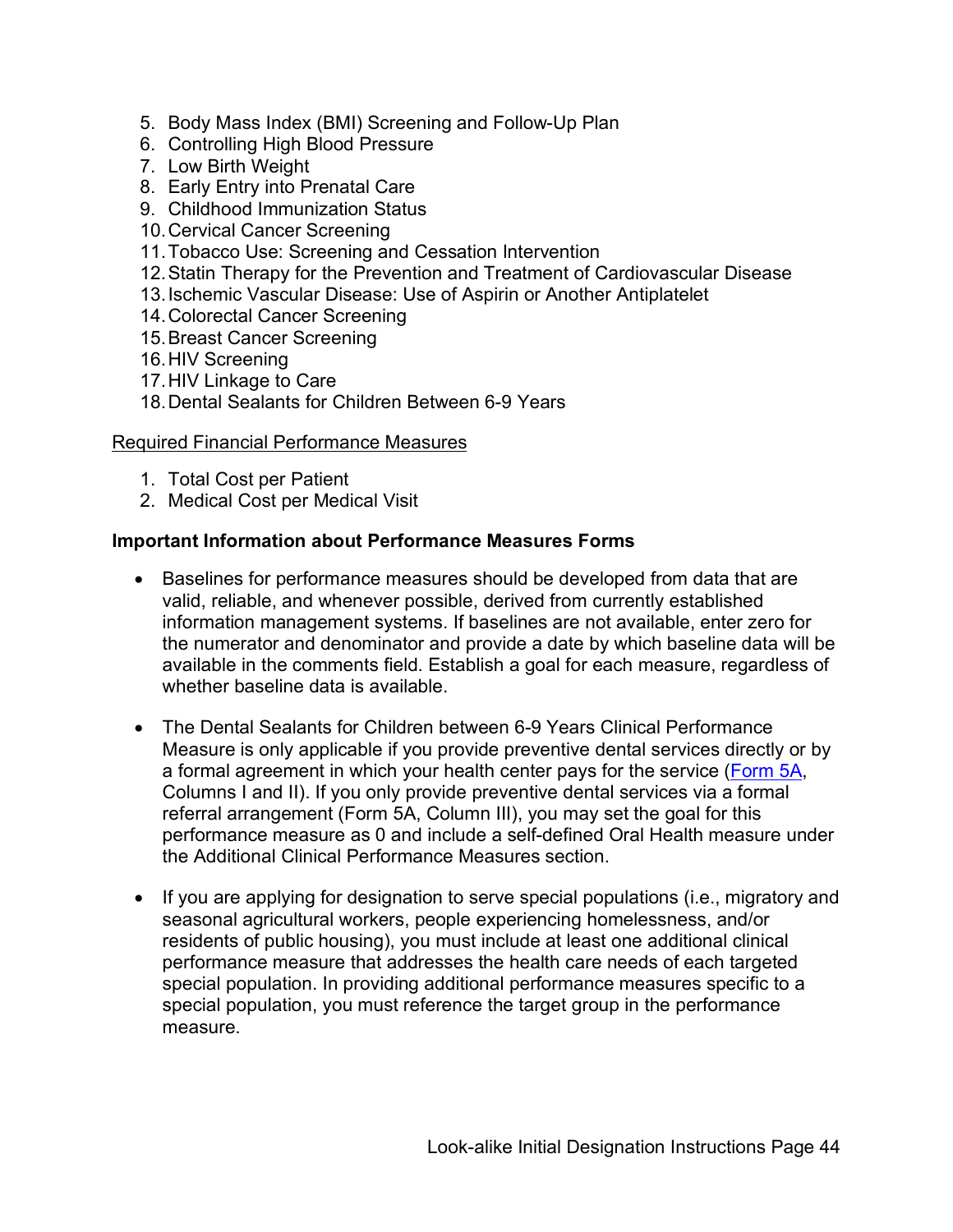| <b>Field Name</b>                                                                                                                                             | <b>Description</b>                                                                                                                                                                                                                  |  |
|---------------------------------------------------------------------------------------------------------------------------------------------------------------|-------------------------------------------------------------------------------------------------------------------------------------------------------------------------------------------------------------------------------------|--|
| <b>Focus Area</b>                                                                                                                                             | This field contains the content area description for each required<br>performance measure. You will specify focus areas when adding self-<br>defined measures in the Additional Performance Measures section.                       |  |
| Performance<br>This field defines each performance measure and is editable when<br>adding measures in the Additional Performance Measures section.<br>Measure |                                                                                                                                                                                                                                     |  |
| <b>Target Goal</b><br><b>Description</b>                                                                                                                      | In this field, provide a description of the target goal you will meet by<br>the end of the designation period.                                                                                                                      |  |
| <b>Numerator</b><br><b>Description</b>                                                                                                                        | In the Clinical Performance Measures, the numerator is the number of<br>patients that meet the criteria identified by the measure (e.g., patients<br>in a specified age range that received a specified service).                   |  |
|                                                                                                                                                               | In the Financial Performance Measures, the numerator field must be<br>specific to the organizational measure.                                                                                                                       |  |
|                                                                                                                                                               | You must specify a numerator for Additional Performance Measures.                                                                                                                                                                   |  |
| Denominator<br><b>Description</b>                                                                                                                             | In the Clinical Performance Measures, the denominator is all patients<br>to whom the measure applies (e.g., patients in a specified age range,<br>regardless of whether they received a specified service).                         |  |
|                                                                                                                                                               | In the Financial Performance Measures, the denominator field must be<br>specific to the organizational measure.                                                                                                                     |  |
|                                                                                                                                                               | You must specify a denominator for Additional Performance<br>Measures.                                                                                                                                                              |  |
| <b>Baseline</b><br>Data                                                                                                                                       | This field contains subfields (i.e., Baseline Year, Measure Type,<br>Numerator, and Denominator) that provide information regarding the<br>initial threshold used to measure progress over the course of the<br>designation period. |  |
| <b>Baseline</b><br>Enter the initial data reference point (year) for this Baseline Data<br>Year<br>subfield.                                                  |                                                                                                                                                                                                                                     |  |
| <b>Measure</b><br><b>Type</b>                                                                                                                                 | This Baseline Data subfield provides the unit of measure (e.g.,<br>percentage, ratio).                                                                                                                                              |  |
| <b>Numerator</b><br>and<br>Denominator                                                                                                                        | Provide the value for the Numerator and Denominator in these<br>Baseline Data subfields based on the numerator and denominator<br>descriptions (see rows above).                                                                    |  |

#### *Table 2: Performance Measures Form Field Overview*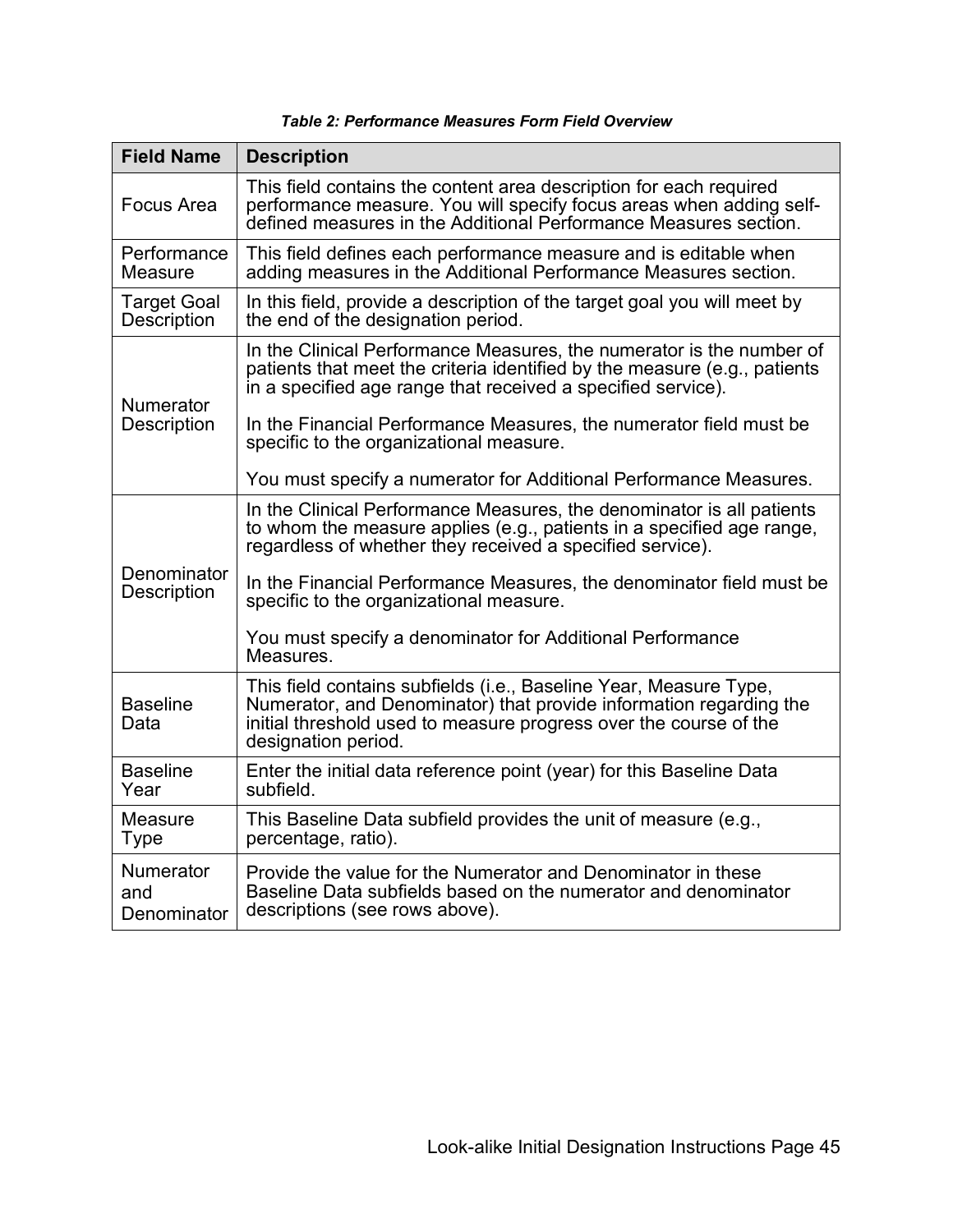| <b>Field Name</b>                                | <b>Description</b>                                                                                                                                                                                                                                                                                                                                                                         |
|--------------------------------------------------|--------------------------------------------------------------------------------------------------------------------------------------------------------------------------------------------------------------------------------------------------------------------------------------------------------------------------------------------------------------------------------------------|
| Projected<br>Data                                | In this field, provide the goal you will meet by the end of the three-year<br>designation period.                                                                                                                                                                                                                                                                                          |
| Data Source<br>and<br>Methodology                | This field provides information about the data sources used to develop<br>each performance measure. Identify a data source and discuss the<br>methodology used to collect and analyze data. For Clinical<br>Performance Measures, select the data source from EHR, Chart Audit,<br>or Other. Data must be valid, reliable, and derived from established<br>information management systems. |
| Key Factors<br>and Major<br>Planned<br>Actions   | This field contains subfields (i.e., Key Factor Type, Key Factor<br>Description, and Major Planned Action Description) that provide<br>information regarding the factors that must be minimized or maximized<br>to ensure goal achievement.                                                                                                                                                |
| Key Factor<br>Type                               | In this subfield of the Key Factors and Major Planned Actions field,<br>select either Contributing or Restricting. You must specify at least one<br>key factor of each type, with a maximum of three in total.                                                                                                                                                                             |
| Key Factor<br><b>Description</b>                 | In this subfield of the Key Factors and Major Planned Actions field,<br>provide a description of the factors predicted to contribute to or restrict<br>progress toward stated goals (based on the Key Factor Type selection<br>described above).                                                                                                                                           |
| Major<br>Planned<br>Action<br><b>Description</b> | In this subfield of the Key Factors and Major Planned Actions field,<br>describe the major actions/strategies planned for addressing the<br>identified key factors.                                                                                                                                                                                                                        |
| Comments                                         | Include additional information if desired. If baselines are not yet<br>available, use this field to provide a date by which baseline data will be<br>available.                                                                                                                                                                                                                            |

#### **Performance Measure Development Resources**

You may find it useful to:

- • Examine the performance measures of other health centers that serve similar target populations.
- Consider state and national performance UDS benchmarks and comparison data (available at [Health Center Data\)](http://bphc.hrsa.gov/uds/datacomparisons.aspx).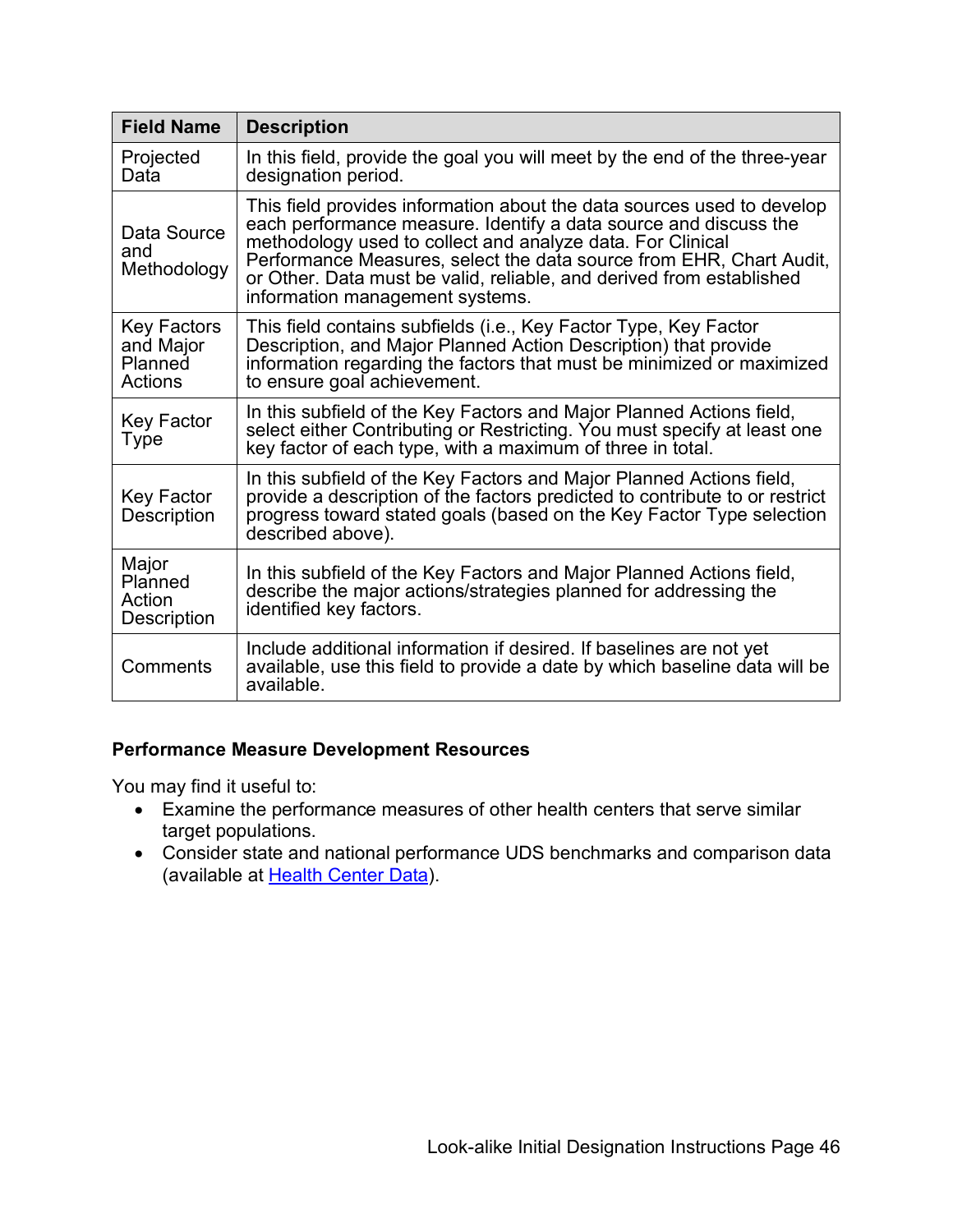## <span id="page-46-0"></span> **V. Application Review**

### <span id="page-46-2"></span>**1. Application Review Timeline**

If your application is not complete, HRSA may disapprove the application or request the submission of additional information and extend the application review timeline. Application volume, site visit scheduling, and the number of findings from compliance reviews affect the following timeline.

<span id="page-46-1"></span>

| <b>Look-alike Initial Designation Application Review Process</b>                                                                                                                                                                                                                                                                                                                                                                                                                                                                                                                                                                                                                                                                                                                                                                                             | <b>Approximate</b><br><b>Time Frame</b> |
|--------------------------------------------------------------------------------------------------------------------------------------------------------------------------------------------------------------------------------------------------------------------------------------------------------------------------------------------------------------------------------------------------------------------------------------------------------------------------------------------------------------------------------------------------------------------------------------------------------------------------------------------------------------------------------------------------------------------------------------------------------------------------------------------------------------------------------------------------------------|-----------------------------------------|
| <b>HRSA Preliminary Review</b>                                                                                                                                                                                                                                                                                                                                                                                                                                                                                                                                                                                                                                                                                                                                                                                                                               |                                         |
| HRSA will conduct a desk review to assess eligibility and<br>completeness of the application, including a preliminary compliance<br>review, based on the Health Center Program Compliance Manual.<br>HRSA will also review your proposed service area and sites and may<br>request additional site-based information. Ineligible applications or<br>sites will be disapproved. You will be notified of the reason for<br>disapproval through HRSA EHBs.                                                                                                                                                                                                                                                                                                                                                                                                      | 30 days                                 |
| Applications determined to be eligible and complete will proceed in<br>the application review process to the site visit and compliance review.                                                                                                                                                                                                                                                                                                                                                                                                                                                                                                                                                                                                                                                                                                               |                                         |
| <b>Site Visit Scheduling and Preparation</b>                                                                                                                                                                                                                                                                                                                                                                                                                                                                                                                                                                                                                                                                                                                                                                                                                 |                                         |
| If the application is determined to be complete and eligible, HRSA will<br>schedule an Operational Site Visit (OSV) to assess operational status<br>and compliance with Health Center Program requirements. The<br>timeframe between completion of the preliminary review and the date<br>of the site visit is dependent on both HRSA reviewer and applicant<br>availability. The site visit team will request additional documentation<br>from you before the site visit. Refer to the resources at the Site Visit<br>Protocol webpage to help you prepare. Study the Demonstrating<br>Compliance sections in the Health Center Program Compliance<br>Manual and corresponding review questions in the Site Visit Protocol<br>to anticipate the information that will be assessed and the<br>documents/systems that will be reviewed during the site visit. | 60-75 days                              |

|  | Table 3: Look-alike Initial Designation Application Review Process Timeline |  |
|--|-----------------------------------------------------------------------------|--|
|  |                                                                             |  |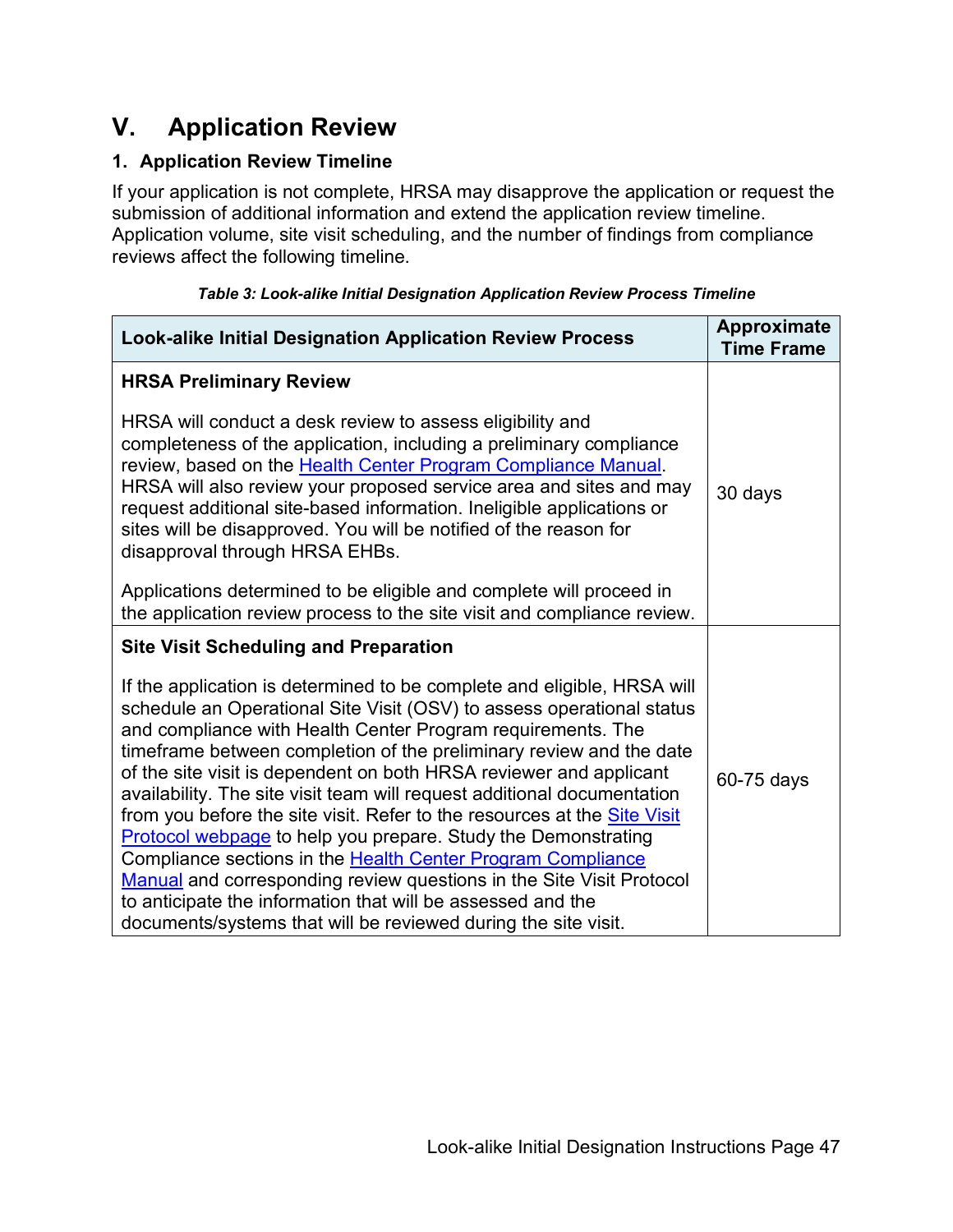| <b>Look-alike Initial Designation Application Review Process</b>                                                                                                                                                                                                                                                                                                                                                                                                                                                                                                                                                                                                              | Approximate<br><b>Time Frame</b> |
|-------------------------------------------------------------------------------------------------------------------------------------------------------------------------------------------------------------------------------------------------------------------------------------------------------------------------------------------------------------------------------------------------------------------------------------------------------------------------------------------------------------------------------------------------------------------------------------------------------------------------------------------------------------------------------|----------------------------------|
| <b>Compliance Review</b>                                                                                                                                                                                                                                                                                                                                                                                                                                                                                                                                                                                                                                                      |                                  |
| HRSA contracts with clinical, financial, and governance experts to<br>conduct OSVs based on the <b>Site Visit Protocol</b> and assess<br>compliance based on the Health Center Program requirements<br>detailed in the Health Center Program Compliance Manual. The site<br>visit team will also confirm eligibility status.                                                                                                                                                                                                                                                                                                                                                  |                                  |
| Based on the OSV, if 10 or more program requirements have non-<br>compliant findings or if the application is determined to be ineligible,<br>HRSA may disapprove your initial designation application.                                                                                                                                                                                                                                                                                                                                                                                                                                                                       | 45 days                          |
| Based on the OSV, if compliance issues are present for 9 or fewer<br>Health Center Program requirements, you will be notified within 45<br>days and given a time-limited opportunity to resolve such issues by<br>submitting additional documentation to demonstrate compliance.                                                                                                                                                                                                                                                                                                                                                                                              |                                  |
| <b>Compliance Resolution Opportunity</b>                                                                                                                                                                                                                                                                                                                                                                                                                                                                                                                                                                                                                                      |                                  |
| If the OSV finds that you are not fully compliant with Health Center<br>Program requirements, you will have 30 days to provide<br>documentation demonstrating that all areas of noncompliance have<br>been resolved.                                                                                                                                                                                                                                                                                                                                                                                                                                                          | 30 days                          |
| If you do not submit a response in HRSA EHBs within the established<br>timeframe, or if your submitted response does not demonstrate full<br>compliance, HRSA will disapprove your initial designation application.                                                                                                                                                                                                                                                                                                                                                                                                                                                           |                                  |
| <b>HRSA Look-Alike Designation Determination</b>                                                                                                                                                                                                                                                                                                                                                                                                                                                                                                                                                                                                                              |                                  |
| HRSA will approve or disapprove the application based on the<br>application submitted, OSV findings, and your response to the<br>compliance resolution opportunity. In addition, HRSA will consider the<br>need in your service area, including the extent to which your service<br>area may currently be served by Health Center Program award<br>recipients and look-alikes, and whether your service area has<br>relevant/rational boundaries. Only eligible organizations in areas with<br>sufficient unmet need and that demonstrate compliance with all<br>Health Center Program requirements will be approved and receive a<br>Notice of Look-Alike Designation (NLD). | 45 days                          |

 response period, and final determination is approximately 6 to 9 months from the time of The total time for the look-alike initial designation review process, including the HRSA preliminary review, site visit scheduling and preparation, compliance review, applicant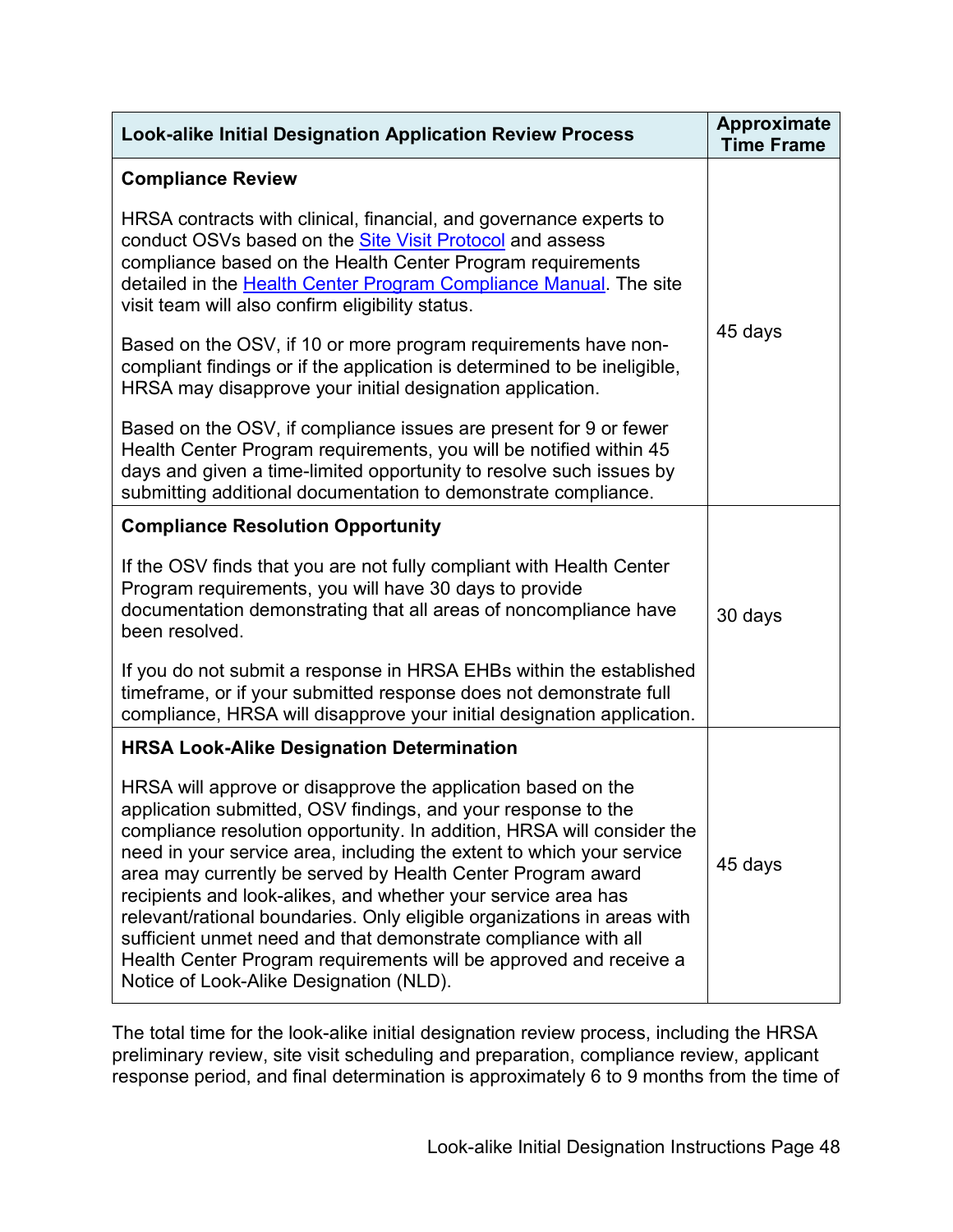application submission to the time of notification of disapproval (via email) or approval (via NLD).

#### <span id="page-48-0"></span> **2. Application Determinations**

- • **Approval**: If your application is approved, you will receive an NLD through HRSA EHBs for a 3-year designation period, which will identify your HRSA project officer.
- • **Disapproval**: If your application is disapproved, you will receive a notification requirements detailed in the <u>Health Center Program Compliance Manual</u>. that identifies the areas of noncompliance with the Health Center Program

 for technical assistance before developing a new application. Look-alike application disapproval is not appealable. However, you can re-apply for look-alike initial designation at any time, and all applications will receive full and fair consideration. HRSA strongly encourages you to reach out to HRSA staff

### <span id="page-48-1"></span> **3. Designation Reporting and Review**

If designated, you must comply with the following reporting and review activities:

- **Uniform Data System (UDS) Report**: The UDS is an integrated reporting system used to collect accurate data on all Health Center Program award recipients and look-alikes to ensure compliance with legislative and regulatory requirements, improve health center performance and operations, and report overall program accomplishments. All look-alikes are required to submit a UDS Universal Report and, if applicable, a UDS Grant Report annually, by the specified deadline. The Universal Report provides data on patients, services, staffing, and financing across all health centers. The Grant Report provides data on patients and services for special populations served (i.e., migratory and seasonal agricultural workers, people experiencing homelessness, and/or residents of public housing). Lack of timely submission of all required UDS report(s) may result in termination of look-alike designation and all corresponding benefits.
- **Progress Report**: The look-alike Annual Certification (AC) submission documents progress on program-specific performance measurement goals and collects performance measure data to track progress and impact. You will receive an email notification via HRSA EHBs that the AC is available for completion approximately 150 days prior to the end of the certification period (with the exception of the final year of the designation period, when a Renewal of Designation application must be submitted). You will have 60 days to complete and submit the AC. Lack of timely AC submission may result in termination of the look-alike designation and all corresponding benefits.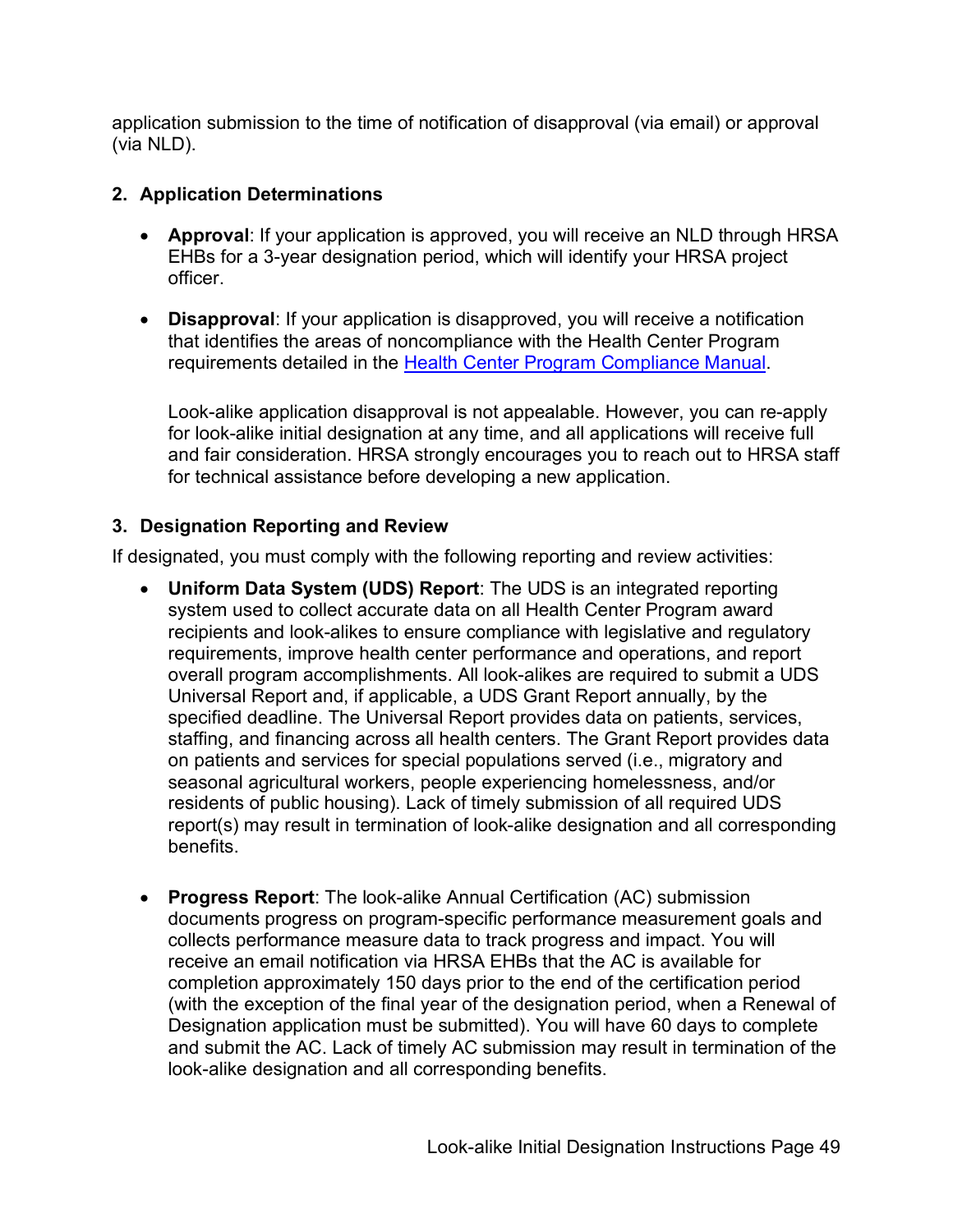• **Operational Site Visit**: HRSA will assess your compliance during an operational site visit conducted mid-designation period (approximately 18 months from your designation date). Failure to demonstrate compliance with the Health Center Program requirements during the site visit will result in the placement of a condition of designation, which provides a time-phased approach for resolution of an identified area of noncompliance. [40](#page-49-1) 

#### <span id="page-49-0"></span>**VI. VI. Agency Contacts**

| <b>HRSA EHBs registration</b><br>and submission issues                                                                                                                                                                                                                            | Look-alike requirements and<br>review process questions                                                                                                                                                                                                         | <b>Technical assistance</b><br>resources                                                                        |
|-----------------------------------------------------------------------------------------------------------------------------------------------------------------------------------------------------------------------------------------------------------------------------------|-----------------------------------------------------------------------------------------------------------------------------------------------------------------------------------------------------------------------------------------------------------------|-----------------------------------------------------------------------------------------------------------------|
| <b>Health Center Program</b><br>Support<br>Monday-Friday, 8:30 a.m.<br>to 5:30 p.m. ET<br>1-877-464-4772<br><b>Send ticket through Web</b><br><b>Request Form</b><br><b>Requestor Type: Applicant</b><br><b>Question: EHBs</b><br>Category: Look-Alike<br>(LAL) Systems Questions | Look-alike ID Application<br><b>Response Team</b><br>Send ticket through Web<br><b>Request Form</b><br><b>Requestor Type: Applicant</b><br><b>Question: Health Center</b><br>Category: Look-Alike (LAL)<br>Sub-Category: Look-alike Initial<br>Designation (ID) | Look-alike ID webpage<br><b>Health Center Program</b><br><b>Compliance Manual</b><br><b>Site Visit Protocol</b> |
|                                                                                                                                                                                                                                                                                   |                                                                                                                                                                                                                                                                 |                                                                                                                 |
|                                                                                                                                                                                                                                                                                   |                                                                                                                                                                                                                                                                 |                                                                                                                 |
| <sup>40</sup> See Chapter 2: Health Center Program Oversight of the Health Center Program Compliance Manual.<br>Look-alike Initial Designation Instructions Page 50                                                                                                               |                                                                                                                                                                                                                                                                 |                                                                                                                 |

 *Table 4: Look-alike Initial Designation Contacts* 

<span id="page-49-1"></span><sup>&</sup>lt;sup>40</sup> See [Chapter 2:](https://bphc.hrsa.gov/programrequirements/compliancemanual/chapter-2.html) Health Center Program Oversight of the Health Center Program Compliance Manual.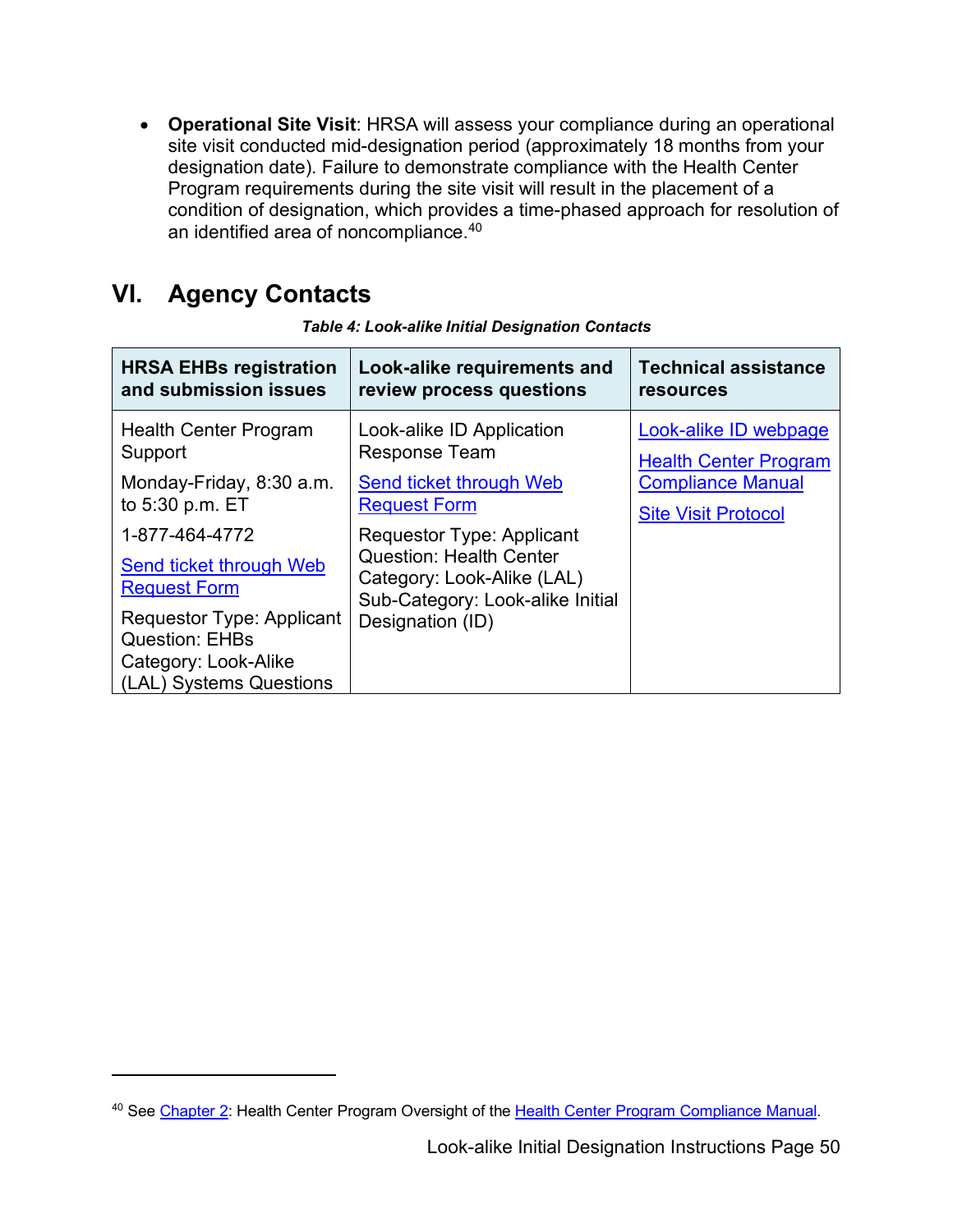# <span id="page-50-0"></span>**Appendix A: Demonstrating Eligibility**

In addition to the requirements listed in the **Eligibility** section, this appendix provides more information about the required application components for demonstrating eligibility.

- <span id="page-50-1"></span>1) Demonstrate your private nonprofit entity or public agency status through:
	- [Attachment 8: Articles of Incorporation;](#page-24-0) and
	- [Attachment 9: Evidence of Nonprofit or Public Agency Status.](#page-24-1)<sup>[41](#page-50-2)</sup>
- 2) Demonstrate that your organization is not owned, controlled, or operated<sup>41</sup> by another entity through:
	- The [RESOURCES/CAPABILITIES](#page-17-0) and [GOVERNANCE](#page-19-0) sections of the Project Narrative;
	- [Form 8: Health Center Agreements;](#page-42-1)
	- [Attachment 3: Medicaid and Medicare Documentation;](#page-23-3)
	- Attachment 4: Bylaws:
	- [Attachment 5: Governing Board Meeting Minutes;](#page-23-4)
	- [Attachment 6: Co-applicant Agreement](#page-23-2) (as applicable);
	- [Attachment 7: Contracts and Referral Arrangements;](#page-23-0)
	- [Attachment 8: Articles of Incorporation;](#page-24-0)
	- [Attachment 9: Evidence of Nonprofit or Public Agency Status;](#page-24-1) and
	- [Attachment 10: Financial Statements.](#page-25-1)

Organizational structures such as parent-subsidiary arrangements, network corporations, or contractual arrangements where the applicant acts solely as a passthrough organization may not be eligible for look-alike designation.

- 3) Demonstrate that your organization is operational<sup>41</sup> and currently providing all required primary health care services $42$  through:
	- The [RESPONSE](#page-12-0) section of the Project Narrative;
	- The number of current unduplicated patients on Form 1A: General Information [Worksheet](#page-28-1) and in [Attachment 1: Patient Origin and Utilization Information;](#page-21-1)
	- [Attachment 3: Medicaid and Medicare Documentation;](#page-23-3)
	- [Attachment 5: Governing Board Meeting Minutes;](#page-23-4)
	- [Attachment 7: Contracts and Referral Arrangements;](#page-23-0) and
	- [Attachment 10: Financial Statements.](#page-25-3)

<span id="page-50-2"></span><sup>&</sup>lt;sup>41</sup> Refer to Chapter 1: Health Center Program Eligibility of the Health Center Program Compliance [Manual.](https://bphc.hrsa.gov/programrequirements/Compliancemanual/index.html)<br><sup>42</sup> All services in the proposed scope of project must be provided through one or more service delivery

<span id="page-50-3"></span>method(s): directly, through contracts, and/or through formal written referral arrangements. Refer to [Scope of Project,](http://bphc.hrsa.gov/programrequirements/scope.html) including the [Form 5A Service Descriptors](https://bphc.hrsa.gov/sites/default/files/bphc/programrequirements/scope/form5aservicedescriptors.pdf) for details regarding health care services and the [Form 5A Column Descriptors](https://bphc.hrsa.gov/sites/default/files/bphc/programrequirements/scope/form5acolumndescriptors.pdf) for information about service delivery methods.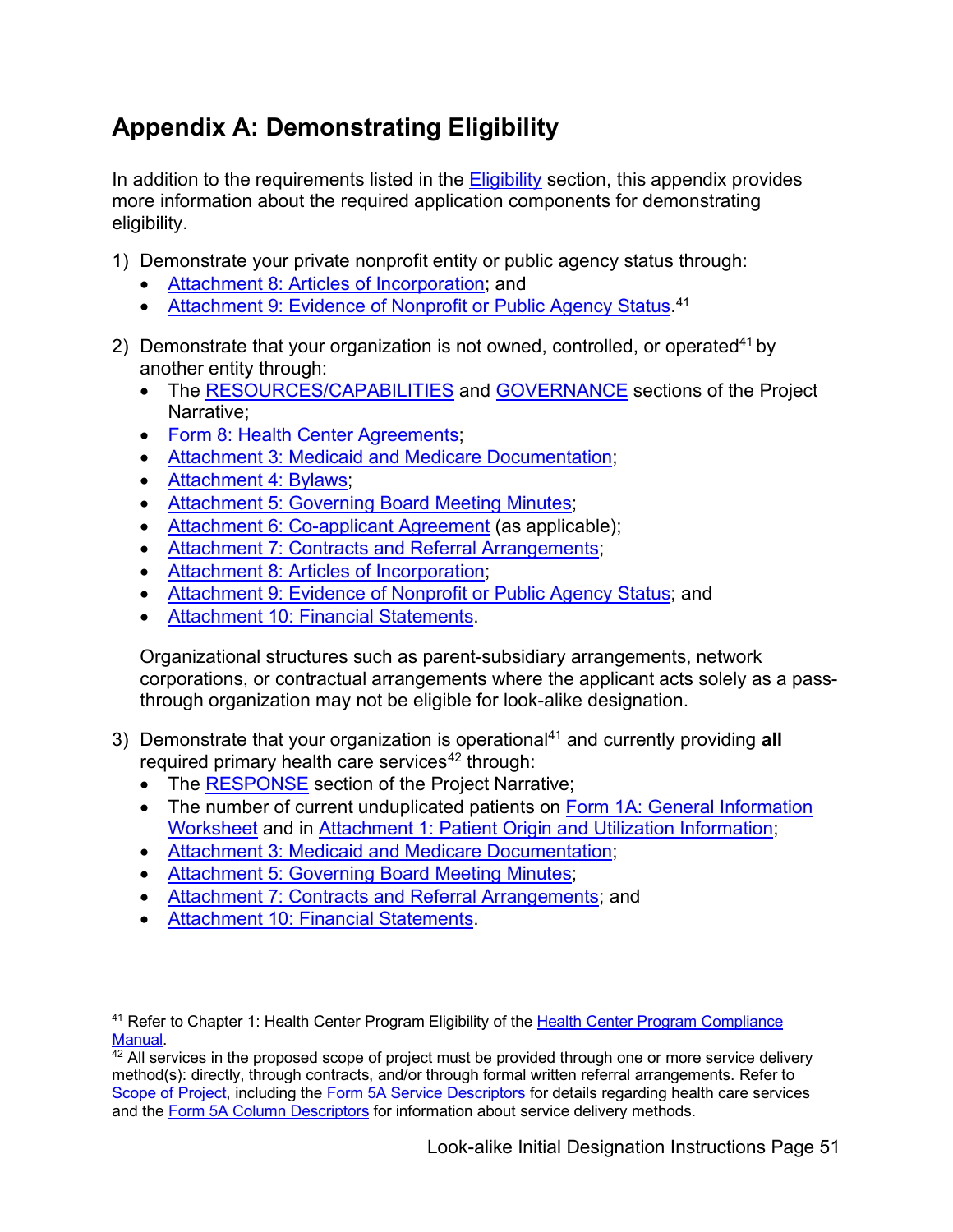- 4) Demonstrate that you provide comprehensive primary medical care as your main purpose through:
	- The [RESPONSE](#page-12-0) section of the Project Narrative;
	- service types; and • On [Form 1A: General Information Worksheet,](#page-28-1) the number of current and projected medical patients is greater than current and projected patients for other
	- On [Form 5A: Services Provided,](#page-38-0) General Primary Medical Care is provided directly (Column I) and/or through formal written contractual agreements in which your health center pays for the service (Column II).
- application, including all Project Narrative sections, forms, and attachments. 5) Demonstrate that you are compliant with all Health Center Program requirements (as detailed in the [Health Center Program Compliance Manual\)](https://bphc.hrsa.gov/programrequirements/compliancemanual/introduction.html) throughout the
- 6) Demonstrate that you provide access to primary health care services for all individuals in the service area and target population, [43](#page-51-0) regardless of ability to pay through:
	- The [RESPONSE](#page-12-0) section of the Project Narrative; and
	- [Attachment 14: Sliding Fee Discount Schedule.](#page-26-0)
- service delivery site that provides comprehensive primary medical care as its main 7) Demonstrate that you are requesting initial designation for at least one permanent purpose and operates for a minimum of 40 hours per week, as documented on Form [5B: Service Sites.](#page-39-0)
	- A permanent site is a fixed building location that operates year-round. If you serve only migratory and seasonal agricultural workers, your service site may be a full-time seasonal rather than permanent year-round site.
	- You must provide a verifiable street address for each site on [Form 5B: Service](#page-39-0)  [Sites.](#page-39-0)
	- You may include a mobile medical unit as a site in scope only if at least one fulltime, permanent site is also listed on [Form 5B.](#page-39-0)
	- You may include a school-based service delivery site if:
		- permanent, full-time time site; and ◦ The site is a permanent, full-time site or is proposed in addition to a
		- You demonstrate in the <u>RESPONSE</u> section of the Project Narrative how your health center will ensure that the entire underserved population in the service area has access to all required services.
- 8) Demonstrate on [Form 5B: Service Sites](#page-39-0) that your look-alike service site(s) are **not**  located in the same building as any Health Center Program award recipient or look-alike site.

<span id="page-51-0"></span> $43$  You may not serve ONLY a single sub-population (e.g., age group, disease category).